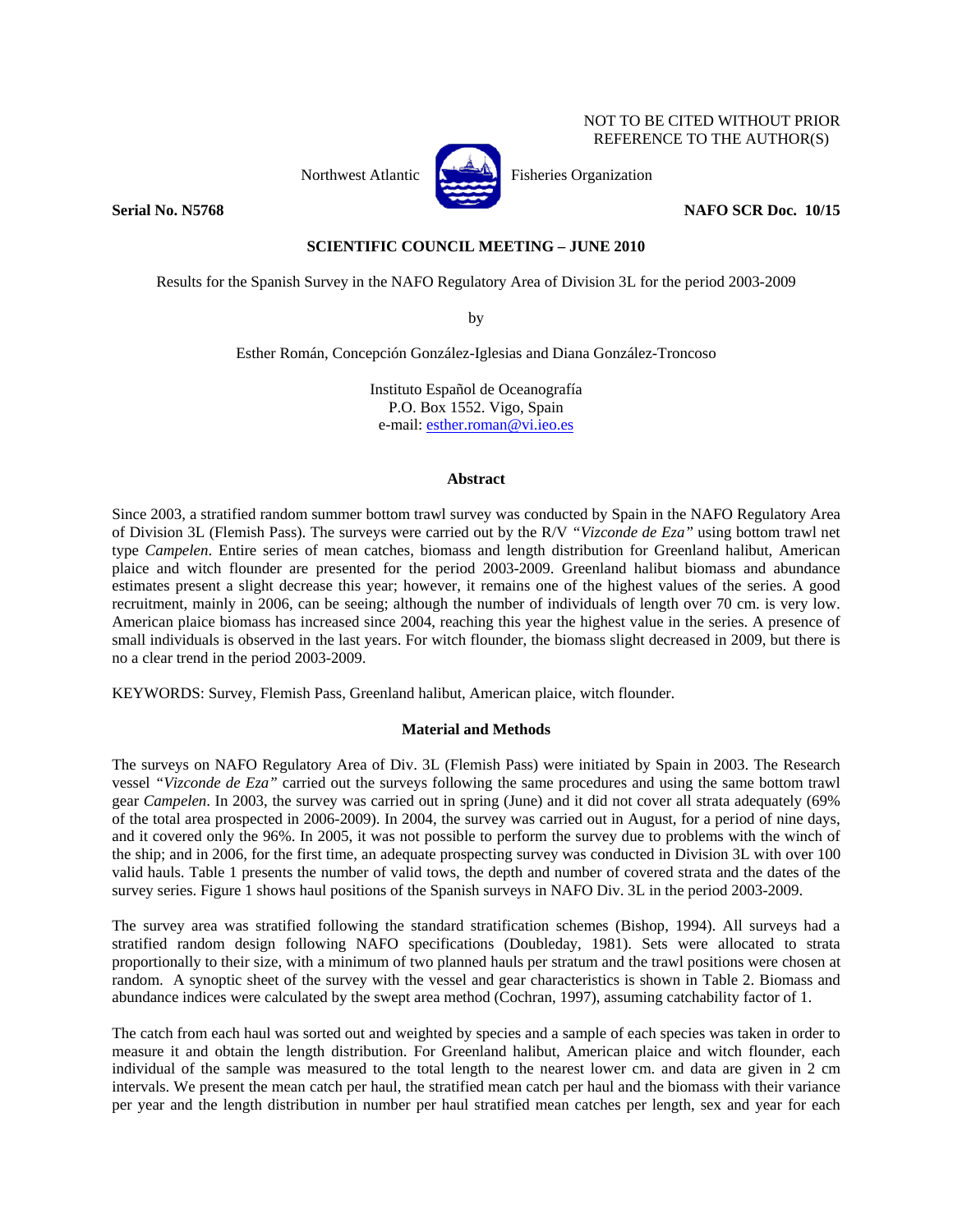species in the period 2003-2009. To obtain the biomass from length distribution, the following formula was used: Weight=a  $(Length+0.5)^b$ .

## Stratified mean catches and SD

The mean catch  $(\overline{y}_i)$  and the variance  $(Var_i)$  are calculated by stratum by the following formulas:

$$
\overline{y}_i = \sum_{j=1}^{T_i} \frac{y_j}{T_i}, \quad i = 1, ..., h
$$
  

$$
Var_i = \sum_{j=1}^{T_i} \frac{(y_j - \overline{y}_i)^2}{T_i - 1}, \quad i = 1, ..., h
$$

where:

 $y_j$  is the catch in haul *j*  $T_i$  is the number of hauls in the stratum  $i$ *h* is the total number of strata

and the stratified mean catch ( $\overline{y}_i^{str}$ ) and the stratified variance ( $Var_i^{str}$ ) by stratum are obtained as follow:

$$
\overline{y}_i^{str} = \overline{y}_i n_i, \quad i = 1, ..., h
$$

$$
Var_i^{str} = Var_i \frac{n_i^2}{T_i}, \quad i = 1, \dots, h
$$

where:

 $n_i$  is the area of the stratum *i*,  $i = 1, ..., h$ 

Then the total stratified mean catch  $(\overline{y})$  and the variance  $(Var)$  by year are calculated according to the formulas:

$$
\overline{Y} = \sum_{i=1}^{h} \frac{\overline{Y}_{i}^{str}}{N}
$$
  
 
$$
Var = \sum_{i=1}^{h} \frac{Var_{i}^{str}}{N^{2}}
$$
  
where:

where:

$$
N = \sum_{i=1}^{h} n_i
$$
 is the total area by year

The stratified standard deviation (SD) by year is calculated as the square root of the stratified variance by year.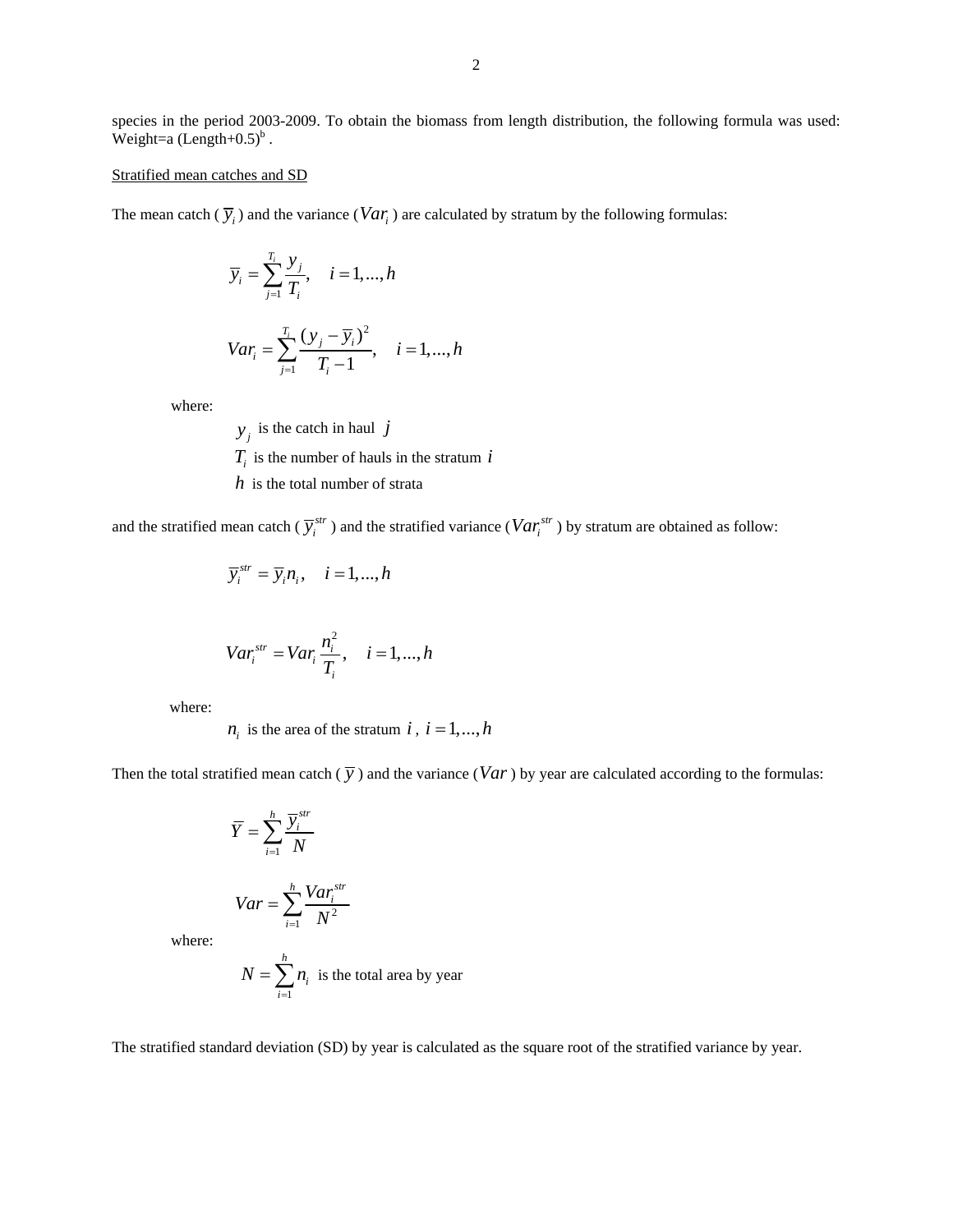### **Results**

In this report, only the results for Greenland halibut, American plaice and witch flounder are presented. The results for the rest of target species will be presented in other SCR in this SC meeting. The detailed results for Northern shrimp, the most abundant species in the catches of all surveys, were presented in Casas *et al*., 2009.

## **Greenland halibut (***Reinhardtius hippoglossoides* **Walbaum, 1792)**

The Greenland halibut stock in Subarea 2 and Div. 3KLMNO is considered to be part of a biological stock complex, which includes Subareas 0 and 1. Abundance and biomass indices were available from research vessel surveys by Canada in Div. 2J+3KLMNO (1978-2009), EU in Div. 3M (1988-2009) and EU-Spain in Div. 3NO (1995-2009). Greenland halibut is managed under a fifteen year rebuilding programme that started in 2004.

Catches increased sharply in 1990 due to a developing fishery in the NAFO Regulatory Area in Div. 3LMNO and continued at high levels during 1991-94. The exploitable biomass was reduced to low levels in 1995-97 due to very high catches and high fishing mortality. It increased during 1998-2000 due to greatly reduced catches, much lower fishing mortality and improved recruitment. The exploitable biomass has declined in recent years and the current estimates (2004-2008) are amongst the lowest in the series. Recent recruitment has been below average, and fishing mortality remains high (NAFO, 2009).

#### Mean catches and biomass

Table 3 shows the swept area, the tow number, the mean catches and their variance per haul and year for Greenland halibut. Table 4 and Figure 2 present the stratified mean catches per stratum with the total variance per year. Table 5 and Figure 3 present the abundance, the biomass per swept area per stratum and their total variance per year. Table 6 presents the length-weight relationships.

The biomass of the Greenland halibut has had an increase in the prospected area along the whole period, mainly in 2008. The biomass presents the same trend as mean catches since the year 2004. In 2003, the mean catch does not follow the same pattern; this was probably due to the less area covered in 2003 survey.

#### Length distribution

Table 7 and 8 present the stratified mean catches per haul length distribution for the Greenland halibut, by sex and year, with the number of samples in which there were length measures, the total number of individuals measured in these samples, the sampled catch and the range of lengths met, as well as the total catch of this species and the total hauls made in the survey. In Figures 4 and 5 the evolution along the years can be followed.

The biomass of the Greenland halibut presents a slight decrease this year; however, it remains one of the highest values of the series. In this period a good recruitment can be seeing, though the number of individuals of length over 70 cm. is very low. Although biomass and stratified mean catch increased in 2007, the number of individuals per stratified mean catches decreased in this year, due to the good recruitment in 2006. The highest recruitment was in 2006, that appears in Fig. 4, with length classes mode 14 cm. We must wait for next years data to see the evolution of this recruitment.

### **American plaice (***Hippoglossoides platesoides* **Fabricius, 1780)**

There was no fishing targeting American plaice in 1994 and there has been under moratorium since 1995. Catches increased after the moratorium until 2003 after which they began to decline. Biomass and SSB remain low compared to historic levels. SSB declined to the lowest estimated level in 1994 and 1995. It has increased since then but it still remains very low. There has been no good recruitment to the exploitable biomass since the mid-1980s (NAFO, 2009).

## Mean catches and biomass

American plaice haul mean catches by stratum are presented in Table 9, including swept area, number of hauls and SD. Stratified mean catches per tow by stratum and year and their variance are presented in Table 10.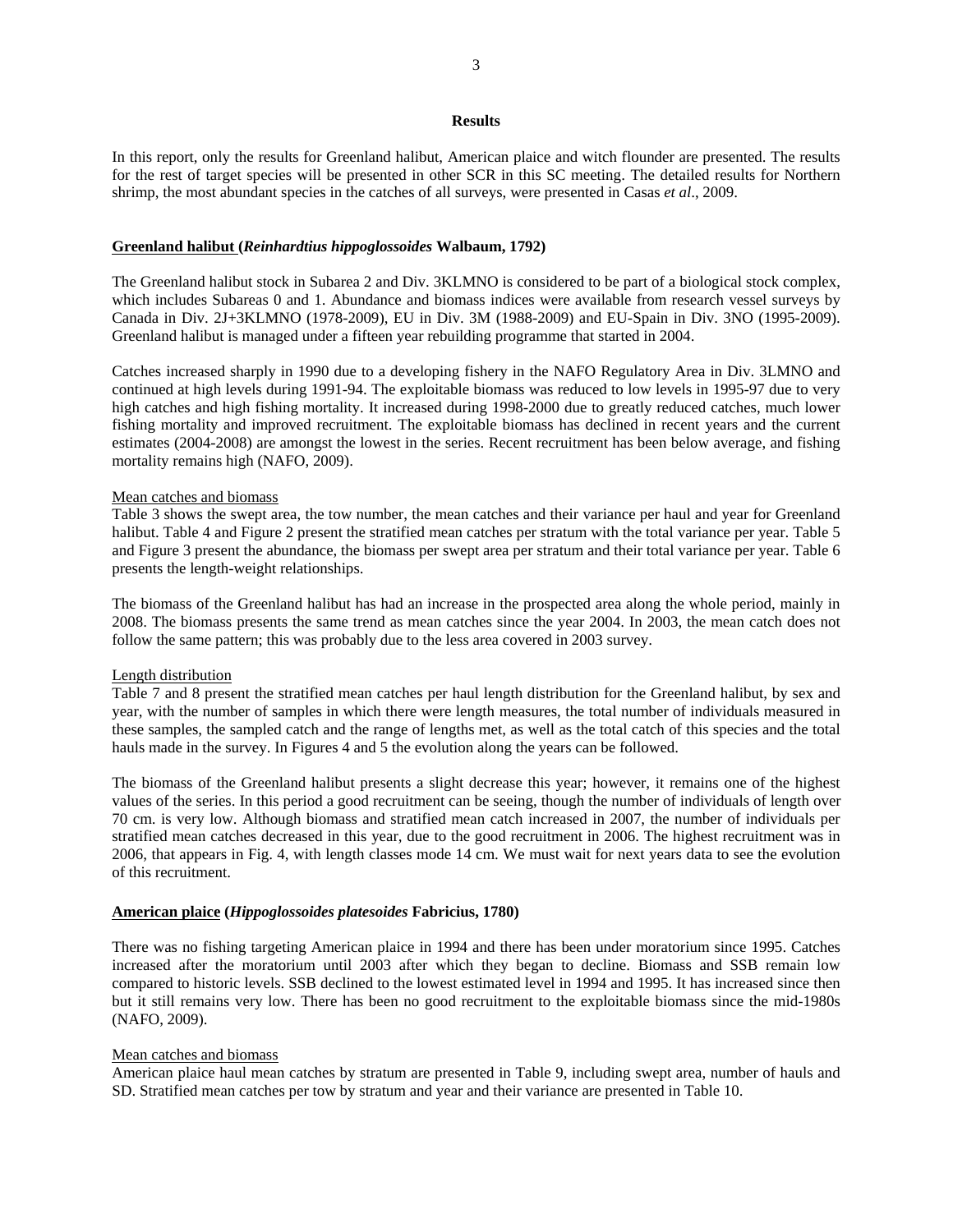The entire time series (2003-2009) of biomass and their SD estimates of American plaice are shown in Table 11. Length-weight relationships are presented in Table 6.

The American plaice indices show a general increasing trend in the prospected area along the years (Fig. 6 and 7). The highest values in the estimated biomass have been observed in the shallowest strata, in a range of depth from 93 to 274 meters.

# Length distribution

Tables 12 and 13 present the stratified mean catches per haul length distribution by sex and year. They present also the number of samples in which there were length measures, the total number of individuals measured in these samples, the sampled catch and the range of lengths met. The total catch of this species and the total hauls made in the survey are shown too. In Figures 5 and 8 the evolution along the years can be followed.

For this species, there is quite good presence of small individuals (around 10-16 cm) since 2006. There is a higher proportion of females than males.

# **Witch flounder (***Glyptocephalus cynoglossus* **Linnaeus, 1758)**

Witch flounder stock has remained at a low level since 1995. A moratorium on directed fishing was implemented in 1995. Increases in biomass indices for the whole stock area were not observed in abundance indices, suggesting the slight increasing trends in biomass are the result of growth and not recruitment (NAFO, 2009).

# Mean catches and biomass

Table 14 shows the swept area, the tow number, the mean catches and their variance per haul and year for witch flounder. Table 15 and Figure 9 present the stratified mean catches per stratum with the total variance per year. Table 16 and Figure 10 present the abundance and biomass per swept area per stratum and their total variance per year. Estimated parameters *a* and *b* values of length-weight distribution are presented in Table 6.

For witch flounder the biomass slight decreased in 2009, but there is no a clear trend in this period (2003-2009). We can see a decreasing in the indices between 2004 and 2007, and an increasing for 2003-2004 and 2007-2008. Estimated biomass ranged from 483 t in 2008 to a 297 t and 298 t in 2003 and 2007 respectively; although most estimate results come from few strata. The stratified mean catches per stratum followed similar trends as the biomass and abundance indices (Fig. 9 and 10).

# Length distribution

Table 17 and 18 present the stratified mean catches per haul length distribution for this species, by sex and year, with the number of samples in which there were length measures, the total number of individuals measured in these samples, the sampled catch and the range of lengths met, as well as the total catch of this species and the total hauls made in the survey. In Figures 5 and 11 we can follow the evolution along the years.

The highest recruitment was in 2003, but since then the number of younger individuals have declined.

# **References**

- BISHOP, C.A. 1994. Revision and additions to stratification schemes used during research vessel surveys in NAFO Subareas 2 and 3. *NAFO SCR Doc*., No 43, Serial No N2413, 23 p.
- CASAS, J. M, C. González, E. Marull and J. Teruel. 2009. Northern Shrimp (*Pandalus borealis*, Krøyer) from Spanish Bottom Trawl Survey 2009 in NAFO Divisions 3LNO. *NAFO SCR Doc*., No 55, Serial No N5716, 14 p.
- COCHRAM, W. G. 1997. Sampling techniques. J. Wiley and Sons, N. Y., 23 p.
- DOUBLEDAY, W. G. 1981. Manual on groundfish surveys in the Northwest Atlantic. *NAFO Sci.Coun.Studies*, **2**, 55.
- NAFO, 2009. Report of Scientific Council Meeting, 4-18 June 2009.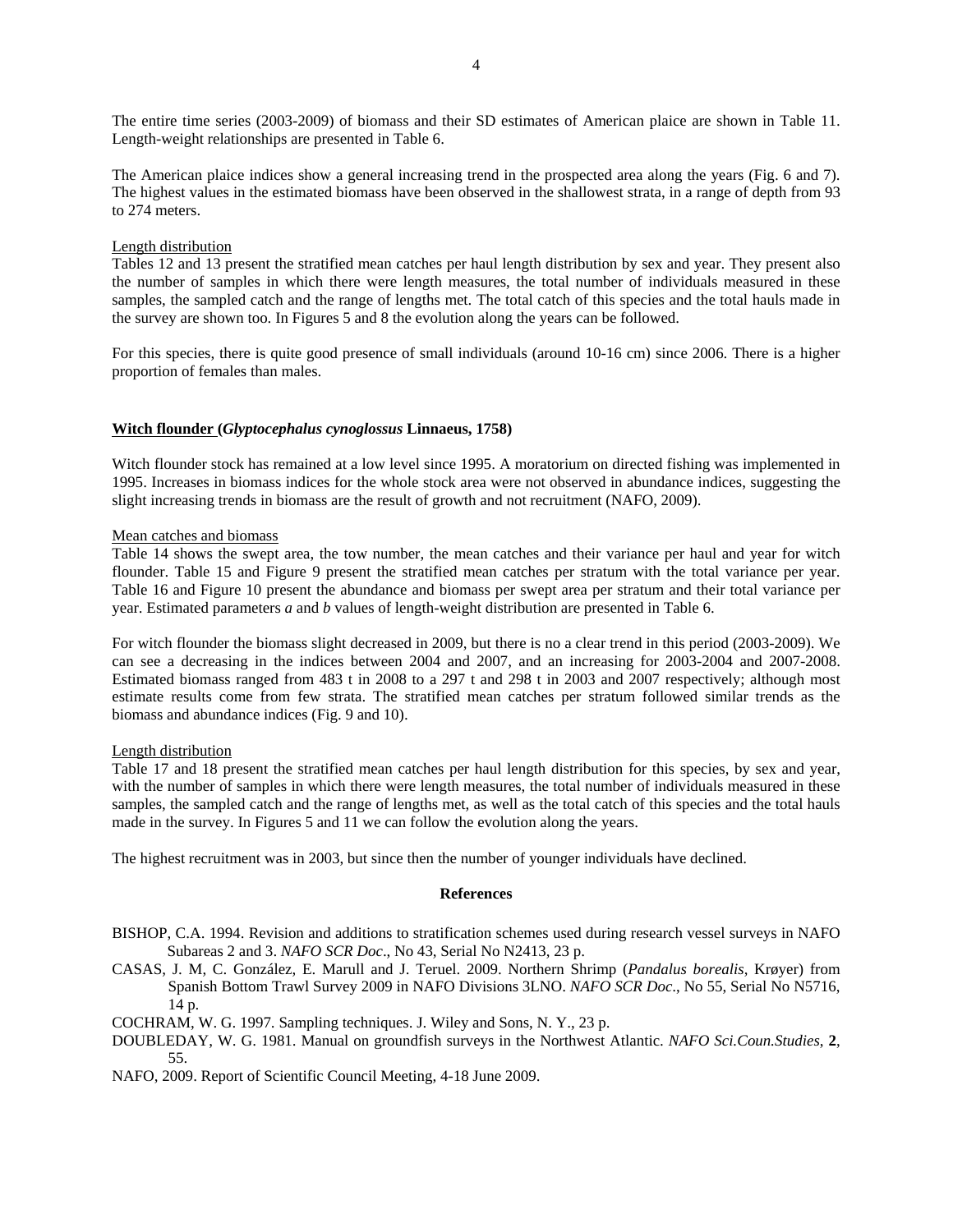| Year | Vessel                | Valid tows               | Depth strata<br>covered (m) | Surveyed<br>strata $(no.)$ | <b>Dates</b>               |
|------|-----------------------|--------------------------|-----------------------------|----------------------------|----------------------------|
| 2003 | R/V "Vizconde de Eza" | 39                       | 118-1100                    | 17                         | June $2$ - June 6, June 29 |
| 2004 | R/V "Vizconde de Eza" | 50                       | 141-1452                    | 23                         | August 7 - August 15       |
| 2005 |                       | $\overline{\phantom{0}}$ |                             | $\overline{\phantom{a}}$   |                            |
| 2006 | R/V "Vizconde de Eza" | 100                      | 116-1449                    | 24                         | July 31 - August 18        |
| 2007 | R/V "Vizconde de Eza" | 94                       | 119-1449                    | 24                         | July 23 - August 11        |
| 2008 | R/V "Vizconde de Eza" | 100                      | 105-1455                    | 24                         | July 24 - August 11        |
| 2009 | R/V Vizconde de Eza   | 98                       | 111-1458                    | 24                         | July 25 - August 12        |

**TABLE 1.-** Spanish bottom trawl surveys in NAFO Division 3L for the period 2003-2009.

**TABLE 2.-** Technical data of the Spanish survey in NAFO Division 3L for the period 2003-2009.

| <b>Procedure</b>                                  | <b>Specification</b>                                                                                                                                   |
|---------------------------------------------------|--------------------------------------------------------------------------------------------------------------------------------------------------------|
| <b>Vessel</b>                                     | R/V "Vizconde de Eza"                                                                                                                                  |
| <b>GT</b>                                         | $1400$ t.                                                                                                                                              |
| Power                                             | 1800 HP                                                                                                                                                |
| Surveyed area                                     | Div. 3L (depth < 1500 m, outside ZEE Canada)                                                                                                           |
| Mean trawl speed                                  | 3 knots                                                                                                                                                |
| Trawling time                                     | 30 minutes effective time                                                                                                                              |
| <b>Fishing gear type</b>                          | Campelen 1800                                                                                                                                          |
| Headline                                          | 29.5 m                                                                                                                                                 |
| Groundrope                                        | 19.5 <sub>m</sub>                                                                                                                                      |
| Type of groundrope                                | 34 rockhopper                                                                                                                                          |
| Floats                                            | $(2 x 39) + 10$                                                                                                                                        |
| <b>Bridle</b>                                     | 40 m (20 mm)                                                                                                                                           |
| Vertical opening                                  | $4 - 5$                                                                                                                                                |
| Horizontal opening                                | 26                                                                                                                                                     |
| <b>Trawl</b> doors                                | Polyvalent, 1400 Kg                                                                                                                                    |
| Warp                                              | $20 \text{ mm}$                                                                                                                                        |
| Warp to depth ratio                               | 22.287 * Depth $(m)^{0.6667}$                                                                                                                          |
| Mesh size in the cod-end                          | 44 mm                                                                                                                                                  |
| Type of survey:                                   | Stratified random bottom trawl survey                                                                                                                  |
| Criterion to change position of a<br>selected tow | Unsuitable bottom for trawling according to commercial fish<br>information or ecosonder register. Information on gear damage from<br>previous surveys. |
| Criterion to reject data from tow                 | - Severe tears in the gear                                                                                                                             |
|                                                   | - tears in cod-end                                                                                                                                     |
|                                                   | - Less of 20 minutes tow                                                                                                                               |
|                                                   | - Bad behaviour of the gear                                                                                                                            |
| Daily period for fishing                          | 6.00 to 22.00 hours                                                                                                                                    |
| Target species                                    | Greenland halibut, American plaice, Atlantic cod, roughhead<br>grenadier, witch flounder, thorny skate, red fish, black dogfish,<br>northern shrimp.   |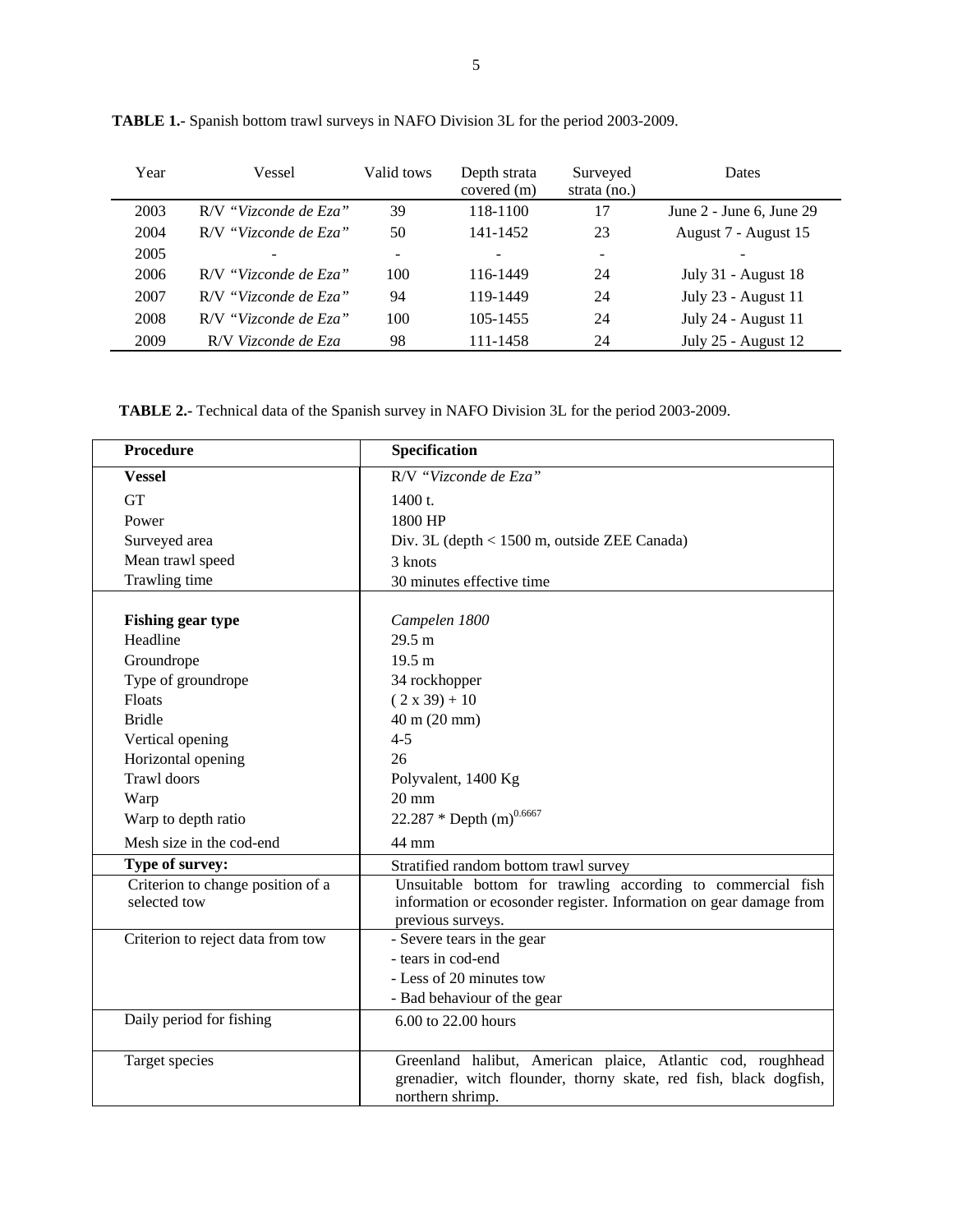| Stratum | Swept<br>area | Tow<br>number  | Mean<br>catch | <b>SD</b>                 | Swept<br>area | Tow<br>number    | Mean<br>catch | <b>SD</b>                | Swept<br>area | Tow<br>number  | Mean<br>catch | <b>SD</b> |  |
|---------|---------------|----------------|---------------|---------------------------|---------------|------------------|---------------|--------------------------|---------------|----------------|---------------|-----------|--|
|         |               |                | $2003$ (*)    |                           |               |                  | 2004          |                          | 2006          |                |               |           |  |
| 385     | 0.0225        | 2              | 0.000         | 0.000                     | 0.0229        | $\mathbf{2}$     | 6.025         | 7.814                    | 0.0229        | $\overline{c}$ | 15.721        | 8.173     |  |
| 387     | 0.0229        | $\overline{c}$ | 15.890        | 6.661                     | 0.0214        | $\boldsymbol{2}$ | 65.550        | 13.930                   | 0.0225        | $\overline{c}$ | 52.500        | 4.950     |  |
| 388     | 0.0334        | 3              | 20.870        | 13.452                    | 0.0105        | 1                | 42.700        | $\overline{\phantom{0}}$ | 0.0566        | 5              | 47.424        | 8.026     |  |
| 389     | 0.0454        | $\overline{4}$ | 0.459         | 0.507                     | 0.0225        | $\boldsymbol{2}$ | 5.770         | 1.796                    | 0.0795        | 7              | 32.941        | 14.261    |  |
| 390     | 0.0563        | 5              | 0.020         | 0.029                     | 0.0345        | 3                | 0.000         | 0.000                    | 0.1249        | 11             | 12.967        | 16.007    |  |
| 391     | 0.0338        | 3              | 0.313         | 0.369                     | 0.0218        | $\boldsymbol{2}$ | 5.710         | 4.398                    | 0.0450        | 4              | 17.633        | 5.302     |  |
| 392     | 0.0116        |                | 12.500        | $\overline{\phantom{a}}$  | 0.0214        | $\overline{c}$   | 15.600        | 10.607                   | 0.0229        | $\overline{c}$ | 6.900         | 3.111     |  |
| 729     | 0.0210        | $\overline{c}$ | 34.860        | 7.552                     | 0.0221        | $\boldsymbol{2}$ | 30.500        | 3.394                    | 0.0338        | 3              | 24.120        | 9.552     |  |
| 730     | 0.0221        | $\overline{c}$ | 24.400        | 5.798                     | 0.0221        | 2                | 7.650         | 2.616                    | 0.0326        | 3              | 8.403         | 6.415     |  |
| 731     | 0.0229        | 2              | 36.350        | 2.758                     | 0.0233        | 2                | 27.260        | 3.338                    | 0.0341        | 3              | 16.643        | 6.408     |  |
| 732     | 0.0113        | 1              | 43.100        | $\mathbb{Z}^{\mathbb{Z}}$ | 0.0210        | $\overline{c}$   | 11.050        | 0.778                    | 0.0334        | 3              | 6.570         | 3.380     |  |
| 733     | n.s.          | n.s.           | n.s.          | n.s.                      | 0.0330        | 3                | 18.233        | 2.495                    | 0.0454        | $\overline{4}$ | 18.556        | 8.530     |  |
| 734     | n.s.          | n.s.           | n.s.          | n.s.                      | 0.0304        | 3                | 20.567        | 11.620                   | 0.0225        | $\overline{c}$ | 4.478         | 1.340     |  |
| 741     | 0.0113        |                | 27.200        | $\overline{\phantom{a}}$  | 0.0323        | 3                | 11.517        | 6.225                    | 0.0218        | $\overline{c}$ | 5.648         | 0.583     |  |
| 742     | 0.0116        |                | 31.800        | $\overline{\phantom{a}}$  | 0.0120        | 1                | 31.100        | $\overline{\phantom{a}}$ | 0.0229        | $\overline{c}$ | 10.593        | 1.453     |  |
| 743     | n.s.          | n.s.           | n.s.          | n.s.                      | 0.0188        | $\overline{c}$   | 8.765         | 10.090                   | 0.0225        | $\overline{c}$ | 4.750         | 6.718     |  |
| 744     | n.s.          | n.s.           | n.s.          | n.s.                      | 0.0101        | 1                | 7.500         | $\overline{\phantom{a}}$ | 0.0229        | $\overline{c}$ | 10.520        | 9.588     |  |
| 745     | 0.0341        | 3              | 11.000        | 8.296                     | 0.0319        | 3                | 12.933        | 1.026                    | 0.0686        | 6              | 7.227         | 3.098     |  |
| 746     | 0.0446        | $\overline{4}$ | 29.503        | 16.252                    | 0.0338        | 3                | 9.533         | 5.315                    | 0.0675        | 6              | 5.672         | 4.188     |  |
| 747     | n.s.          | n.s.           | n.s.          | n.s.                      | 0.0308        | 3                | 0.507         | 0.443                    | 0.1230        | 11             | 4.328         | 5.447     |  |
| 748     | 0.0109        | $\mathbf{1}$   | 13.700        | $\sim$                    | 0.0199        | $\overline{c}$   | 6.375         | 5.056                    | 0.0326        | 3              | 3.428         | 4.404     |  |
| 749     | 0.0221        | 2              | 8.540         | 4.016                     | 0.0221        | 2                | 6.550         | 9.263                    | 0.0229        | $\overline{c}$ | 4.250         | 6.010     |  |
| 750     | n.s.          | n.s.           | n.s.          | n.s.                      | 0.0180        | $\overline{c}$   | 0.000         | 0.000                    | 0.1005        | 9              | 10.041        | 12.221    |  |

| <b>TABLE 3.-</b> Swept area, number of hauls and Greenland halibut mean catch (Kg) and SD (**) by stratum. Spanish Survey on NAFO Div. 3L in the period |  |
|---------------------------------------------------------------------------------------------------------------------------------------------------------|--|
| 2003-2009, on board R/V "Vizconde de Eza". (*) In 2003, the data correspond to 69% of the total area prospected in 2006-2009.                           |  |

|     |        |                | 2007   |        |        | 2008           |        |        | 2009   |                |        |        |  |
|-----|--------|----------------|--------|--------|--------|----------------|--------|--------|--------|----------------|--------|--------|--|
| 385 | 0.0225 | $\overline{c}$ | 16.750 | 6.293  | 0.0229 | $\mathfrak{2}$ | 18.011 | 17.521 | 0.0225 | $\mathfrak{2}$ | 4.975  | 0.318  |  |
| 387 | 0.0225 | 2              | 31.050 | 6.576  | 0.0435 | 4              | 46.511 | 13.072 | 0.0439 | 4              | 33.070 | 21.146 |  |
| 388 | 0.0563 | 5              | 50.036 | 21.899 | 0.0559 | 5              | 31.870 | 17.546 | 0.0555 | 5              | 13.421 | 9.628  |  |
| 389 | 0.0900 | 8              | 37.473 | 14.697 | 0.0780 | 7              | 42.616 | 22.552 | 0.0803 | 7              | 19.759 | 12.838 |  |
| 390 | 0.1350 | 12             | 6.454  | 10.772 | 0.1395 | 12             | 5.138  | 7.236  | 0.1373 | 12             | 1.561  | 3.604  |  |
| 391 | 0.0450 | 4              | 15.750 | 5.063  | 0.0454 | 4              | 22.882 | 4.673  | 0.0458 | 4              | 4.841  | 3.069  |  |
| 392 | 0.0225 | 2              | 42.350 | 34.153 | 0.0221 | 2              | 11.370 | 3.210  | 0.0229 | 2              | 13.289 | 8.925  |  |
| 729 | 0.0338 | 3              | 24.695 | 4.326  | 0.0338 | 3              | 17.887 | 7.697  | 0.0341 | 3              | 24.099 | 8.265  |  |
| 730 | 0.0225 | 2              | 4.840  | 3.620  | 0.0323 | 3              | 40.777 | 14.460 | 0.0338 | 3              | 30.067 | 18.658 |  |
| 731 | 0.0338 | 3              | 31.299 | 16.813 | 0.0330 | 3              | 42.527 | 10.506 | 0.0341 | 3              | 22.403 | 5.724  |  |
| 732 | 0.0338 | 3              | 9.847  | 3.027  | 0.0446 | 4              | 42.878 | 42.441 | 0.0450 | 4              | 48.133 | 5.976  |  |
| 733 | 0.0338 | 3              | 24.610 | 12.655 | 0.0431 | 4              | 31.780 | 5.015  | 0.0450 | 4              | 36.692 | 27.661 |  |
| 734 | 0.0225 | 2              | 4.639  | 1.940  | 0.0221 | 2              | 7.603  | 1.948  | 0.0218 | $\overline{c}$ | 58.850 | 16.051 |  |
| 741 | 0.0225 | 2              | 4.590  | 6.491  | 0.0210 | 2              | 7.005  | 5.961  | 0.0221 | 2              | 35.435 | 26.962 |  |
| 742 | 0.0225 | $\overline{c}$ | 4.728  | 1.503  | 0.0210 | $\mathfrak{2}$ | 14.420 | 16.150 | 0.0214 | $\mathfrak{2}$ | 38.950 | 16.334 |  |
| 743 | 0.0225 | 2              | 10.925 | 2.185  | 0.0203 | 2              | 6.460  | 2.531  | 0.0203 | $\overline{c}$ | 24.204 | 23.895 |  |
| 744 | 0.0218 | $\overline{c}$ | 28.770 | 21.835 | 0.0221 | 2              | 23.345 | 16.553 | 0.0210 | 2              | 31.190 | 28.864 |  |
| 745 | 0.0675 | 6              | 8.536  | 4.108  | 0.0555 | 5              | 20.900 | 19.813 | 0.0559 | 5              | 29.738 | 14.643 |  |
| 746 | 0.0664 | 6              | 6.965  | 6.921  | 0.0638 | 6              | 56.842 | 58.887 | 0.0668 | 6              | 23.069 | 23.422 |  |
| 747 | 0.1238 | 11             | 5.519  | 6.837  | 0.1069 | 10             | 14.341 | 11.441 | 0.1118 | 10             | 11.324 | 7.418  |  |
| 748 | 0.0338 | 3              | 6.460  | 6.984  | 0.0218 | 2              | 13.600 | 5.940  | 0.0229 | 2              | 67.150 | 60.458 |  |
| 749 | 0.0113 | $\mathbf{1}$   | 4.010  |        | 0.0214 | $\mathfrak{2}$ | 20.670 | 21.171 | 0.0225 | $\overline{c}$ | 20.250 | 4.313  |  |
| 750 | 0.0679 | 6              | 9.362  | 16.847 | 0.0844 | 8              | 14.689 | 17.321 | 0.0791 | 7              | 14.907 | 9.349  |  |
| 751 | 0.0225 | 2              | 20.400 | 15.981 | 0.0413 | 4              | 20.053 | 13.204 | 0.0338 | 3              | 20.017 | 15.186 |  |

751 n.s. n.s. n.s. n.s. n.s. n.s. n.s n.s 0.0454 4 4.570 5.958

 $(**)$  *SD* =  $\frac{\sum (x_i - \overline{x})}{n-1}$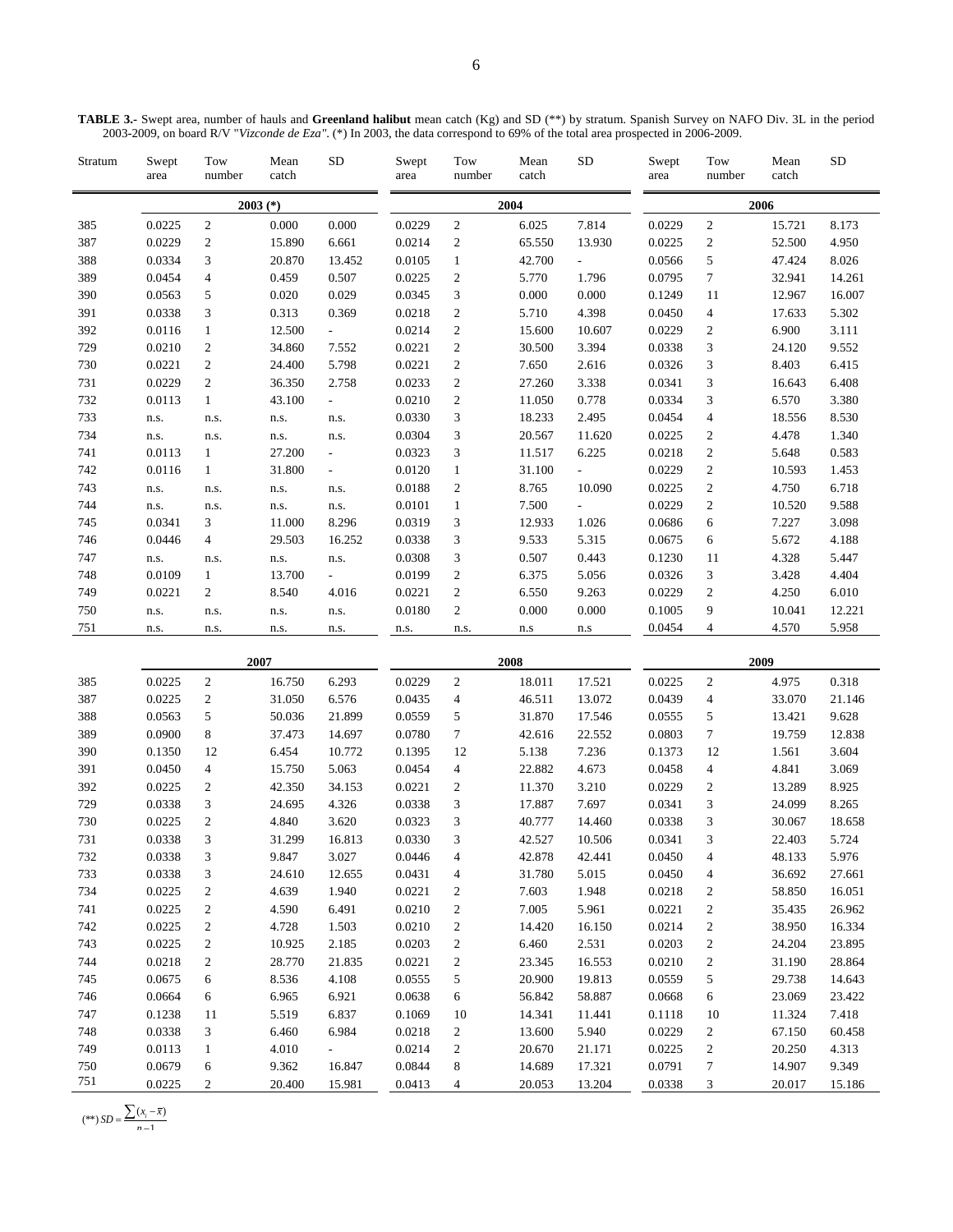|              |          |          | Survey                   |          |           |           |           |
|--------------|----------|----------|--------------------------|----------|-----------|-----------|-----------|
| Stratum      | 2003     | 2004     | 2005                     | 2006     | 2007      | 2008      | 2009      |
| 385          | 0.00     | 710.95   | $\blacksquare$           | 1855.08  | 1976.50   | 2125.24   | 587.05    |
| 387          | 4067.84  | 16780.80 | $\overline{a}$           | 13440.00 | 7948.80   | 11906.69  | 8465.92   |
| 388          | 7450.59  | 15243.90 | $\blacksquare$           | 16930.37 | 17862.78  | 11377.52  | 4791.15   |
| 389          | 233.76   | 2936.93  | $\frac{1}{2}$            | 16767.19 | 19073.88  | 21691.69  | 10057.48  |
| 390          | 16.30    | 0.00     | $\overline{\phantom{0}}$ | 10567.88 | 5259.74   | 4187.33   | 1272.22   |
| 391          | 88.36    | 1610.22  | $\overline{a}$           | 4972.37  | 4441.50   | 6452.72   | 1365.02   |
| 392          | 1812.50  | 2262.00  | $\overline{a}$           | 1000.50  | 6140.75   | 1648.65   | 1926.91   |
| 729          | 6483.96  | 5673.00  | $\overline{a}$           | 4486.32  | 4593.27   | 3326.92   | 4482.35   |
| 730          | 4148.00  | 1300.50  | ÷,                       | 1428.57  | 822.80    | 6932.03   | 5111.33   |
| 731          | 7851.60  | 5888.16  | $\overline{a}$           | 3594.96  | 6760.51   | 9185.76   | 4839.12   |
| 732          | 9956.10  | 2552.55  | $\overline{a}$           | 1517.67  | 2274.58   | 9904.70   | 11118.61  |
| 733          | n.s.     | 4266.60  | $\overline{\phantom{a}}$ | 4342.16  | 5758.74   | 7436.52   | 8585.81   |
| 734          | n.s.     | 3146.70  | $\overline{\phantom{0}}$ | 685.06   | 709.69    | 1163.18   | 9004.05   |
| 741          | 2720.00  | 1151.67  | ۰                        | 564.75   | 459.00    | 700.50    | 3543.50   |
| 742          | 2035.20  | 1990.40  | ÷,                       | 677.92   | 302.56    | 922.88    | 2492.80   |
| 743          | n.s.     | 447.02   |                          | 242.25   | 557.18    | 329.46    | 1234.38   |
| 744          | n.s.     | 495.00   |                          | 694.32   | 1898.82   | 1540.77   | 2058.54   |
| 745          | 3828.00  | 4500.80  |                          | 2514.88  | 2970.59   | 7273.20   | 10348.82  |
| 746          | 11564.98 | 3737.07  | $\overline{\phantom{m}}$ | 2223.29  | 2730.28   | 22281.93  | 9042.92   |
| 747          | n.s.     | 366.83   | $\overline{a}$           | 3133.67  | 3995.56   | 10382.88  | 8198.79   |
| 748          | 2178.30  | 1013.63  | $\overline{\phantom{a}}$ | 545.11   | 1027.14   | 2162.40   | 10676.85  |
| 749          | 1076.04  | 825.30   | $\overline{a}$           | 535.50   | 505.26    | 2604.42   | 2551.50   |
| 750          | n.s.     | 0.00     | $\overline{\phantom{m}}$ | 5582.86  | 5205.09   | 8166.95   | 8288.21   |
| 751          | n.s.     | n.s.     | $\overline{a}$           | 1046.53  | 4671.60   | 4592.14   | 4583.82   |
|              |          |          |                          |          |           |           |           |
| <b>TOTAL</b> | 65511.53 | 76900.01 |                          | 99349.19 | 107946.61 | 158296.49 | 134627.15 |
|              |          |          |                          |          |           |           |           |
|              |          |          |                          |          |           |           |           |
|              |          |          |                          |          |           |           |           |
|              | 14.64    | 12.29    |                          | 15.32    | 16.64     | 24.40     | 20.75     |
| <b>SD</b>    |          |          |                          | 0.95     |           | 2.12      |           |
|              | 1.09     | 0.59     |                          |          | 1.33      |           | 1.68      |

**TABLE 4.-** Stratified mean catches (Kg) and SD of **Greenland halibut** by stratum and year (2003- 2009). Research Vessel *Vizconde de Eza*. n.s. means stratum not surveyed. In 2003: the data correspond to 69% of the total area prospected in 2006-2009.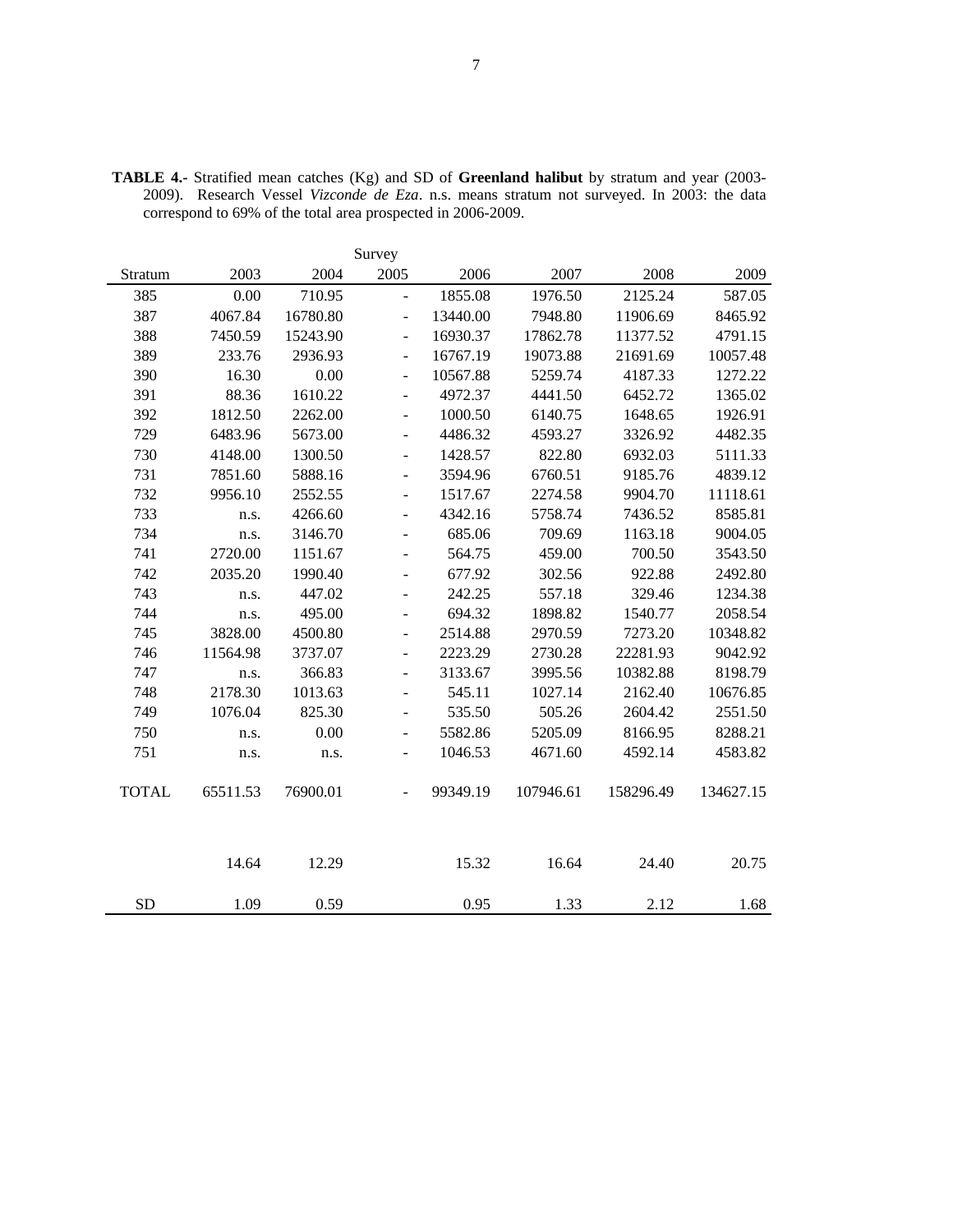|              |                  |                  | Survey |        |      |       |         |
|--------------|------------------|------------------|--------|--------|------|-------|---------|
| Stratum      | 2003             | 2004             | 2005   | 2006   | 2007 | 2008  | 2009    |
| 385          | $\boldsymbol{0}$ | 62               | $\sim$ | 162    | 176  | 186   | 52      |
| 387          | 356              | 1570             |        | 1195   | 707  | 1095  | 772     |
| 388          | 670              | 1452             |        | 1495   | 1588 | 1018  | 432     |
| 389          | 21               | 261              |        | 1476   | 1695 | 1947  | 877     |
| 390          | $\mathbf{1}$     | $\boldsymbol{0}$ |        | 931    | 468  | 360   | 111     |
| 391          | $\,8\,$          | 148              |        | 442    | 395  | 569   | 119     |
| 392          | 156              | 212              |        | 87     | 546  | 149   | 168     |
| 729          | 618              | 513              |        | 399    | 408  | 296   | 394     |
| 730          | 375              | 118              |        | 131    | 73   | 645   | 454     |
| 731          | 686              | 507              |        | 316    | 601  | 835   | 425     |
| 732          | 885              | 243              |        | 136    | 202  | 888   | 988     |
| 733          | n.s.             | 388              |        | 383    | 512  | 690   | 763     |
| 734          | n.s.             | 311              |        | 61     | 63   | 105   | 828     |
| 741          | 242              | 107              |        | 52     | 41   | 67    | 320     |
| 742          | 175              | 166              |        | 59     | 27   | 88    | 233     |
| 743          | n.s.             | 48               |        | $22\,$ | 50   | 33    | 122     |
| 744          | n.s.             | 49               |        | 61     | 175  | 139   | 196     |
| 745          | 337              | 424              |        | 220    | 264  | 655   | 926     |
| 746          | 1037             | 332              |        | 198    | 247  | 2097  | 813     |
| 747          | n.s.             | 36               |        | 280    | 355  | 971   | 734     |
| 748          | 200              | 102              |        | 50     | 91   | 199   | 933     |
| 749          | 97               | 75               |        | 47     | 45   | 244   | $227\,$ |
| 750          | n.s.             | $\boldsymbol{0}$ |        | 500    | 460  | 774   | 733     |
| 751          | n.s.             | n.s.             |        | 92     | 415  | 445   | 407     |
| <b>TOTAL</b> | 5863             | 7121             |        | 8795   | 9603 | 14494 | 12030   |
| ${\rm SD}$   | 445              | 325              |        | 551    | 769  | 1223  | 979     |

**TABLE 5.-** Survey estimates (by the swept area method) of **Greenland halibut** biomass (t.) and SD by stratum and year on NAFO Div. 3L (R/V *Vizconde de Eza*). n.s. means stratum not surveyed. In 2003, the data correspond to 69% of the total area prospected in 2006-2009.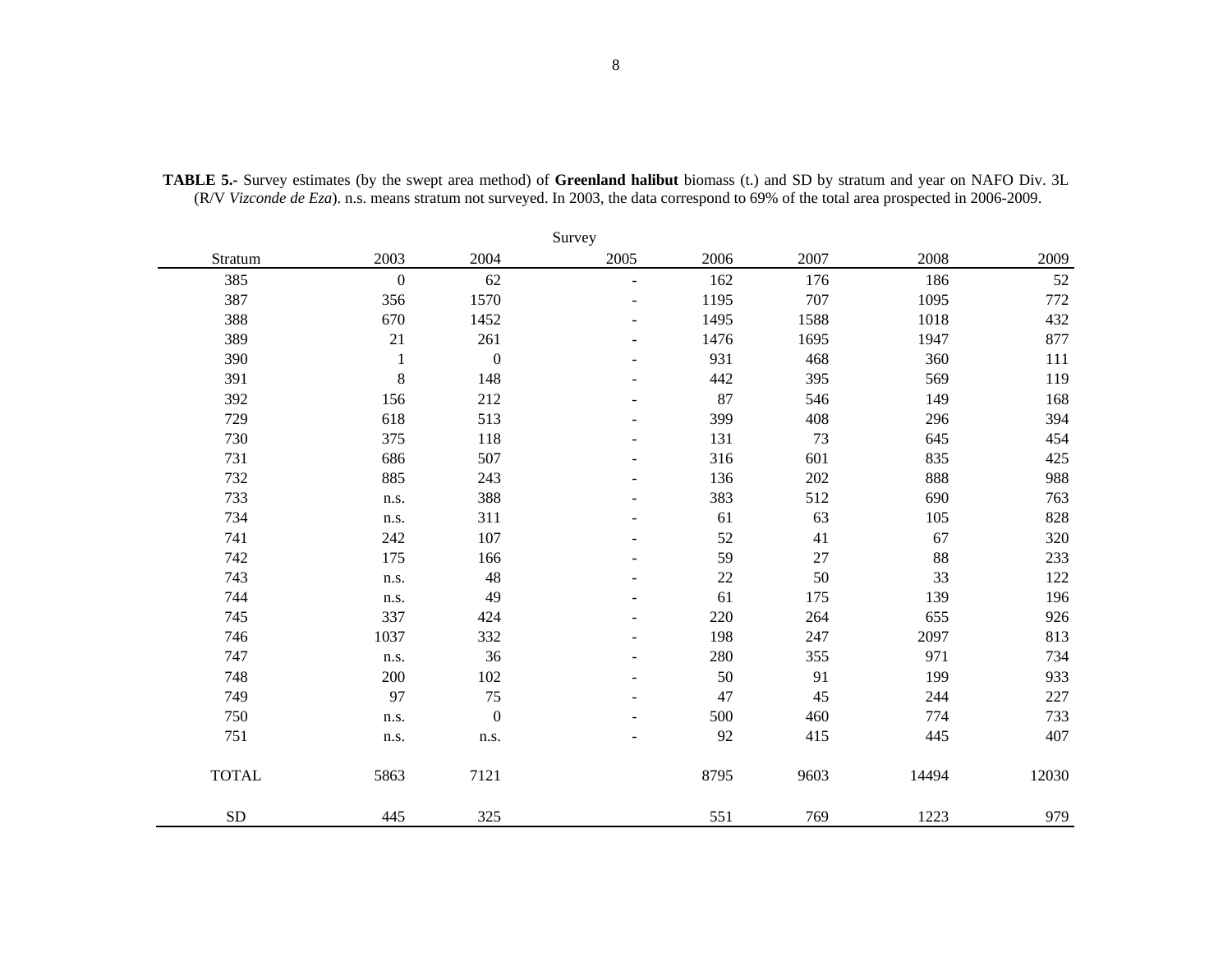**Table 6.-** Length-weight relationships in the calculation of biomass, for Division 3L (out ZEE Canada), 2003-2009 for **Greenland halibut, American plaice** and witch flounder. The equation is Weight=a(Length+0.5)<sup>b</sup>. To calculate the parameters for the indeterminate individuals, we used the total data (males+females+indeterminate individuals).

|          |         | Greenland halibut,      |      |             |         | American plaice                 |             |             |         | Witch flounder          |     |            |
|----------|---------|-------------------------|------|-------------|---------|---------------------------------|-------------|-------------|---------|-------------------------|-----|------------|
| Year Sex |         | L-W Equations           | N    | $r^2$       | Sex     | L-W Equations                   | $\mathbf N$ | $r^2$       | Sex     | L-W Equations           | N   | $r^2$      |
| 2003     | All     | $W = 0.0020 L^{3.3855}$ | 429  | 0.9897      | All     | $W = 0.0018 L^{3.4328}$         |             | 725 0.9873  | All     | $W = 0.0019 L^{3.3452}$ |     | 96 0.9883  |
|          | Males   | $W = 0.0020 L^{3.3776}$ |      | 231 0.9858  | Males   | $W = 0.0025 L^{3.3191}$         |             | 205 0.9813  | Males   | $W = 0.0018 L^{3.3564}$ |     | 39 0.9901  |
|          | Females | $W = 0.0020 L^{3.3914}$ |      | 198 0.9922  | Females | $W = 0.0016 L^{3.4755}$         |             | 516 0.9887  | Females | $W = 0.0018 L^{3.3457}$ |     | 55 0.9861  |
|          |         |                         |      |             |         |                                 |             |             |         |                         |     |            |
| 2004     | All     | $W = 0.0025 L^{3.3067}$ |      | 724 0.9817  | All     | $W = 0.0026 L^{3.4033}$         |             | 515 0.9808  | All     | $W = 0.0013 L^{3.4496}$ |     | 139 0.9888 |
|          | Males   | $W = 0.0021 L^{3.3591}$ |      | 335 0.9886  | Males   | $W = 0.0045 L^{3.1673}$         |             | 142 0.9473  | Males   | $W = 0.0009 L^{3.5684}$ |     | 51 0.9796  |
|          | Females | $W = 0.0030 L^{3.2628}$ |      | 389 0.9769  | Females | $W = 0.0022 L^{3.4001}$         |             | 373 0.9856  | Females | $W = 0.0013 L^{3.4636}$ |     | 72 0.9907  |
|          |         |                         |      |             |         |                                 |             |             |         |                         |     |            |
| 2006 All |         | $W = 0.0021 L^{3.3631}$ |      | 1220 0.9835 | All     | $W = 0.0025 L^{3.3723}$         |             | 759 0.9784  | All     | $W = 0.0026 L^{3.2619}$ |     | 193 0.9694 |
|          | Males   | $W = 0.0019 L^{3.3863}$ |      | 583 0.9831  | Males   | $W = 0.0026 L^{3.3615}$         | 267         | 0.9629      | Males   | $W = 0.0046 L^{3.0994}$ | 65  | 0.963      |
|          | Females | $W = 0.0023 L^{3.3342}$ |      | 637 0.9835  | Females | $W = 0.0031 L^{3.3146}$         |             | 486 0.9776  | Females | $W = 0.0021 L^{3.3201}$ | 123 | 0.9631     |
|          |         |                         |      |             |         |                                 |             |             |         |                         |     |            |
| 2007     | All     | $W = 0.0033 L^{3.2385}$ | 1544 | 0.989       | All     | $W = 0.0024 L^{3.3710}$         |             | 1276 0.9873 | All     | $W = 0.0023 L^{3.3024}$ | 249 | 0.9776     |
|          | Males   | $W = 0.0032 L^{3.2464}$ |      | 694 0.9876  | Males   | $W = 0.0026 L^{3.3456}$         | 444         | 0.9734      | Males   | $W = 0.0033 L^{3.1948}$ |     | 106 0.9618 |
|          | Females | $W = 0.0037 L^{3.2183}$ |      | 842 0.9898  | Females | $W = 0.0028 L^{3.3289}$         | 809         | 0.991       | Females | $W = 0.0025 L^{3.2803}$ | 135 | 0.988      |
|          |         |                         |      |             |         |                                 |             |             |         |                         |     |            |
| 2008     | All     | $W = 0.0037 L^{3.2060}$ | 1704 | 0.99        | All     | $W = 0.0044 L^{3.2282}$         |             | 1196 0.9894 | All     | $W = 0.0031 L^{3.2244}$ |     | 381 0.9844 |
|          | Males   | $W = 0.0036 L^{3.2070}$ | 700  | 0.989       | Males   | $W = 0.0057 L^{3.1501}$         |             | 386 0.9853  | Males   | $W = 0.0028 L^{3.2523}$ | 147 | 0.986      |
|          | Females | $W = 0.0038 L^{3.2008}$ | 998  | 0.99        | Females | $W = 0.0042 L^{3.2366}$         |             | 773 0.9931  | Females | $W = 0.0031 L^{3.2241}$ |     | 210 0.9882 |
|          |         |                         |      |             |         |                                 |             |             |         |                         |     |            |
| 2009     | All     | $W = 0.0032 L^{3.2445}$ | 1407 | 0.9945      | All     | $W = 0.0038 L^{3.2226}$         |             | 812 0.9890  | All     | $W = 0.0020 L^{3.3367}$ |     | 221 0.9906 |
|          | Males   | $W = 0.0030 L^{3.2546}$ | 568  | 0.9936      | Males   | $W = 0.0043 L^{3.1859}$         | 263         | 0.9847      | Males   | $W = 0.0016 L^{3.3951}$ |     | 74 0.9845  |
|          | Females | $W = 0.0034 L^{3.2303}$ |      | 826 0.9954  |         | Females $W = 0.0037 L^{3.2324}$ |             | 542 0.9881  | Females | $W = 0.0018 L^{3.3712}$ |     | 134 0.9891 |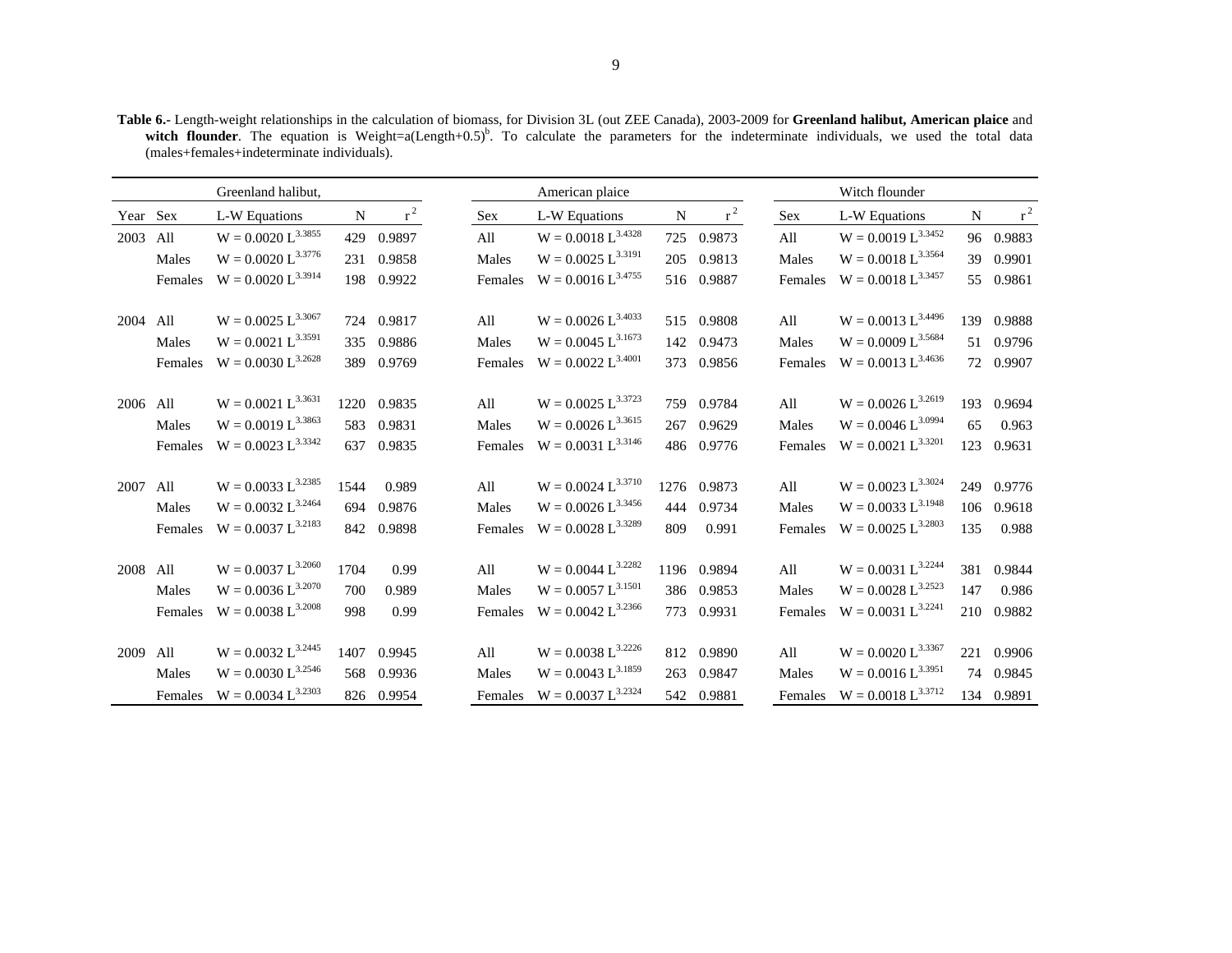|                                 |                  | $2003$ (*)   |                  |              |              | 2004         |              |              | 2006 |                  |                           |              |                  |
|---------------------------------|------------------|--------------|------------------|--------------|--------------|--------------|--------------|--------------|------|------------------|---------------------------|--------------|------------------|
| Lenght (cm.)                    | $\mathbf M$      | $\mathbf F$  | $\bf I$          | $\mathbf T$  | $\mathbf M$  | ${\bf F}$    | $\bf I$      | $\mathbf T$  |      | $\mathbf M$      | $\boldsymbol{\mathrm{F}}$ | $\bf I$      | $\mathbf T$      |
| 6                               | 0.00             | 0.00         | 0.00             | 0.00         | 0.00         | 0.04         | 0.00         | 0.04         |      | 0.00             | 0.00                      | 0.00         | 0.00             |
| $\,$ 8 $\,$                     | $0.00\,$         | 0.00         | 0.00             | $0.00\,$     | 0.00         | 0.00         | 0.00         | $0.00\,$     |      | 0.00             | 0.02                      | 0.00         | 0.02             |
| $10\,$                          | 0.49             | 0.64         | 0.00             | 1.14         | 0.00         | 0.04         | 0.00         | 0.04         |      | 0.26             | 0.08                      | 0.01         | 0.35             |
| 12                              | 1.04             | 1.65         | 0.00             | 2.69         | 0.49         | 0.68         | 0.10         | 1.27         |      | 2.12             | 1.48                      | 0.00         | 3.60             |
| 14                              | 0.89             | 1.25         | 0.00             | 2.14         | 1.08         | 1.42         | 0.00         | 2.49         |      | 2.64             | 3.18                      | 0.00         | 5.82             |
| 16                              | 0.03             | 0.03         | 0.00             | 0.06         | 0.99         | 1.20         | 0.02         | 2.22         |      | 1.01             | 1.38                      | 0.00         | 2.40             |
| 18                              | 0.06             | 0.06         | 0.00             | 0.12         | 0.06         | 0.42         | 0.00         | 0.49         |      | 0.05             | 0.15                      | 0.00         | 0.19             |
| 20                              | 0.36             | 0.62         | 0.00             | 0.99         | 0.01         | 0.02         | 0.00         | 0.03         |      | $0.01\,$         | 0.01                      | 0.00         | 0.02             |
| 22                              | 2.07             | 2.63         | 0.00             | 4.71         | 0.28         | 0.10         | 0.00         | 0.38         |      | $0.01\,$         | 0.09                      | 0.00         | 0.10             |
| 24                              | 3.81             | 3.68         | 0.00             | 7.49         | 0.95         | 0.33         | 0.00         | 1.29         |      | 0.16             | 0.08                      | 0.00         | 0.24             |
| 26                              | 3.03             | 2.55         | 0.00             | 5.58         | 1.70         | 0.81         | 0.00         | 2.51         |      | 0.40             | 0.35                      | 0.00         | 0.75             |
| 28                              | 1.44             | 1.85         | 0.00             | 3.29         | 1.35         | 1.14         | 0.00         | 2.49         |      | 0.65             | 0.74                      | 0.00         | 1.39             |
| 30                              | 2.21             | 2.13         | 0.00             | 4.35         | 1.94         | 1.30         | 0.00         | 3.24         |      | 0.82             | 0.70                      | 0.00         | 1.52             |
| 32                              | 2.60             | 2.52         | 0.00             | 5.12         | 2.32         | 1.85         | 0.00         | 4.16         |      | 0.85             | 0.79                      | 0.00         | 1.64             |
| 34                              | 2.47             | 1.88         | 0.00             | 4.36         | 2.22         | 2.11         | 0.00         | 4.33         |      | 1.54             | 1.36                      | 0.00         | 2.90             |
| 36                              | 1.55             | 1.43         | 0.00             | 2.98         | 1.70         | 2.29         | 0.00         | 3.99         |      | 1.57             | 1.62                      | 0.00         | 3.19             |
| 38                              | 1.12             | 1.34         | 0.00             | 2.46         | 1.34         | 1.75         | 0.00         | 3.09         |      | 1.26             | 1.92                      | 0.00         | 3.18             |
| 40                              | 0.47             | 1.00         | 0.00             | 1.47         | 0.96         | 1.47         | 0.00         | 2.43         |      | 1.28             | 1.72                      | 0.00         | 2.99             |
| 42                              | 0.40             | 0.81         | 0.00             | 1.21         | 0.35         | 0.80         | 0.00         | 1.15         |      | 1.31             | 1.56                      | 0.00         | 2.87             |
| 44                              | 0.30             | 0.62         | 0.00             | 0.92         | 0.26         | 0.67         | 0.00         | 0.93         |      | 0.85             | 1.69                      | 0.00         | 2.53             |
| 46                              | $0.08\,$         | 0.25         | 0.00             | 0.33         | 0.12         | 0.28         | 0.00         | $0.40\,$     |      | 0.48             | 1.02                      | 0.00         | 1.50             |
| 48                              | 0.16             | 0.21         | 0.00             | 0.37         | 0.09         | 0.19         | 0.00         | 0.28         |      | 0.30             | 0.81                      | 0.00         | 1.12             |
| 50                              | 0.13             | 0.22         | 0.00             | 0.36         | 0.08         | 0.08         | 0.00         | 0.16         |      | 0.13             | 0.42                      | 0.00         | 0.54             |
| 52                              | 0.14             | 0.17         | 0.00             | 0.30         | 0.00         | 0.07         | 0.00         | $0.07\,$     |      | 0.05             | 0.28                      | 0.00         | 0.33             |
| 54                              | 0.05<br>$0.01\,$ | 0.20<br>0.10 | 0.00<br>0.00     | 0.25<br>0.12 | 0.05<br>0.02 | 0.07<br>0.03 | 0.00<br>0.00 | 0.12<br>0.05 |      | 0.07<br>$0.01\,$ | 0.17<br>0.07              | 0.00<br>0.00 | 0.24<br>$0.08\,$ |
| 56<br>58                        | 0.03             | 0.02         | 0.00             | 0.05         | 0.01         | 0.04         | 0.00         | 0.05         |      | 0.03             | 0.06                      | 0.00         | 0.09             |
| 60                              | 0.00             | 0.00         | 0.00             | 0.00         | 0.02         | 0.03         | 0.00         | 0.05         |      | 0.00             | 0.08                      | 0.00         | 0.08             |
| 62                              | $0.00\,$         | 0.08         | 0.00             | 0.08         | $0.00\,$     | 0.01         | 0.00         | $0.01\,$     |      | $0.01\,$         | 0.02                      | 0.00         | 0.03             |
| 64                              | 0.02             | 0.04         | 0.00             | 0.07         | 0.00         | 0.02         | 0.00         | 0.02         |      | 0.00             | 0.00                      | 0.00         | 0.00             |
| 66                              | 0.00             | 0.04         | 0.00             | 0.04         | $0.00\,$     | 0.00         | 0.00         | $0.00\,$     |      | $0.00\,$         | 0.02                      | 0.00         | 0.02             |
| 68                              | 0.00             | 0.00         | 0.00             | 0.00         | 0.00         | 0.04         | 0.00         | 0.04         |      | $0.00\,$         | 0.02                      | 0.00         | 0.02             |
| $70\,$                          | 0.00             | 0.01         | 0.00             | 0.01         | 0.00         | 0.00         | 0.00         | 0.00         |      | 0.00             | 0.01                      | 0.00         | $0.01\,$         |
| $72\,$                          | 0.00             | 0.04         | 0.00             | 0.04         | 0.00         | 0.00         | 0.00         | 0.00         |      | $0.00\,$         | 0.00                      | 0.00         | $0.00\,$         |
| 74                              | 0.00             | 0.02         | 0.00             | 0.02         | 0.00         | 0.04         | 0.00         | 0.04         |      | 0.00             | $0.01\,$                  | 0.00         | $0.01\,$         |
| 76                              | 0.00             | 0.00         | 0.00             | 0.00         | $0.00\,$     | 0.00         | 0.00         | 0.00         |      | 0.00             | 0.00                      | 0.00         | 0.00             |
| $78\,$                          | 0.00             | 0.00         | 0.00             | $0.00\,$     | 0.00         | 0.00         | 0.00         | $0.00\,$     |      | 0.00             | $0.00\,$                  | 0.00         | 0.00             |
| $80\,$                          | $0.00\,$         | $0.01\,$     | $0.00\,$         | $0.01\,$     | 0.00         | 0.00         | 0.00         | $0.00\,$     |      | $0.00\,$         | 0.01                      | 0.00         | $0.01\,$         |
| 82                              | $0.00\,$         | 0.00         | $0.00\,$         | $0.00\,$     | 0.00         | 0.00         | 0.00         | $0.00\,$     |      | $0.00\,$         | 0.01                      | 0.00         | 0.01             |
| 84                              | $0.00\,$         | 0.00         | 0.00             | 0.00         | 0.00         | 0.00         | 0.00         | $0.00\,$     |      | 0.00             | 0.01                      | 0.00         | $0.01\,$         |
| 86                              | 0.00             | 0.00         | $0.00\,$         | 0.00         | 0.00         | 0.00         | 0.00         | $0.00\,$     |      | 0.00             | 0.01                      | 0.00         | $0.01\,$         |
| 88                              | 0.00             | 0.02         | 0.00             | 0.02         | 0.00         | 0.00         | 0.00         | 0.00         |      | 0.00             | 0.00                      | 0.00         | 0.00             |
| $90\,$                          | 0.00             | $0.00\,$     | 0.00             | 0.00         | 0.00         | 0.00         | 0.00         | $0.00\,$     |      | 0.00             | 0.00                      | 0.00         | 0.00             |
| 92                              | $0.00\,$         | $0.00\,$     | 0.00             | $0.00\,$     | 0.00         | 0.00         | 0.00         | $0.00\,$     |      | 0.00             | 0.00                      | 0.00         | $0.00\,$         |
| Total                           | 25.0             | 28.1         | 0.0              | 53.1         | 18.4         | 19.3         | 0.1          | 37.8         |      | 17.9             | 21.9                      | 0.0          | 39.8             |
| N° samples:                     |                  |              |                  | 35           |              |              |              | 43           |      |                  |                           |              | 94               |
| $\mathrm{N}^{\mathrm{o}}$ Ind.: | 920              | 1035         | $\boldsymbol{0}$ | 1955         | 935          | 985          | 4            | 1924         |      | 1549             | 1907                      | $\mathbf{1}$ | 3457             |
| Sampled catch:                  |                  |              |                  | 585          |              |              |              | 695          |      |                  |                           |              | 1397             |
| Range:                          |                  |              |                  | 10-88        |              |              |              | $7 - 75$     |      |                  |                           |              | $9 - 87$         |
| Total catch:                    |                  |              |                  | 585          |              |              |              | 695          |      |                  |                           |              | 1397             |
|                                 |                  |              |                  |              |              |              |              |              |      |                  |                           |              |                  |
| Total hauls:                    |                  |              |                  | 40           |              |              |              | 58           |      |                  |                           |              | 101              |

**TABLE 7.- Greenland halibut** length distribution per haul mean catches by sex and year. Number per stratified mean catches. Spanish Summer Survey on NAFO 3L: 2003-2006 (R/V Vizconde de Eza). Indet. means indeterminate. (\*) In 2003, the data correspond to 69% of the total area prospected in 2006-2009.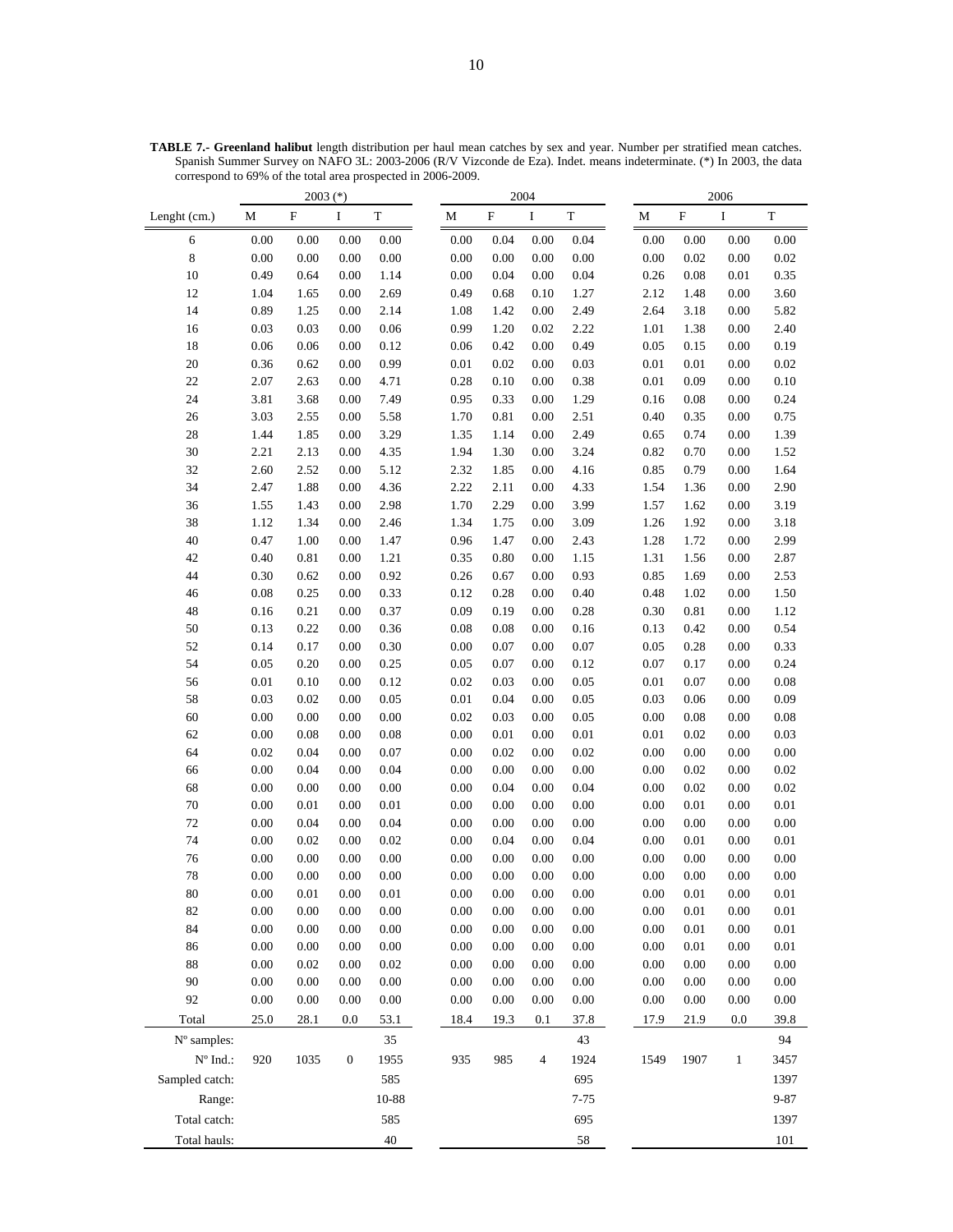**TABLE 8.- Greenland halibut** length distribution per haul mean catches by sex and year. Number per stratified mean catches. Spanish Summer Survey on NAFO 3L: 2007-2009 (R/V *Vizconde de Eza*). Indet. means indeterminate. (\*) In 2003, the data correspond to 69% of the total area prospected in 2006-2009.

|                                 | 2007     |             |          | 2008        |             |             | 2009     |             |             |           |         |             |
|---------------------------------|----------|-------------|----------|-------------|-------------|-------------|----------|-------------|-------------|-----------|---------|-------------|
| Lenght (cm.)                    | M        | $\mathbf F$ | I        | $\mathbf T$ | $\mathbf M$ | $\mathbf F$ | $\bf I$  | $\mathbf T$ | $\mathbf M$ | ${\bf F}$ | $\bf I$ | $\mathbf T$ |
| 6                               | 0.00     | 0.00        | 0.00     | $0.00\,$    | $0.00\,$    | 0.00        | 0.00     | $0.00\,$    | 0.00        | $0.00\,$  | 0.00    | $0.00\,$    |
| $\,8\,$                         | $0.01\,$ | $0.00\,$    | 0.01     | $0.02\,$    | $0.01\,$    | 0.02        | 0.02     | 0.05        | $0.00\,$    | $0.00\,$  | 0.01    | $0.01\,$    |
| $10\,$                          | 0.16     | 0.16        | 0.06     | 0.38        | 0.37        | 0.35        | 0.12     | 0.85        | 0.28        | 0.40      | 0.11    | 0.79        |
| 12                              | 0.94     | 0.99        | 0.06     | 1.99        | 0.93        | 1.14        | 0.14     | 2.21        | 1.66        | 2.27      | 0.20    | 4.13        |
| 14                              | 1.09     | 1.47        | 0.00     | 2.56        | 0.24        | 0.44        | 0.05     | 0.73        | 0.77        | 1.22      | 0.01    | 2.00        |
| 16                              | 0.26     | 0.45        | 0.00     | 0.72        | 0.00        | 0.00        | 0.00     | 0.00        | 0.06        | 0.10      | 0.00    | 0.16        |
| 18                              | 0.06     | 0.01        | 0.00     | 0.07        | $0.00\,$    | 0.03        | 0.00     | 0.03        | 0.02        | 0.02      | 0.00    | 0.04        |
| 20                              | 0.02     | 0.04        | 0.00     | 0.06        | 0.04        | 0.13        | 0.00     | 0.17        | 0.05        | 0.09      | 0.00    | 0.14        |
| 22                              | 0.19     | 0.04        | 0.00     | 0.23        | 0.46        | 0.55        | 0.00     | $1.01\,$    | 0.21        | 0.26      | 0.00    | 0.48        |
| 24                              | 0.43     | 0.45        | 0.00     | 0.88        | 0.89        | 1.16        | 0.00     | 2.05        | 0.44        | 0.66      | 0.00    | 1.10        |
| 26                              | 0.60     | 0.69        | 0.00     | 1.29        | 0.72        | 1.57        | 0.00     | 2.29        | 0.31        | 0.40      | 0.00    | 0.71        |
| 28                              | 0.35     | 0.52        | 0.00     | 0.88        | 0.27        | 0.67        | $0.00\,$ | 0.94        | 0.23        | 0.20      | 0.00    | 0.42        |
| 30                              | 0.21     | $\rm 0.08$  | 0.00     | 0.29        | 0.23        | 0.21        | 0.00     | 0.44        | 0.56        | 0.29      | 0.00    | 0.85        |
| 32                              | 0.55     | 0.28        | 0.00     | 0.83        | 0.50        | 0.46        | 0.00     | 0.96        | 0.62        | 0.96      | 0.00    | 1.58        |
| 34                              | 0.88     | 0.78        | 0.00     | 1.67        | 0.94        | 0.88        | 0.00     | 1.82        | 0.88        | 1.28      | 0.00    | 2.16        |
| 36                              | 1.22     | 1.30        | 0.00     | 2.52        | 1.12        | 1.20        | 0.00     | 2.32        | 0.90        | 1.09      | 0.00    | 1.99        |
| 38                              | 1.43     | 1.58        | 0.00     | 3.01        | 0.97        | 1.24        | 0.00     | 2.21        | 0.90        | 1.18      | 0.00    | 2.08        |
| 40                              | 1.32     | 2.13        | 0.00     | 3.45        | 1.18        | 1.26        | 0.00     | 2.43        | 0.92        | 1.67      | 0.00    | 2.59        |
| 42                              | 1.12     | 2.05        | 0.00     | 3.16        | 1.69        | 2.02        | 0.00     | 3.71        | 0.85        | 1.63      | 0.00    | 2.47        |
| 44                              | 1.02     | 1.92        | 0.00     | 2.94        | 1.23        | 2.24        | $0.00\,$ | 3.47        | 0.87        | 1.65      | 0.00    | 2.52        |
| 46                              | 0.69     | 1.41        | 0.00     | 2.10        | 1.16        | 2.06        | $0.00\,$ | 3.22        | 0.82        | 1.47      | 0.00    | 2.29        |
| 48                              | 0.34     | 1.03        | 0.00     | 1.37        | 0.87        | 2.08        | 0.00     | 2.95        | 0.58        | 1.80      | 0.00    | 2.39        |
| 50                              | 0.15     | 0.72        | 0.00     | 0.87        | 0.42        | 1.62        | $0.00\,$ | 2.04        | 0.37        | 1.13      | 0.00    | 1.49        |
| 52                              | 0.16     | 0.58        | 0.00     | 0.74        | 0.29        | 1.30        | 0.00     | 1.59        | 0.23        | 1.13      | 0.00    | 1.35        |
| 54                              | 0.06     | 0.32        | 0.00     | 0.38        | 0.18        | 0.80        | $0.00\,$ | 0.98        | 0.13        | 0.82      | 0.00    | 0.95        |
| 56                              | 0.03     | 0.13        | 0.00     | 0.16        | 0.15        | 0.43        | 0.00     | 0.58        | 0.07        | 0.57      | 0.00    | 0.64        |
| 58                              | 0.03     | 0.06        | 0.00     | 0.09        | 0.03        | 0.28        | 0.00     | 0.30        | 0.02        | 0.31      | 0.00    | 0.32        |
| 60                              | 0.01     | 0.09        | 0.00     | 0.10        | 0.01        | 0.13        | 0.00     | 0.14        | 0.02        | 0.28      | 0.00    | 0.30        |
| 62                              | 0.00     | 0.07        | 0.00     | $0.07\,$    | 0.02        | 0.06        | $0.00\,$ | $0.08\,$    | 0.00        | 0.15      | 0.00    | 0.15        |
| 64                              | 0.00     | 0.00        | 0.00     | 0.00        | 0.00        | 0.08        | $0.00\,$ | $0.08\,$    | 0.00        | 0.09      | 0.00    | 0.09        |
| 66                              | 0.00     | 0.02        | 0.00     | 0.02        | 0.00        | 0.05        | 0.00     | 0.05        | 0.00        | 0.03      | 0.00    | 0.03        |
| 68                              | 0.00     | 0.01        | 0.00     | $0.01\,$    | 0.00        | 0.02        | $0.00\,$ | 0.02        | 0.01        | 0.01      | 0.00    | 0.02        |
| 70                              | 0.00     | 0.01        | 0.00     | 0.01        | 0.00        | 0.04        | 0.00     | 0.04        | 0.00        | 0.01      | 0.00    | 0.01        |
| 72                              | 0.00     | 0.00        | 0.00     | 0.00        | 0.00        | 0.02        | 0.00     | 0.02        | 0.00        | 0.04      | 0.00    | 0.04        |
| 74                              | 0.00     | 0.00        | 0.00     | 0.00        | 0.00        | 0.03        | 0.00     | 0.03        | 0.00        | 0.00      | 0.00    | 0.00        |
| 76                              | $0.00\,$ | 0.02        | $0.00\,$ | 0.02        | $0.00\,$    | 0.01        | $0.00\,$ | $0.01\,$    | 0.00        | 0.02      | 0.00    | 0.02        |
| 78                              | 0.00     | $0.00\,$    | $0.00\,$ | 0.00        | 0.00        | 0.02        | $0.00\,$ | 0.02        | 0.00        | 0.01      | 0.00    | 0.01        |
| 80                              | 0.00     | 0.01        | 0.00     | 0.01        | 0.00        | 0.04        | 0.00     | 0.04        | 0.00        | 0.00      | 0.00    | 0.00        |
| 82                              | 0.00     | 0.00        | $0.00\,$ | $0.00\,$    | $0.00\,$    | 0.01        | $0.00\,$ | $0.01\,$    | 0.00        | 0.02      | 0.00    | $0.02\,$    |
| 84                              | 0.00     | $0.00\,$    | 0.00     | $0.00\,$    | 0.00        | 0.00        | 0.00     | $0.00\,$    | 0.00        | 0.02      | 0.00    | 0.02        |
| 86                              | 0.00     | $0.00\,$    | 0.00     | $0.00\,$    | 0.00        | 0.00        | 0.00     | $0.00\,$    | 0.00        | $0.00\,$  | 0.00    | $0.00\,$    |
| 88                              | 0.00     | 0.00        | 0.00     | 0.00        | 0.00        | 0.01        | 0.00     | 0.01        | 0.00        | 0.00      | 0.00    | 0.00        |
| 90                              | 0.00     | $0.00\,$    | 0.00     | 0.00        | 0.00        | 0.00        | 0.00     | 0.00        | 0.00        | 0.00      | 0.00    | 0.00        |
| 92                              | 0.00     | 0.00        | 0.00     | $0.00\,$    | 0.00        | 0.00        | $0.00\,$ | $0.00\,$    | 0.00        | $0.00\,$  | 0.00    | $0.00\,$    |
| Total                           | 13.3     | 19.4        | 0.1      | 32.9        | 14.9        | 24.7        | 0.3      | 39.9        | 12.8        | 23.3      | 0.3     | 36.4        |
| N° samples:                     |          |             |          | 85          |             |             |          | 98          |             |           |         | 96          |
| $\mathrm{N}^{\mathrm{o}}$ Ind.: | 1205     | 1759        | 13       | 2977        | 1447        | 2416        | 37       | 3900        | 1256        | 2298      | 31      | 3585        |
| Sampled catch:                  |          |             |          | 1533        |             |             |          | 2431        |             |           |         | 2098        |
| Range:                          |          |             |          | $9 - 80$    |             |             |          | 9-92        |             |           |         | $9 - 85$    |
| Total catch:                    |          |             |          | 1533        |             |             |          | 2431        |             |           |         | 2098        |
| Total hauls:                    |          |             |          | 99          |             |             |          | 103         |             |           |         | 103         |
|                                 |          |             |          |             |             |             |          |             |             |           |         |             |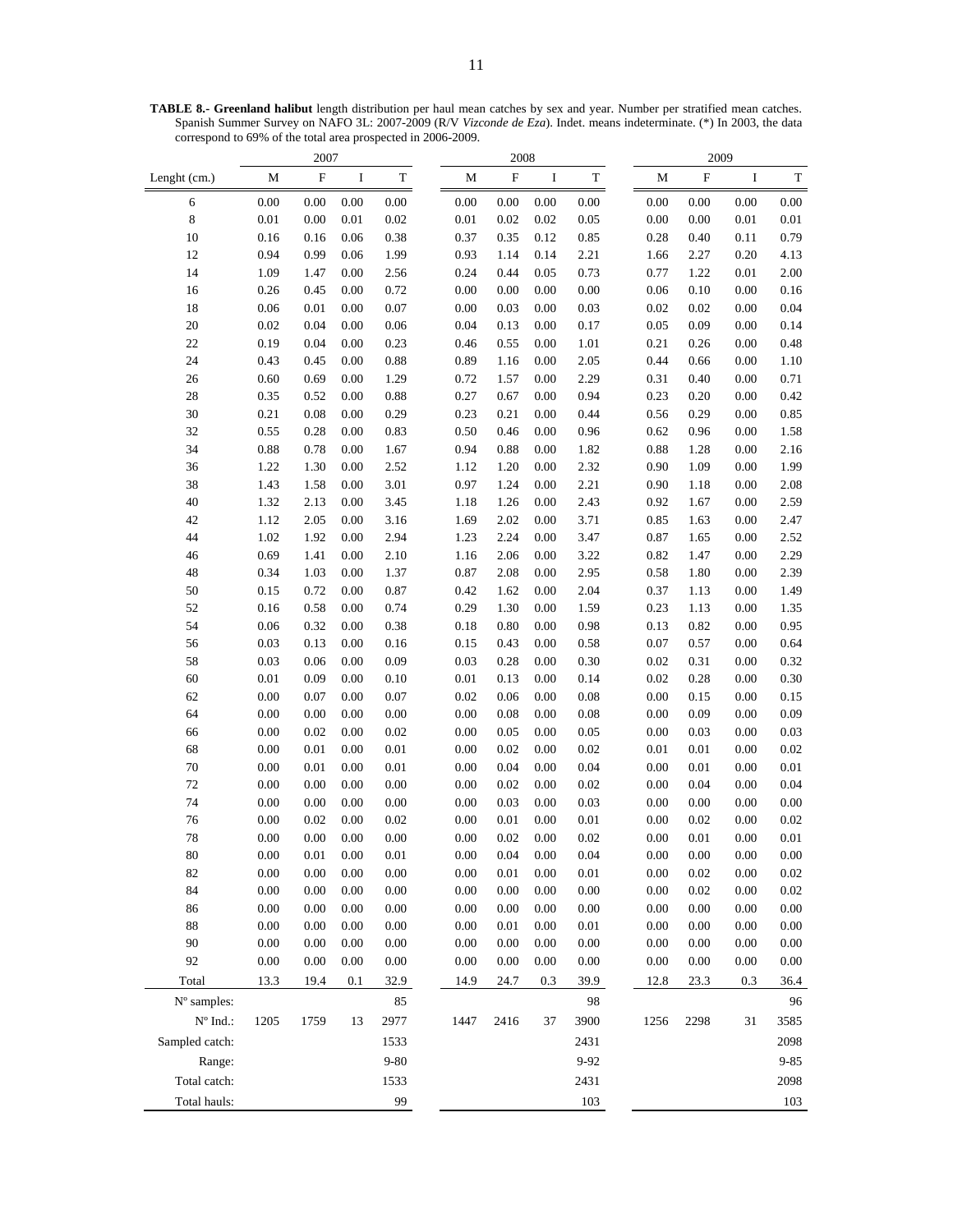Stratum Swept area Tow number Mean catch SD Swept area Tow number Mean catch SD Swept area Tow number Mean catch **2003 (\*) 2004 2006**  385 0.0225 2 3.985 2.920 0.0229 2 19.100 15.132 0.0229 2 48.530 33.757 387 0.0229 2 3.850 4.031 0.0214 2 17.810 2.814 0.0225 2 6.653 5.533 388 0.0334 3 7.317 2.249 0.0105 1 13.450 - 0.0566 5 7.618 2.653 389 0.0454 4 6.455 2.150 0.0225 2 8.950 4.073 0.0795 7 20.584 12.793 390 0.0563 5 1.854 1.584 0.0345 3 27.777 14.246 0.1249 11 76.086 51.616 391 0.0338 3 6.207 1.670 0.0218 2 14.890 3.125 0.0450 4 10.585 9.713 392 0.0116 1 8.400 - 0.0214 2 0.300 0.424 0.0229 2 0.000 0.000 729 0.0210 2 55.190 19.643 0.0221 2 0.150 0.212 0.0338 3 0.000 0.000 730 0.0221 2 59.000 21.779 0.0221 2 0.000 0.000 0.0326 3 0.000 0.000 731 0.0229 2 25.610 11.017 0.0233 2 1.450 2.051 0.0341 3 0.000 0.000

732 0.0113 1 40.700 - 0.0210 2 0.000 0.000 0.0334 3 0.000 0.000 733 n.s. n.s. n.s. n.s. 0.0330 3 1.267 1.186 0.0454 4 0.000 0.000 734 n.s. n.s. n.s. n.s. 0.0304 3 0.000 0.000 0.0225 2 0.000 0.000 741 0.0113 1 0.000 - 0.0323 3 0.000 0.000 0.0218 2 0.000 0.000 742 0.0116 1 0.000 - 0.0120 1 0.000 - 0.0229 2 0.000 0.000 743 n.s. n.s. n.s. n.s. 0.0188 2 0.000 0.000 0.0225 2 0.000 0.000 744 n.s. n.s. n.s. n.s. 0.0101 1 0.000 - 0.0229 2 0.000 0.000 745 0.0341 3 0.610 0.849 0.0319 3 0.000 0.000 0.0686 6 0.000 0.000 746 0.0446 4 0.000 0.000 0.0338 3 0.000 0.000 0.0675 6 0.000 0.000 747 n.s. n.s. n.s. n.s. 0.0308 3 0.000 0.000 0.1230 11 0.000 0.000 748 0.0109 1 1.010 - 0.0199 2 0.000 0.000 0.0326 3 0.000 0.000 749 0.0221 2 0.000 0.000 0.0221 2 0.000 0.000 0.0229 2 0.000 0.000 750 n.s. n.s. n.s. n.s. 0.0180 2 0.000 0.000 0.1005 9 0.000 0.000

| <b>TABLE 9.-</b> Swept area, number of hauls and <b>American plaice</b> mean catch (Kg) and SD (**) by stratum. Spanish Survey on NAFO Div. 3L in the period 2003- |  |
|--------------------------------------------------------------------------------------------------------------------------------------------------------------------|--|
| 2009, on board R/V "Vizconde de Eza". (*) In 2003, the data correspond to 69% of the total area prospected in 2006-2009.                                           |  |

SD

| 751 | n.s.   | n.s.           | n.s.   | n.s.   | n.s.   | n.s. | n.s     | n.s     | 0.0454 | 4              | 0.000   | 0.000   |
|-----|--------|----------------|--------|--------|--------|------|---------|---------|--------|----------------|---------|---------|
|     |        |                | 2007   |        |        | 2008 |         | 2009    |        |                |         |         |
| 385 | 0.0225 | $\overline{c}$ | 31.925 | 7.955  | 0.0229 | 2    | 64.750  | 60.033  | 0.0225 | 2              | 561.169 | 81.785  |
| 387 | 0.0225 | 2              | 7.992  | 2.039  | 0.0435 | 4    | 5.906   | 4.512   | 0.0439 | 4              | 6.887   | 2.182   |
| 388 | 0.0563 | 5              | 8.390  | 2.267  | 0.0559 | 5    | 2.925   | 1.905   | 0.0555 | 5              | 3.681   | 4.233   |
| 389 | 0.0900 | 8              | 25.475 | 13.677 | 0.0780 | 7    | 12.982  | 11.014  | 0.0803 | 7              | 24.644  | 25.370  |
| 390 | 0.1350 | 12             | 69.235 | 50.977 | 0.1395 | 12   | 117.141 | 134.128 | 0.1373 | 12             | 114.493 | 164.475 |
| 391 | 0.0450 | 4              | 37.163 | 30.535 | 0.0454 | 4    | 20.580  | 28.816  | 0.0458 | 4              | 9.601   | 7.900   |
| 392 | 0.0225 | 2              | 1.055  | 0.658  | 0.0221 | 2    | 0.000   | 0.000   | 0.0229 | 2              | 1.060   | 0.905   |
| 729 | 0.0338 | 3              | 0.000  | 0.000  | 0.0338 | 3    | 0.000   | 0.000   | 0.0341 | 3              | 0.020   | 0.035   |
| 730 | 0.0225 | 2              | 0.000  | 0.000  | 0.0323 | 3    | 0.000   | 0.000   | 0.0338 | 3              | 0.194   | 0.335   |
| 731 | 0.0338 | 3              | 0.253  | 0.439  | 0.0330 | 3    | 0.327   | 0.566   | 0.0341 | 3              | 0.104   | 0.179   |
| 732 | 0.0338 | 3              | 0.000  | 0.000  | 0.0446 | 4    | 0.000   | 0.000   | 0.0450 | 4              | 0.000   | 0.000   |
| 733 | 0.0338 | 3              | 0.320  | 0.554  | 0.0431 | 4    | 0.426   | 0.762   | 0.0450 | 4              | 0.018   | 0.036   |
| 734 | 0.0225 | 2              | 0.000  | 0.000  | 0.0221 | 2    | 0.066   | 0.093   | 0.0218 | 2              | 0.000   | 0.000   |
| 741 | 0.0225 | 2              | 0.000  | 0.000  | 0.0210 | 2    | 0.000   | 0.000   | 0.0221 | $\overline{2}$ | 0.000   | 0.000   |
| 742 | 0.0225 | 2              | 0.000  | 0.000  | 0.0210 | 2    | 0.000   | 0.000   | 0.0214 | 2              | 0.000   | 0.000   |
| 743 | 0.0225 | 2              | 0.000  | 0.000  | 0.0203 | 2    | 0.000   | 0.000   | 0.0203 | 2              | 0.000   | 0.000   |
| 744 | 0.0218 | 2              | 0.000  | 0.000  | 0.0221 | 2    | 0.000   | 0.000   | 0.0210 | $\overline{c}$ | 0.000   | 0.000   |
| 745 | 0.0675 | 6              | 0.000  | 0.000  | 0.0555 | 5    | 0.000   | 0.000   | 0.0559 | 5              | 0.000   | 0.000   |
| 746 | 0.0664 | 6              | 0.000  | 0.000  | 0.0638 | 6    | 0.000   | 0.000   | 0.0668 | 6              | 0.065   | 0.159   |
| 747 | 0.1238 | 11             | 0.000  | 0.000  | 0.1069 | 10   | 0.000   | 0.000   | 0.1118 | 10             | 0.000   | 0.000   |
| 748 | 0.0338 | 3              | 0.000  | 0.000  | 0.0218 | 2    | 0.000   | 0.000   | 0.0229 | 2              | 0.000   | 0.000   |
| 749 | 0.0113 | 1              | 0.000  |        | 0.0214 | 2    | 0.000   | 0.000   | 0.0225 | $\overline{2}$ | 0.000   | 0.000   |
| 750 | 0.0679 | 6              | 0.000  | 0.000  | 0.0844 | 8    | 0.000   | 0.000   | 0.0791 | 7              | 0.000   | 0.000   |
| 751 | 0.0225 | 2              | 0.000  | 0.000  | 0.0413 | 4    | 0.000   | 0.000   | 0.0338 | 3              | 0.000   | 0.000   |

 $(**)$  *SD* =  $\frac{\sum (x_i - \bar{x})}{n-1}$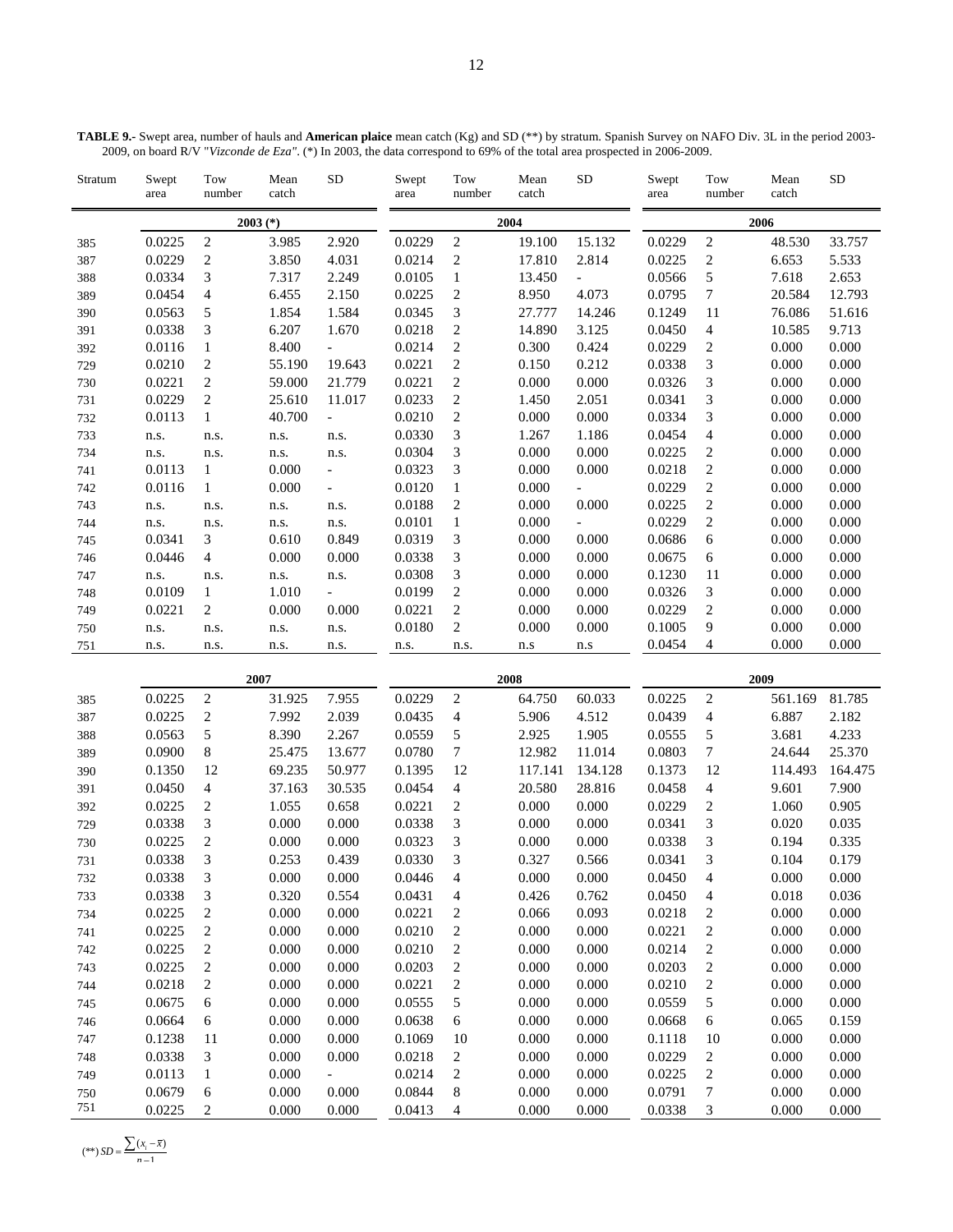|              | Survey   |          |                          |          |          |           |           |  |  |  |  |  |  |
|--------------|----------|----------|--------------------------|----------|----------|-----------|-----------|--|--|--|--|--|--|
| Stratum      | 2003     | 2004     | 2005                     | 2006     | 2007     | 2008      | 2009      |  |  |  |  |  |  |
| 385          | 470.23   | 2253.80  | $\overline{a}$           | 5726.54  | 3767.15  | 7640.50   | 66217.94  |  |  |  |  |  |  |
| 387          | 985.60   | 4559.36  | $\overline{a}$           | 1703.04  | 2045.95  | 1511.87   | 1763.14   |  |  |  |  |  |  |
| 388          | 2612.05  | 4801.65  | $\overline{a}$           | 2719.48  | 2995.09  | 1044.23   | 1314.12   |  |  |  |  |  |  |
| 389          | 3285.60  | 4555.55  | $\overline{\phantom{a}}$ | 10477.26 | 12966.65 | 6608.06   | 12543.72  |  |  |  |  |  |  |
| 390          | 1511.01  | 22637.98 | $\overline{\phantom{a}}$ | 62010.39 | 56426.39 | 95469.71  | 93311.86  |  |  |  |  |  |  |
| 391          | 1750.28  | 4198.98  | $\blacksquare$           | 2984.97  | 10479.83 | 5803.56   | 2707.34   |  |  |  |  |  |  |
| 392          | 1218.00  | 43.50    |                          | $0.00\,$ | 152.90   | 0.00      | 153.70    |  |  |  |  |  |  |
| 729          | 10265.34 | 27.90    | $\overline{\phantom{a}}$ | 0.00     | 0.00     | 0.00      | 3.72      |  |  |  |  |  |  |
| 730          | 10030.00 | 0.00     | $\overline{a}$           | 0.00     | 0.00     | 0.00      | 32.92     |  |  |  |  |  |  |
| 731          | 5531.76  | 313.20   | $\blacksquare$           | 0.00     | 54.72    | 70.56     | 22.54     |  |  |  |  |  |  |
| 732          | 9401.70  | 0.00     | $\overline{a}$           | 0.00     | 0.00     | 0.00      | 0.00      |  |  |  |  |  |  |
| 733          | n.s      | 296.40   | $\overline{a}$           | 0.00     | 74.88    | 99.68     | 4.15      |  |  |  |  |  |  |
| 734          | n.s      | 0.00     | $\blacksquare$           | 0.00     | 0.00     | 10.10     | 0.00      |  |  |  |  |  |  |
| 741          | 0.00     | 0.00     |                          | 0.00     | 0.00     | 0.00      | 0.00      |  |  |  |  |  |  |
| 742          | 0.00     | 0.00     |                          | 0.00     | 0.00     | 0.00      | 0.00      |  |  |  |  |  |  |
| 743          | n.s      | 0.00     |                          | 0.00     | 0.00     | 0.00      | 0.00      |  |  |  |  |  |  |
| 744          | n.s      | 0.00     | ÷.                       | 0.00     | 0.00     | 0.00      | 0.00      |  |  |  |  |  |  |
| 745          | 212.28   | 0.00     | ٠                        | 0.00     | 0.00     | 0.00      | 0.00      |  |  |  |  |  |  |
| 746          | 0.00     | 0.00     | ÷.                       | 0.00     | 0.00     | 0.00      | 25.48     |  |  |  |  |  |  |
| 747          | n.s      | 0.00     |                          | 0.00     | 0.00     | 0.00      | 0.00      |  |  |  |  |  |  |
| 748          | 160.59   | 0.00     | $\overline{\phantom{a}}$ | 0.00     | 0.00     | 0.00      | 0.00      |  |  |  |  |  |  |
| 749          | 0.00     | 0.00     |                          | 0.00     | 0.00     | 0.00      | 0.00      |  |  |  |  |  |  |
| 750          | n.s      | 0.00     |                          | 0.00     | 0.00     | 0.00      | 0.00      |  |  |  |  |  |  |
| 751          | n.s      | n.s      |                          | 0.00     | 0.00     | 0.00      | 0.00      |  |  |  |  |  |  |
|              |          |          |                          |          |          |           |           |  |  |  |  |  |  |
| <b>TOTAL</b> | 47434.44 | 43688.32 |                          | 85621.68 | 88963.55 | 118258.27 | 178100.64 |  |  |  |  |  |  |
|              |          |          |                          |          |          |           |           |  |  |  |  |  |  |
|              |          |          |                          |          |          |           |           |  |  |  |  |  |  |
|              |          |          |                          |          |          |           |           |  |  |  |  |  |  |
|              | 10.60    | 6.98     |                          | 13.20    | 13.71    | 18.23     | 27.46     |  |  |  |  |  |  |
| <b>SD</b>    | 0.95     | 1.12     |                          | 2.06     | 2.00     | 4.98      | 6.11      |  |  |  |  |  |  |
|              |          |          |                          |          |          |           |           |  |  |  |  |  |  |

**TABLE 10.-** Stratified mean catches (Kg) and SD of **American plaice** by stratum and year (2003- 2009). Research Vessel *Vizconde de Eza*. n.s. means stratum not surveyed. In 2003: the data correspond to 69% of the total area prospected in 2006-2009.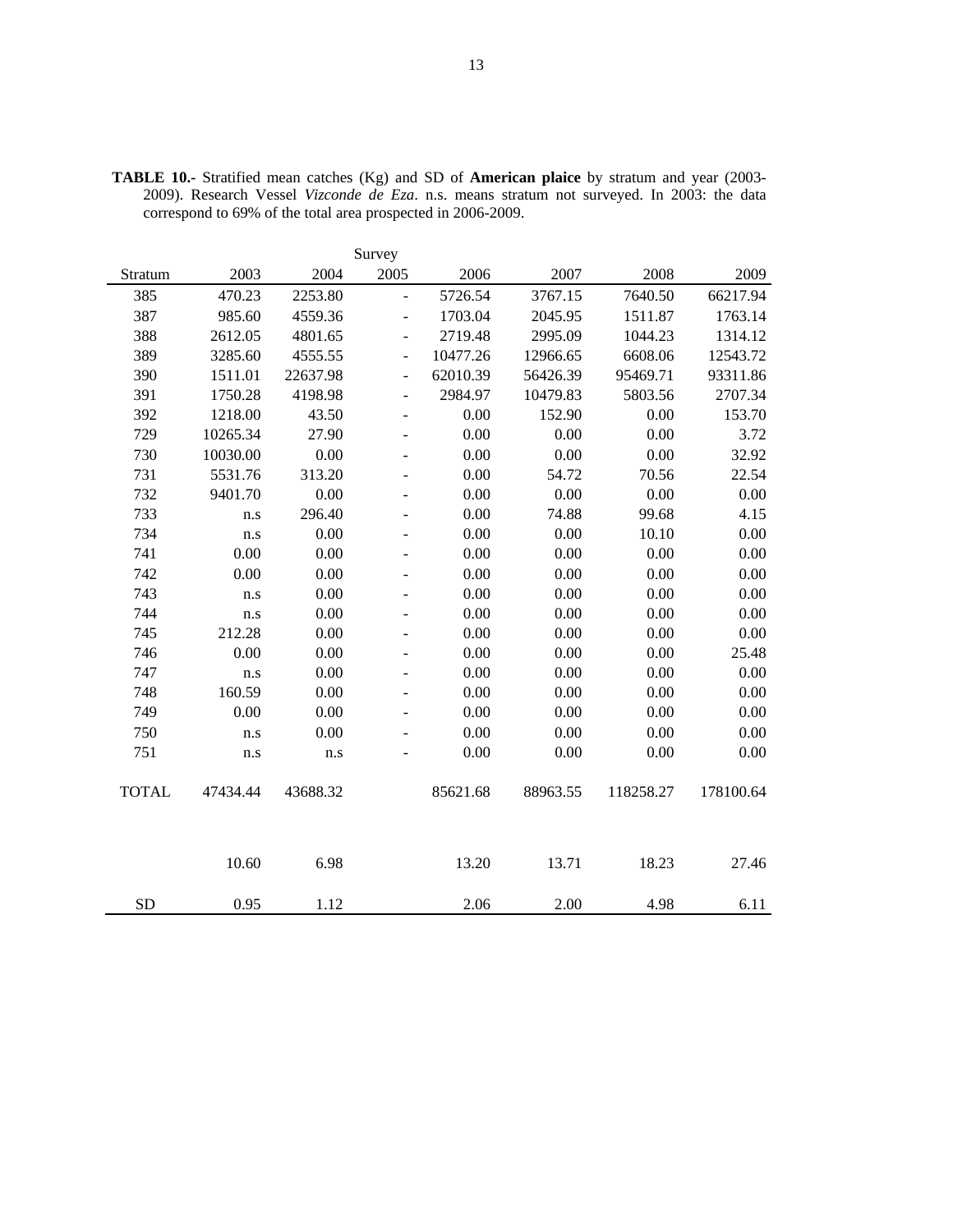| Survey       |                         |                  |                |                  |                  |                  |                             |  |  |  |  |  |
|--------------|-------------------------|------------------|----------------|------------------|------------------|------------------|-----------------------------|--|--|--|--|--|
| Stratum      | 2003                    | 2004             | 2005           | 2006             | 2007             | 2008             | 2009                        |  |  |  |  |  |
| 385          | 42                      | 197              | $\overline{a}$ | 501              | 335              | 668              | 5886                        |  |  |  |  |  |
| 387          | 86                      | 427              |                | 151              | 182              | 139              | 161                         |  |  |  |  |  |
| 388          | 235                     | 457              |                | 240              | 266              | 93               | 118                         |  |  |  |  |  |
| 389          | 290                     | 405              |                | 923              | 1153             | 593              | 1094                        |  |  |  |  |  |
| 390          | 134                     | 1969             |                | 5462             | 5016             | 8212             | 8158                        |  |  |  |  |  |
| 391          | 156                     | 386              | ۰              | 265              | 932              | 512              | 237                         |  |  |  |  |  |
| 392          | 105                     | $\overline{4}$   |                | $\boldsymbol{0}$ | 14               | $\boldsymbol{0}$ | 13                          |  |  |  |  |  |
| 729          | 978                     | 3                |                | $\overline{0}$   | $\boldsymbol{0}$ | $\boldsymbol{0}$ | $\boldsymbol{0}$            |  |  |  |  |  |
| 730          | 907                     | $\boldsymbol{0}$ |                | $\boldsymbol{0}$ | $\boldsymbol{0}$ | $\boldsymbol{0}$ | $\ensuremath{\mathfrak{Z}}$ |  |  |  |  |  |
| 731          | 484                     | 27               |                | $\theta$         | 5                | 6                | $\sqrt{2}$                  |  |  |  |  |  |
| 732          | 836                     | $\boldsymbol{0}$ |                | $\boldsymbol{0}$ | $\boldsymbol{0}$ | $\boldsymbol{0}$ | $\boldsymbol{0}$            |  |  |  |  |  |
| 733          | n.s                     | 27               |                | $\boldsymbol{0}$ |                  | 9                | $\boldsymbol{0}$            |  |  |  |  |  |
| 734          | $\mathbf{n}.\mathbf{s}$ | $\boldsymbol{0}$ |                | $\boldsymbol{0}$ | $\boldsymbol{0}$ |                  | $\boldsymbol{0}$            |  |  |  |  |  |
| 741          | $\boldsymbol{0}$        | $\mathbf{0}$     |                | $\theta$         | $\boldsymbol{0}$ | $\theta$         | $\boldsymbol{0}$            |  |  |  |  |  |
| 742          | $\boldsymbol{0}$        | $\boldsymbol{0}$ |                | $\boldsymbol{0}$ | $\boldsymbol{0}$ | $\boldsymbol{0}$ | $\boldsymbol{0}$            |  |  |  |  |  |
| 743          | n.s                     | $\boldsymbol{0}$ |                | $\theta$         | $\boldsymbol{0}$ | $\boldsymbol{0}$ | $\boldsymbol{0}$            |  |  |  |  |  |
| 744          | $\mathbf{n}.\mathbf{s}$ | $\boldsymbol{0}$ |                | $\boldsymbol{0}$ | $\boldsymbol{0}$ | $\boldsymbol{0}$ | $\boldsymbol{0}$            |  |  |  |  |  |
| 745          | 19                      | $\mathbf{0}$     |                | $\theta$         | $\boldsymbol{0}$ | $\boldsymbol{0}$ | $\boldsymbol{0}$            |  |  |  |  |  |
| 746          | $\boldsymbol{0}$        | $\mathbf{0}$     |                | $\overline{0}$   | $\boldsymbol{0}$ | $\boldsymbol{0}$ | $\sqrt{2}$                  |  |  |  |  |  |
| 747          | n.s                     | $\boldsymbol{0}$ |                | $\boldsymbol{0}$ | $\boldsymbol{0}$ | $\boldsymbol{0}$ | $\boldsymbol{0}$            |  |  |  |  |  |
| 748          | 15                      | $\boldsymbol{0}$ |                | $\boldsymbol{0}$ | $\boldsymbol{0}$ | $\boldsymbol{0}$ | $\boldsymbol{0}$            |  |  |  |  |  |
| 749          | $\boldsymbol{0}$        | $\boldsymbol{0}$ |                | $\boldsymbol{0}$ | $\boldsymbol{0}$ | $\boldsymbol{0}$ | $\boldsymbol{0}$            |  |  |  |  |  |
| 750          | $\mathbf{n}.\mathbf{s}$ | $\boldsymbol{0}$ |                | $\boldsymbol{0}$ | $\boldsymbol{0}$ | $\boldsymbol{0}$ | $\boldsymbol{0}$            |  |  |  |  |  |
| 751          | n.s                     | n.s              |                | $\overline{0}$   | $\boldsymbol{0}$ | $\boldsymbol{0}$ | $\boldsymbol{0}$            |  |  |  |  |  |
| <b>TOTAL</b> | 4284                    | 3901             |                | 7542             | 7908             | 10234            | 15676                       |  |  |  |  |  |
| <b>SD</b>    | 362                     | 626              |                | 1150             | 1156             | 2805             | 3411                        |  |  |  |  |  |

**TABLE 11.-** Survey estimates (by the swept area method) of **American plaice** biomass (t.) and SD by stratum and year on NAFO Div. 3L (R/V *Vizconde de Eza*). n.s. means stratum not surveyed. In 2003, the data correspond to 69% of the total area prospected in 2006-2009.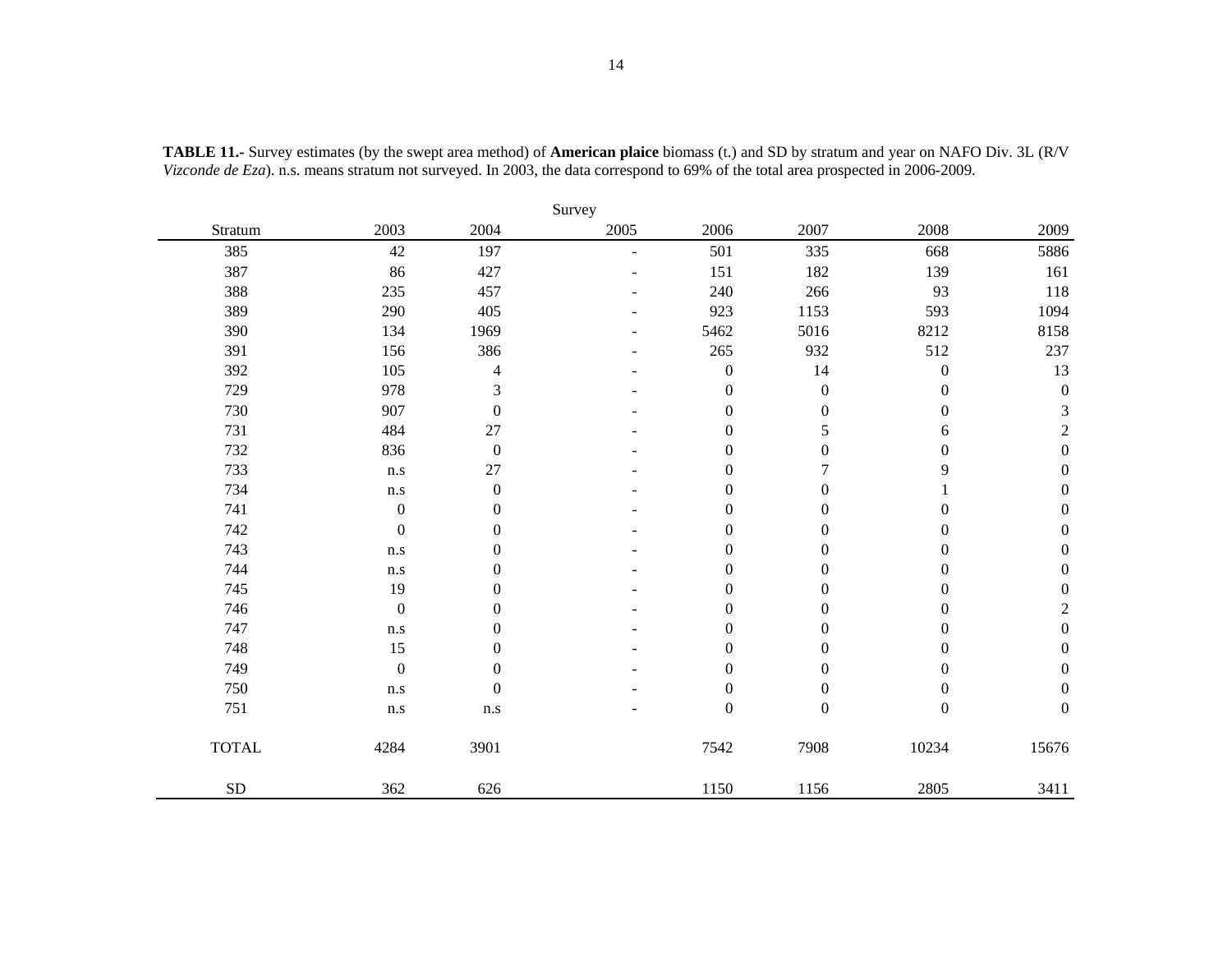**TABLE 12.- American plaice** length distribution per haul mean catches by sex and year. Number per stratified mean catches. Spanish Summer Survey on NAFO 3L: 2003-2006 (R/V *Vizconde de Eza*). Indet. means indeterminate. (\*) In 2003, the data correspond to 69% of the total area prospected in 2006-2009.

| $\mathbf F$<br>$\mathbf F$<br>$\mathbf I$<br>T<br>$\mathbf M$<br>$\mathbf F$<br>$\mathbf I$<br>T<br>M<br>$\rm I$<br>T<br>Lenght (cm.)<br>M<br>$\sqrt{2}$<br>0.00<br>0.00<br>0.00<br>0.00<br>0.00<br>0.00<br>0.00<br>0.02<br>0.02<br>0.00<br>0.00<br>0.00<br>$\overline{4}$<br>0.00<br>0.00<br>0.00<br>0.00<br>0.00<br>0.00<br>0.00<br>0.00<br>0.10<br>0.00<br>0.00<br>0.10<br>6<br>0.00<br>0.03<br>0.07<br>0.10<br>0.05<br>0.00<br>0.00<br>0.05<br>0.02<br>0.02<br>0.29<br>0.33<br>$\,8\,$<br>0.24<br>0.04<br>0.47<br>0.04<br>0.06<br>0.10<br>0.23<br>1.62<br>0.19<br>0.00<br>0.10<br>1.28<br>10<br>0.02<br>0.15<br>0.32<br>0.04<br>0.50<br>0.09<br>0.09<br>0.19<br>0.37<br>0.07<br>0.05<br>0.14<br>12<br>0.55<br>0.70<br>0.00<br>1.26<br>0.03<br>0.42<br>0.06<br>0.52<br>1.10<br>1.39<br>0.00<br>2.49<br>14<br>1.50<br>0.31<br>1.87<br>0.00<br>4.05<br>0.43<br>1.06<br>0.00<br>0.65<br>0.56<br>1.52<br>2.18<br>16<br>1.28<br>3.08<br>0.00<br>4.36<br>0.62<br>0.81<br>0.00<br>1.43<br>0.56<br>0.80<br>0.00<br>1.36<br>18<br>1.16<br>4.53<br>0.59<br>0.00<br>1.96<br>0.34<br>0.63<br>0.00<br>0.97<br>3.38<br>0.00<br>1.37<br>20<br>3.29<br>0.97<br>3.38<br>0.00<br>0.42<br>0.00<br>1.03<br>0.00<br>4.35<br>0.43<br>2.85<br>0.60<br>22<br>3.83<br>0.00<br>1.72<br>0.49<br>3.34<br>0.00<br>0.71<br>4.01<br>4.73<br>0.66<br>1.06<br>0.00<br>24<br>0.41<br>2.34<br>0.00<br>2.75<br>0.88<br>4.92<br>0.00<br>5.79<br>0.56<br>1.28<br>0.00<br>1.85<br>26<br>0.21<br>1.55<br>0.00<br>1.76<br>0.32<br>3.80<br>0.00<br>4.12<br>0.47<br>0.02<br>1.96<br>1.47<br>28<br>0.18<br>1.26<br>0.34<br>2.50<br>0.48<br>0.00<br>2.91<br>1.08<br>0.00<br>2.16<br>0.00<br>2.43<br>30<br>0.33<br>0.86<br>0.00<br>1.20<br>0.06<br>0.94<br>0.00<br>1.00<br>0.35<br>2.95<br>0.00<br>3.30<br>32<br>0.39<br>0.51<br>0.00<br>0.90<br>0.04<br>0.00<br>0.59<br>0.34<br>2.59<br>0.00<br>2.93<br>0.55<br>34<br>0.43<br>0.90<br>0.00<br>0.04<br>0.00<br>0.49<br>0.20<br>0.00<br>2.77<br>1.33<br>0.45<br>2.57<br>36<br>0.29<br>1.35<br>0.00<br>1.64<br>0.00<br>0.51<br>0.00<br>0.51<br>0.20<br>1.90<br>0.00<br>2.10<br>38<br>0.19<br>2.03<br>0.00<br>2.22<br>0.00<br>0.47<br>0.00<br>0.47<br>0.09<br>0.00<br>1.24<br>1.15<br>40<br>0.06<br>2.07<br>2.13<br>0.00<br>0.80<br>0.02<br>0.74<br>0.00<br>0.75<br>0.00<br>0.12<br>0.68<br>42<br>1.78<br>1.85<br>0.70<br>0.70<br>0.01<br>0.00<br>0.76<br>0.07<br>0.00<br>0.00<br>0.00<br>0.74<br>44<br>0.00<br>0.02<br>0.07<br>1.51<br>0.00<br>1.58<br>0.00<br>0.43<br>0.43<br>1.00<br>0.00<br>1.02<br>46<br>0.02<br>0.83<br>0.00<br>0.85<br>0.00<br>0.62<br>0.00<br>0.62<br>0.02<br>1.01<br>0.00<br>1.03<br>48<br>0.00<br>0.32<br>0.00<br>0.32<br>0.00<br>0.20<br>0.00<br>0.20<br>0.03<br>0.00<br>1.15<br>1.11<br>50<br>0.00<br>0.36<br>0.00<br>0.36<br>0.00<br>0.17<br>0.00<br>0.17<br>0.02<br>0.50<br>0.00<br>0.52<br>52<br>0.00<br>0.07<br>0.00<br>0.07<br>0.00<br>0.00<br>0.02<br>0.00<br>0.00<br>0.50<br>0.02<br>0.50<br>54<br>0.04<br>0.00<br>0.00<br>0.02<br>0.00<br>0.00<br>0.00<br>0.04<br>0.00<br>0.02<br>0.15<br>0.15<br>56<br>0.02<br>0.00<br>0.07<br>0.00<br>0.00<br>0.00<br>0.00<br>0.00<br>0.02<br>0.00<br>0.07<br>0.00<br>58<br>0.00<br>0.00<br>0.02<br>0.00<br>0.00<br>0.00<br>0.00<br>0.00<br>0.00<br>0.00<br>0.02<br>0.00<br>60<br>0.00<br>0.00<br>0.00<br>0.00<br>0.00<br>0.00<br>0.00<br>0.00<br>0.00<br>0.01<br>0.00<br>0.01<br>62<br>0.00<br>0.00<br>0.00<br>0.00<br>0.00<br>0.00<br>0.00<br>0.00<br>0.00<br>0.00<br>0.00<br>0.00<br>Total<br>7.95<br>33.07<br>0.14<br>5.02<br>26.77<br>0.62<br>32.41<br>8.20<br>29.04<br>1.62<br>38.86<br>41.16<br>30<br>17<br>N° samples:<br>31<br>$N^{\circ}$ Ind.:<br>704<br>333<br>1297<br>5<br>1635<br>178<br>846<br>10<br>1034<br>2441<br>136<br>3281<br>423<br>226<br>Sampled catch:<br>1172<br>Range:<br>$6 - 54$<br>$7 - 57$<br>$3 - 60$<br>423<br>226<br>1172<br>Total catch: |              | 2003 $(*)$ |    | 2004 |  |  |  |    |  |  |     |
|-----------------------------------------------------------------------------------------------------------------------------------------------------------------------------------------------------------------------------------------------------------------------------------------------------------------------------------------------------------------------------------------------------------------------------------------------------------------------------------------------------------------------------------------------------------------------------------------------------------------------------------------------------------------------------------------------------------------------------------------------------------------------------------------------------------------------------------------------------------------------------------------------------------------------------------------------------------------------------------------------------------------------------------------------------------------------------------------------------------------------------------------------------------------------------------------------------------------------------------------------------------------------------------------------------------------------------------------------------------------------------------------------------------------------------------------------------------------------------------------------------------------------------------------------------------------------------------------------------------------------------------------------------------------------------------------------------------------------------------------------------------------------------------------------------------------------------------------------------------------------------------------------------------------------------------------------------------------------------------------------------------------------------------------------------------------------------------------------------------------------------------------------------------------------------------------------------------------------------------------------------------------------------------------------------------------------------------------------------------------------------------------------------------------------------------------------------------------------------------------------------------------------------------------------------------------------------------------------------------------------------------------------------------------------------------------------------------------------------------------------------------------------------------------------------------------------------------------------------------------------------------------------------------------------------------------------------------------------------------------------------------------------------------------------------------------------------------------------------------------------------------------------------------------------------------------------------------------------------------------------------------------------------------------------------------------------------------------------------------------------------------------------------------------------------------------------------------------------------------------------------------------------------------------------------------------------------------------------------------------------------------------------------------------------------------------------------------------------------------------------------------------------------------------------------------------------------------------------------|--------------|------------|----|------|--|--|--|----|--|--|-----|
|                                                                                                                                                                                                                                                                                                                                                                                                                                                                                                                                                                                                                                                                                                                                                                                                                                                                                                                                                                                                                                                                                                                                                                                                                                                                                                                                                                                                                                                                                                                                                                                                                                                                                                                                                                                                                                                                                                                                                                                                                                                                                                                                                                                                                                                                                                                                                                                                                                                                                                                                                                                                                                                                                                                                                                                                                                                                                                                                                                                                                                                                                                                                                                                                                                                                                                                                                                                                                                                                                                                                                                                                                                                                                                                                                                                                                                                     |              |            |    |      |  |  |  |    |  |  |     |
|                                                                                                                                                                                                                                                                                                                                                                                                                                                                                                                                                                                                                                                                                                                                                                                                                                                                                                                                                                                                                                                                                                                                                                                                                                                                                                                                                                                                                                                                                                                                                                                                                                                                                                                                                                                                                                                                                                                                                                                                                                                                                                                                                                                                                                                                                                                                                                                                                                                                                                                                                                                                                                                                                                                                                                                                                                                                                                                                                                                                                                                                                                                                                                                                                                                                                                                                                                                                                                                                                                                                                                                                                                                                                                                                                                                                                                                     |              |            |    |      |  |  |  |    |  |  |     |
|                                                                                                                                                                                                                                                                                                                                                                                                                                                                                                                                                                                                                                                                                                                                                                                                                                                                                                                                                                                                                                                                                                                                                                                                                                                                                                                                                                                                                                                                                                                                                                                                                                                                                                                                                                                                                                                                                                                                                                                                                                                                                                                                                                                                                                                                                                                                                                                                                                                                                                                                                                                                                                                                                                                                                                                                                                                                                                                                                                                                                                                                                                                                                                                                                                                                                                                                                                                                                                                                                                                                                                                                                                                                                                                                                                                                                                                     |              |            |    |      |  |  |  |    |  |  |     |
|                                                                                                                                                                                                                                                                                                                                                                                                                                                                                                                                                                                                                                                                                                                                                                                                                                                                                                                                                                                                                                                                                                                                                                                                                                                                                                                                                                                                                                                                                                                                                                                                                                                                                                                                                                                                                                                                                                                                                                                                                                                                                                                                                                                                                                                                                                                                                                                                                                                                                                                                                                                                                                                                                                                                                                                                                                                                                                                                                                                                                                                                                                                                                                                                                                                                                                                                                                                                                                                                                                                                                                                                                                                                                                                                                                                                                                                     |              |            |    |      |  |  |  |    |  |  |     |
|                                                                                                                                                                                                                                                                                                                                                                                                                                                                                                                                                                                                                                                                                                                                                                                                                                                                                                                                                                                                                                                                                                                                                                                                                                                                                                                                                                                                                                                                                                                                                                                                                                                                                                                                                                                                                                                                                                                                                                                                                                                                                                                                                                                                                                                                                                                                                                                                                                                                                                                                                                                                                                                                                                                                                                                                                                                                                                                                                                                                                                                                                                                                                                                                                                                                                                                                                                                                                                                                                                                                                                                                                                                                                                                                                                                                                                                     |              |            |    |      |  |  |  |    |  |  |     |
|                                                                                                                                                                                                                                                                                                                                                                                                                                                                                                                                                                                                                                                                                                                                                                                                                                                                                                                                                                                                                                                                                                                                                                                                                                                                                                                                                                                                                                                                                                                                                                                                                                                                                                                                                                                                                                                                                                                                                                                                                                                                                                                                                                                                                                                                                                                                                                                                                                                                                                                                                                                                                                                                                                                                                                                                                                                                                                                                                                                                                                                                                                                                                                                                                                                                                                                                                                                                                                                                                                                                                                                                                                                                                                                                                                                                                                                     |              |            |    |      |  |  |  |    |  |  |     |
|                                                                                                                                                                                                                                                                                                                                                                                                                                                                                                                                                                                                                                                                                                                                                                                                                                                                                                                                                                                                                                                                                                                                                                                                                                                                                                                                                                                                                                                                                                                                                                                                                                                                                                                                                                                                                                                                                                                                                                                                                                                                                                                                                                                                                                                                                                                                                                                                                                                                                                                                                                                                                                                                                                                                                                                                                                                                                                                                                                                                                                                                                                                                                                                                                                                                                                                                                                                                                                                                                                                                                                                                                                                                                                                                                                                                                                                     |              |            |    |      |  |  |  |    |  |  |     |
|                                                                                                                                                                                                                                                                                                                                                                                                                                                                                                                                                                                                                                                                                                                                                                                                                                                                                                                                                                                                                                                                                                                                                                                                                                                                                                                                                                                                                                                                                                                                                                                                                                                                                                                                                                                                                                                                                                                                                                                                                                                                                                                                                                                                                                                                                                                                                                                                                                                                                                                                                                                                                                                                                                                                                                                                                                                                                                                                                                                                                                                                                                                                                                                                                                                                                                                                                                                                                                                                                                                                                                                                                                                                                                                                                                                                                                                     |              |            |    |      |  |  |  |    |  |  |     |
|                                                                                                                                                                                                                                                                                                                                                                                                                                                                                                                                                                                                                                                                                                                                                                                                                                                                                                                                                                                                                                                                                                                                                                                                                                                                                                                                                                                                                                                                                                                                                                                                                                                                                                                                                                                                                                                                                                                                                                                                                                                                                                                                                                                                                                                                                                                                                                                                                                                                                                                                                                                                                                                                                                                                                                                                                                                                                                                                                                                                                                                                                                                                                                                                                                                                                                                                                                                                                                                                                                                                                                                                                                                                                                                                                                                                                                                     |              |            |    |      |  |  |  |    |  |  |     |
|                                                                                                                                                                                                                                                                                                                                                                                                                                                                                                                                                                                                                                                                                                                                                                                                                                                                                                                                                                                                                                                                                                                                                                                                                                                                                                                                                                                                                                                                                                                                                                                                                                                                                                                                                                                                                                                                                                                                                                                                                                                                                                                                                                                                                                                                                                                                                                                                                                                                                                                                                                                                                                                                                                                                                                                                                                                                                                                                                                                                                                                                                                                                                                                                                                                                                                                                                                                                                                                                                                                                                                                                                                                                                                                                                                                                                                                     |              |            |    |      |  |  |  |    |  |  |     |
|                                                                                                                                                                                                                                                                                                                                                                                                                                                                                                                                                                                                                                                                                                                                                                                                                                                                                                                                                                                                                                                                                                                                                                                                                                                                                                                                                                                                                                                                                                                                                                                                                                                                                                                                                                                                                                                                                                                                                                                                                                                                                                                                                                                                                                                                                                                                                                                                                                                                                                                                                                                                                                                                                                                                                                                                                                                                                                                                                                                                                                                                                                                                                                                                                                                                                                                                                                                                                                                                                                                                                                                                                                                                                                                                                                                                                                                     |              |            |    |      |  |  |  |    |  |  |     |
|                                                                                                                                                                                                                                                                                                                                                                                                                                                                                                                                                                                                                                                                                                                                                                                                                                                                                                                                                                                                                                                                                                                                                                                                                                                                                                                                                                                                                                                                                                                                                                                                                                                                                                                                                                                                                                                                                                                                                                                                                                                                                                                                                                                                                                                                                                                                                                                                                                                                                                                                                                                                                                                                                                                                                                                                                                                                                                                                                                                                                                                                                                                                                                                                                                                                                                                                                                                                                                                                                                                                                                                                                                                                                                                                                                                                                                                     |              |            |    |      |  |  |  |    |  |  |     |
|                                                                                                                                                                                                                                                                                                                                                                                                                                                                                                                                                                                                                                                                                                                                                                                                                                                                                                                                                                                                                                                                                                                                                                                                                                                                                                                                                                                                                                                                                                                                                                                                                                                                                                                                                                                                                                                                                                                                                                                                                                                                                                                                                                                                                                                                                                                                                                                                                                                                                                                                                                                                                                                                                                                                                                                                                                                                                                                                                                                                                                                                                                                                                                                                                                                                                                                                                                                                                                                                                                                                                                                                                                                                                                                                                                                                                                                     |              |            |    |      |  |  |  |    |  |  |     |
|                                                                                                                                                                                                                                                                                                                                                                                                                                                                                                                                                                                                                                                                                                                                                                                                                                                                                                                                                                                                                                                                                                                                                                                                                                                                                                                                                                                                                                                                                                                                                                                                                                                                                                                                                                                                                                                                                                                                                                                                                                                                                                                                                                                                                                                                                                                                                                                                                                                                                                                                                                                                                                                                                                                                                                                                                                                                                                                                                                                                                                                                                                                                                                                                                                                                                                                                                                                                                                                                                                                                                                                                                                                                                                                                                                                                                                                     |              |            |    |      |  |  |  |    |  |  |     |
|                                                                                                                                                                                                                                                                                                                                                                                                                                                                                                                                                                                                                                                                                                                                                                                                                                                                                                                                                                                                                                                                                                                                                                                                                                                                                                                                                                                                                                                                                                                                                                                                                                                                                                                                                                                                                                                                                                                                                                                                                                                                                                                                                                                                                                                                                                                                                                                                                                                                                                                                                                                                                                                                                                                                                                                                                                                                                                                                                                                                                                                                                                                                                                                                                                                                                                                                                                                                                                                                                                                                                                                                                                                                                                                                                                                                                                                     |              |            |    |      |  |  |  |    |  |  |     |
|                                                                                                                                                                                                                                                                                                                                                                                                                                                                                                                                                                                                                                                                                                                                                                                                                                                                                                                                                                                                                                                                                                                                                                                                                                                                                                                                                                                                                                                                                                                                                                                                                                                                                                                                                                                                                                                                                                                                                                                                                                                                                                                                                                                                                                                                                                                                                                                                                                                                                                                                                                                                                                                                                                                                                                                                                                                                                                                                                                                                                                                                                                                                                                                                                                                                                                                                                                                                                                                                                                                                                                                                                                                                                                                                                                                                                                                     |              |            |    |      |  |  |  |    |  |  |     |
|                                                                                                                                                                                                                                                                                                                                                                                                                                                                                                                                                                                                                                                                                                                                                                                                                                                                                                                                                                                                                                                                                                                                                                                                                                                                                                                                                                                                                                                                                                                                                                                                                                                                                                                                                                                                                                                                                                                                                                                                                                                                                                                                                                                                                                                                                                                                                                                                                                                                                                                                                                                                                                                                                                                                                                                                                                                                                                                                                                                                                                                                                                                                                                                                                                                                                                                                                                                                                                                                                                                                                                                                                                                                                                                                                                                                                                                     |              |            |    |      |  |  |  |    |  |  |     |
|                                                                                                                                                                                                                                                                                                                                                                                                                                                                                                                                                                                                                                                                                                                                                                                                                                                                                                                                                                                                                                                                                                                                                                                                                                                                                                                                                                                                                                                                                                                                                                                                                                                                                                                                                                                                                                                                                                                                                                                                                                                                                                                                                                                                                                                                                                                                                                                                                                                                                                                                                                                                                                                                                                                                                                                                                                                                                                                                                                                                                                                                                                                                                                                                                                                                                                                                                                                                                                                                                                                                                                                                                                                                                                                                                                                                                                                     |              |            |    |      |  |  |  |    |  |  |     |
|                                                                                                                                                                                                                                                                                                                                                                                                                                                                                                                                                                                                                                                                                                                                                                                                                                                                                                                                                                                                                                                                                                                                                                                                                                                                                                                                                                                                                                                                                                                                                                                                                                                                                                                                                                                                                                                                                                                                                                                                                                                                                                                                                                                                                                                                                                                                                                                                                                                                                                                                                                                                                                                                                                                                                                                                                                                                                                                                                                                                                                                                                                                                                                                                                                                                                                                                                                                                                                                                                                                                                                                                                                                                                                                                                                                                                                                     |              |            |    |      |  |  |  |    |  |  |     |
|                                                                                                                                                                                                                                                                                                                                                                                                                                                                                                                                                                                                                                                                                                                                                                                                                                                                                                                                                                                                                                                                                                                                                                                                                                                                                                                                                                                                                                                                                                                                                                                                                                                                                                                                                                                                                                                                                                                                                                                                                                                                                                                                                                                                                                                                                                                                                                                                                                                                                                                                                                                                                                                                                                                                                                                                                                                                                                                                                                                                                                                                                                                                                                                                                                                                                                                                                                                                                                                                                                                                                                                                                                                                                                                                                                                                                                                     |              |            |    |      |  |  |  |    |  |  |     |
|                                                                                                                                                                                                                                                                                                                                                                                                                                                                                                                                                                                                                                                                                                                                                                                                                                                                                                                                                                                                                                                                                                                                                                                                                                                                                                                                                                                                                                                                                                                                                                                                                                                                                                                                                                                                                                                                                                                                                                                                                                                                                                                                                                                                                                                                                                                                                                                                                                                                                                                                                                                                                                                                                                                                                                                                                                                                                                                                                                                                                                                                                                                                                                                                                                                                                                                                                                                                                                                                                                                                                                                                                                                                                                                                                                                                                                                     |              |            |    |      |  |  |  |    |  |  |     |
|                                                                                                                                                                                                                                                                                                                                                                                                                                                                                                                                                                                                                                                                                                                                                                                                                                                                                                                                                                                                                                                                                                                                                                                                                                                                                                                                                                                                                                                                                                                                                                                                                                                                                                                                                                                                                                                                                                                                                                                                                                                                                                                                                                                                                                                                                                                                                                                                                                                                                                                                                                                                                                                                                                                                                                                                                                                                                                                                                                                                                                                                                                                                                                                                                                                                                                                                                                                                                                                                                                                                                                                                                                                                                                                                                                                                                                                     |              |            |    |      |  |  |  |    |  |  |     |
|                                                                                                                                                                                                                                                                                                                                                                                                                                                                                                                                                                                                                                                                                                                                                                                                                                                                                                                                                                                                                                                                                                                                                                                                                                                                                                                                                                                                                                                                                                                                                                                                                                                                                                                                                                                                                                                                                                                                                                                                                                                                                                                                                                                                                                                                                                                                                                                                                                                                                                                                                                                                                                                                                                                                                                                                                                                                                                                                                                                                                                                                                                                                                                                                                                                                                                                                                                                                                                                                                                                                                                                                                                                                                                                                                                                                                                                     |              |            |    |      |  |  |  |    |  |  |     |
|                                                                                                                                                                                                                                                                                                                                                                                                                                                                                                                                                                                                                                                                                                                                                                                                                                                                                                                                                                                                                                                                                                                                                                                                                                                                                                                                                                                                                                                                                                                                                                                                                                                                                                                                                                                                                                                                                                                                                                                                                                                                                                                                                                                                                                                                                                                                                                                                                                                                                                                                                                                                                                                                                                                                                                                                                                                                                                                                                                                                                                                                                                                                                                                                                                                                                                                                                                                                                                                                                                                                                                                                                                                                                                                                                                                                                                                     |              |            |    |      |  |  |  |    |  |  |     |
|                                                                                                                                                                                                                                                                                                                                                                                                                                                                                                                                                                                                                                                                                                                                                                                                                                                                                                                                                                                                                                                                                                                                                                                                                                                                                                                                                                                                                                                                                                                                                                                                                                                                                                                                                                                                                                                                                                                                                                                                                                                                                                                                                                                                                                                                                                                                                                                                                                                                                                                                                                                                                                                                                                                                                                                                                                                                                                                                                                                                                                                                                                                                                                                                                                                                                                                                                                                                                                                                                                                                                                                                                                                                                                                                                                                                                                                     |              |            |    |      |  |  |  |    |  |  |     |
|                                                                                                                                                                                                                                                                                                                                                                                                                                                                                                                                                                                                                                                                                                                                                                                                                                                                                                                                                                                                                                                                                                                                                                                                                                                                                                                                                                                                                                                                                                                                                                                                                                                                                                                                                                                                                                                                                                                                                                                                                                                                                                                                                                                                                                                                                                                                                                                                                                                                                                                                                                                                                                                                                                                                                                                                                                                                                                                                                                                                                                                                                                                                                                                                                                                                                                                                                                                                                                                                                                                                                                                                                                                                                                                                                                                                                                                     |              |            |    |      |  |  |  |    |  |  |     |
|                                                                                                                                                                                                                                                                                                                                                                                                                                                                                                                                                                                                                                                                                                                                                                                                                                                                                                                                                                                                                                                                                                                                                                                                                                                                                                                                                                                                                                                                                                                                                                                                                                                                                                                                                                                                                                                                                                                                                                                                                                                                                                                                                                                                                                                                                                                                                                                                                                                                                                                                                                                                                                                                                                                                                                                                                                                                                                                                                                                                                                                                                                                                                                                                                                                                                                                                                                                                                                                                                                                                                                                                                                                                                                                                                                                                                                                     |              |            |    |      |  |  |  |    |  |  |     |
|                                                                                                                                                                                                                                                                                                                                                                                                                                                                                                                                                                                                                                                                                                                                                                                                                                                                                                                                                                                                                                                                                                                                                                                                                                                                                                                                                                                                                                                                                                                                                                                                                                                                                                                                                                                                                                                                                                                                                                                                                                                                                                                                                                                                                                                                                                                                                                                                                                                                                                                                                                                                                                                                                                                                                                                                                                                                                                                                                                                                                                                                                                                                                                                                                                                                                                                                                                                                                                                                                                                                                                                                                                                                                                                                                                                                                                                     |              |            |    |      |  |  |  |    |  |  |     |
|                                                                                                                                                                                                                                                                                                                                                                                                                                                                                                                                                                                                                                                                                                                                                                                                                                                                                                                                                                                                                                                                                                                                                                                                                                                                                                                                                                                                                                                                                                                                                                                                                                                                                                                                                                                                                                                                                                                                                                                                                                                                                                                                                                                                                                                                                                                                                                                                                                                                                                                                                                                                                                                                                                                                                                                                                                                                                                                                                                                                                                                                                                                                                                                                                                                                                                                                                                                                                                                                                                                                                                                                                                                                                                                                                                                                                                                     |              |            |    |      |  |  |  |    |  |  |     |
|                                                                                                                                                                                                                                                                                                                                                                                                                                                                                                                                                                                                                                                                                                                                                                                                                                                                                                                                                                                                                                                                                                                                                                                                                                                                                                                                                                                                                                                                                                                                                                                                                                                                                                                                                                                                                                                                                                                                                                                                                                                                                                                                                                                                                                                                                                                                                                                                                                                                                                                                                                                                                                                                                                                                                                                                                                                                                                                                                                                                                                                                                                                                                                                                                                                                                                                                                                                                                                                                                                                                                                                                                                                                                                                                                                                                                                                     |              |            |    |      |  |  |  |    |  |  |     |
|                                                                                                                                                                                                                                                                                                                                                                                                                                                                                                                                                                                                                                                                                                                                                                                                                                                                                                                                                                                                                                                                                                                                                                                                                                                                                                                                                                                                                                                                                                                                                                                                                                                                                                                                                                                                                                                                                                                                                                                                                                                                                                                                                                                                                                                                                                                                                                                                                                                                                                                                                                                                                                                                                                                                                                                                                                                                                                                                                                                                                                                                                                                                                                                                                                                                                                                                                                                                                                                                                                                                                                                                                                                                                                                                                                                                                                                     |              |            |    |      |  |  |  |    |  |  |     |
|                                                                                                                                                                                                                                                                                                                                                                                                                                                                                                                                                                                                                                                                                                                                                                                                                                                                                                                                                                                                                                                                                                                                                                                                                                                                                                                                                                                                                                                                                                                                                                                                                                                                                                                                                                                                                                                                                                                                                                                                                                                                                                                                                                                                                                                                                                                                                                                                                                                                                                                                                                                                                                                                                                                                                                                                                                                                                                                                                                                                                                                                                                                                                                                                                                                                                                                                                                                                                                                                                                                                                                                                                                                                                                                                                                                                                                                     |              |            |    |      |  |  |  |    |  |  |     |
|                                                                                                                                                                                                                                                                                                                                                                                                                                                                                                                                                                                                                                                                                                                                                                                                                                                                                                                                                                                                                                                                                                                                                                                                                                                                                                                                                                                                                                                                                                                                                                                                                                                                                                                                                                                                                                                                                                                                                                                                                                                                                                                                                                                                                                                                                                                                                                                                                                                                                                                                                                                                                                                                                                                                                                                                                                                                                                                                                                                                                                                                                                                                                                                                                                                                                                                                                                                                                                                                                                                                                                                                                                                                                                                                                                                                                                                     |              |            |    |      |  |  |  |    |  |  |     |
|                                                                                                                                                                                                                                                                                                                                                                                                                                                                                                                                                                                                                                                                                                                                                                                                                                                                                                                                                                                                                                                                                                                                                                                                                                                                                                                                                                                                                                                                                                                                                                                                                                                                                                                                                                                                                                                                                                                                                                                                                                                                                                                                                                                                                                                                                                                                                                                                                                                                                                                                                                                                                                                                                                                                                                                                                                                                                                                                                                                                                                                                                                                                                                                                                                                                                                                                                                                                                                                                                                                                                                                                                                                                                                                                                                                                                                                     |              |            |    |      |  |  |  |    |  |  |     |
|                                                                                                                                                                                                                                                                                                                                                                                                                                                                                                                                                                                                                                                                                                                                                                                                                                                                                                                                                                                                                                                                                                                                                                                                                                                                                                                                                                                                                                                                                                                                                                                                                                                                                                                                                                                                                                                                                                                                                                                                                                                                                                                                                                                                                                                                                                                                                                                                                                                                                                                                                                                                                                                                                                                                                                                                                                                                                                                                                                                                                                                                                                                                                                                                                                                                                                                                                                                                                                                                                                                                                                                                                                                                                                                                                                                                                                                     |              |            |    |      |  |  |  |    |  |  |     |
|                                                                                                                                                                                                                                                                                                                                                                                                                                                                                                                                                                                                                                                                                                                                                                                                                                                                                                                                                                                                                                                                                                                                                                                                                                                                                                                                                                                                                                                                                                                                                                                                                                                                                                                                                                                                                                                                                                                                                                                                                                                                                                                                                                                                                                                                                                                                                                                                                                                                                                                                                                                                                                                                                                                                                                                                                                                                                                                                                                                                                                                                                                                                                                                                                                                                                                                                                                                                                                                                                                                                                                                                                                                                                                                                                                                                                                                     |              |            |    |      |  |  |  |    |  |  |     |
|                                                                                                                                                                                                                                                                                                                                                                                                                                                                                                                                                                                                                                                                                                                                                                                                                                                                                                                                                                                                                                                                                                                                                                                                                                                                                                                                                                                                                                                                                                                                                                                                                                                                                                                                                                                                                                                                                                                                                                                                                                                                                                                                                                                                                                                                                                                                                                                                                                                                                                                                                                                                                                                                                                                                                                                                                                                                                                                                                                                                                                                                                                                                                                                                                                                                                                                                                                                                                                                                                                                                                                                                                                                                                                                                                                                                                                                     |              |            |    |      |  |  |  |    |  |  |     |
|                                                                                                                                                                                                                                                                                                                                                                                                                                                                                                                                                                                                                                                                                                                                                                                                                                                                                                                                                                                                                                                                                                                                                                                                                                                                                                                                                                                                                                                                                                                                                                                                                                                                                                                                                                                                                                                                                                                                                                                                                                                                                                                                                                                                                                                                                                                                                                                                                                                                                                                                                                                                                                                                                                                                                                                                                                                                                                                                                                                                                                                                                                                                                                                                                                                                                                                                                                                                                                                                                                                                                                                                                                                                                                                                                                                                                                                     |              |            |    |      |  |  |  |    |  |  |     |
|                                                                                                                                                                                                                                                                                                                                                                                                                                                                                                                                                                                                                                                                                                                                                                                                                                                                                                                                                                                                                                                                                                                                                                                                                                                                                                                                                                                                                                                                                                                                                                                                                                                                                                                                                                                                                                                                                                                                                                                                                                                                                                                                                                                                                                                                                                                                                                                                                                                                                                                                                                                                                                                                                                                                                                                                                                                                                                                                                                                                                                                                                                                                                                                                                                                                                                                                                                                                                                                                                                                                                                                                                                                                                                                                                                                                                                                     | Total hauls: |            | 40 |      |  |  |  | 58 |  |  | 101 |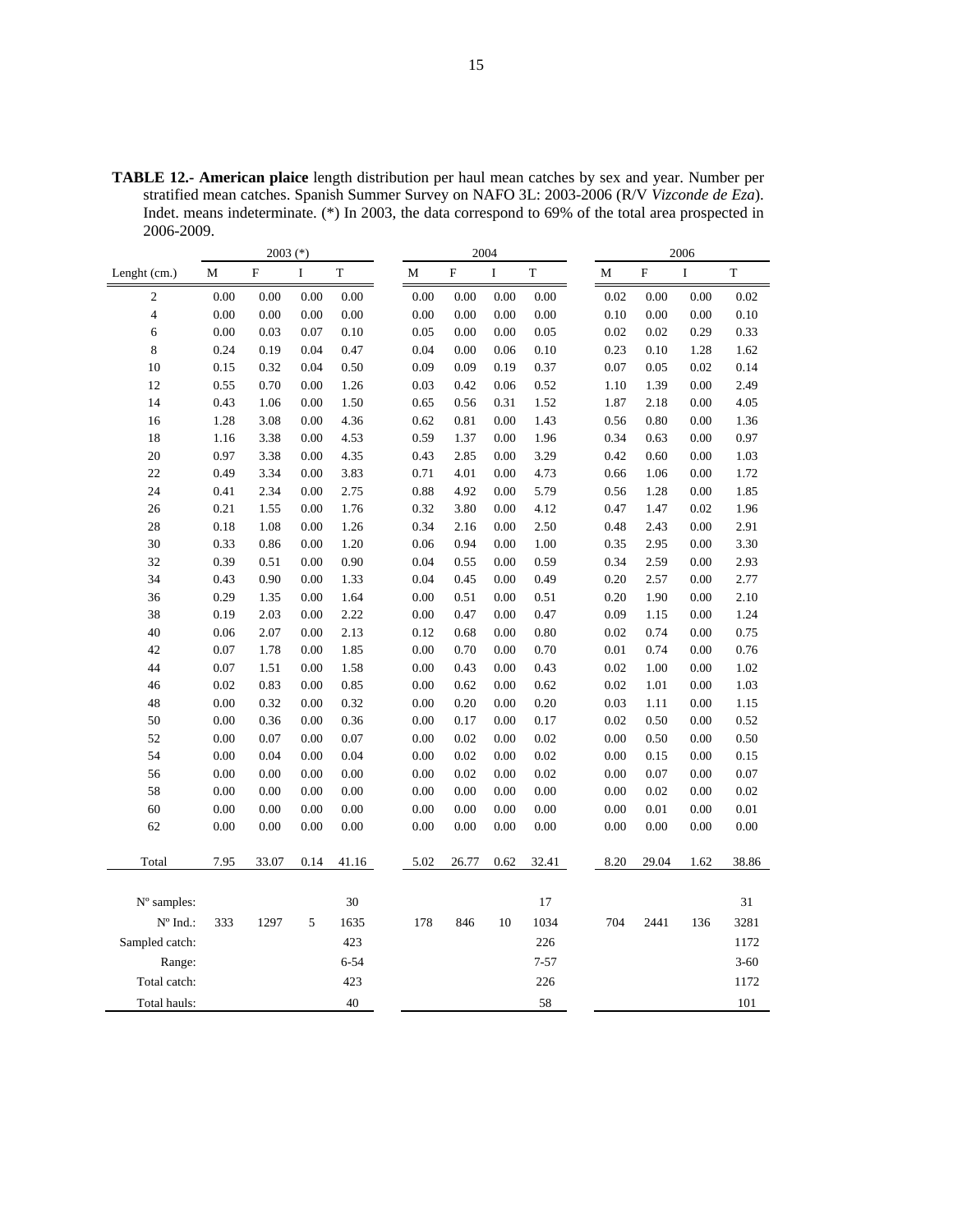**TABLE 13.- American plaice** length distribution per haul mean catches by sex and year. Number per stratified mean catches. Spanish Summer Survey on NAFO 3L: 2007-2009 (R/V *Vizconde de Eza*). Indet. means indeterminate. (\*) In 2003, the data correspond to 69% of the total area prospected in 2006-2009.

|                         | 2007 |       |         | 2008     |      |                           |         |          | 2009 |      |                         |             |       |
|-------------------------|------|-------|---------|----------|------|---------------------------|---------|----------|------|------|-------------------------|-------------|-------|
| Lenght (cm.)            | M    | F     | $\bf I$ | T        | M    | $\boldsymbol{\mathrm{F}}$ | $\bf I$ | T        |      | M    | $\overline{\mathrm{F}}$ | $\mathbf I$ | T     |
| $\mathfrak{2}$          | 0.00 | 0.00  | 0.00    | 0.00     | 0.00 | 0.00                      | 0.00    | 0.00     |      | 0.02 | 0.00                    | 0.00        | 0.02  |
| $\overline{\mathbf{4}}$ | 0.00 | 0.00  | 0.00    | 0.00     | 0.00 | 0.00                      | 0.00    | 0.00     |      | 0.10 | 0.00                    | 0.00        | 0.10  |
| 6                       | 0.00 | 0.03  | 0.07    | 0.10     | 0.05 | 0.00                      | 0.00    | 0.05     |      | 0.02 | 0.02                    | 0.29        | 0.33  |
| 8                       | 0.24 | 0.19  | 0.04    | 0.47     | 0.04 | 0.00                      | 0.06    | 0.10     |      | 0.23 | 0.10                    | 1.28        | 1.62  |
| 10                      | 0.15 | 0.32  | 0.04    | 0.50     | 0.09 | 0.09                      | 0.19    | 0.37     |      | 0.07 | 0.05                    | 0.02        | 0.14  |
| 12                      | 0.55 | 0.70  | 0.00    | 1.26     | 0.03 | 0.42                      | 0.06    | 0.52     |      | 1.10 | 1.39                    | 0.00        | 2.49  |
| 14                      | 0.43 | 1.06  | 0.00    | 1.50     | 0.65 | 0.56                      | 0.31    | 1.52     |      | 1.87 | 2.18                    | 0.00        | 4.05  |
| 16                      | 1.28 | 3.08  | 0.00    | 4.36     | 0.62 | 0.81                      | 0.00    | 1.43     |      | 0.56 | 0.80                    | 0.00        | 1.36  |
| 18                      | 1.16 | 3.38  | 0.00    | 4.53     | 0.59 | 1.37                      | 0.00    | 1.96     |      | 0.34 | 0.63                    | 0.00        | 0.97  |
| 20                      | 0.97 | 3.38  | 0.00    | 4.35     | 0.43 | 2.85                      | 0.00    | 3.29     |      | 0.42 | 0.60                    | 0.00        | 1.03  |
| 22                      | 0.49 | 3.34  | 0.00    | 3.83     | 0.71 | 4.01                      | 0.00    | 4.73     |      | 0.66 | 1.06                    | 0.00        | 1.72  |
| 24                      | 0.41 | 2.34  | 0.00    | 2.75     | 0.88 | 4.92                      | 0.00    | 5.79     |      | 0.56 | 1.28                    | 0.00        | 1.85  |
| 26                      | 0.21 | 1.55  | 0.00    | 1.76     | 0.32 | 3.80                      | 0.00    | 4.12     |      | 0.47 | 1.47                    | 0.02        | 1.96  |
| 28                      | 0.18 | 1.08  | 0.00    | 1.26     | 0.34 | 2.16                      | 0.00    | 2.50     |      | 0.48 | 2.43                    | 0.00        | 2.91  |
| 30                      | 0.33 | 0.86  | 0.00    | 1.20     | 0.06 | 0.94                      | 0.00    | 1.00     |      | 0.35 | 2.95                    | 0.00        | 3.30  |
| 32                      | 0.39 | 0.51  | 0.00    | 0.90     | 0.04 | 0.55                      | 0.00    | 0.59     |      | 0.34 | 2.59                    | 0.00        | 2.93  |
| 34                      | 0.43 | 0.90  | 0.00    | 1.33     | 0.04 | 0.45                      | 0.00    | 0.49     |      | 0.20 | 2.57                    | 0.00        | 2.77  |
| 36                      | 0.29 | 1.35  | 0.00    | 1.64     | 0.00 | 0.51                      | 0.00    | 0.51     |      | 0.20 | 1.90                    | 0.00        | 2.10  |
| 38                      | 0.19 | 2.03  | 0.00    | 2.22     | 0.00 | 0.47                      | 0.00    | 0.47     |      | 0.09 | 1.15                    | 0.00        | 1.24  |
| 40                      | 0.06 | 2.07  | 0.00    | 2.13     | 0.12 | 0.68                      | 0.00    | 0.80     |      | 0.02 | 0.74                    | 0.00        | 0.75  |
| 42                      | 0.07 | 1.78  | 0.00    | 1.85     | 0.00 | 0.70                      | 0.00    | 0.70     |      | 0.01 | 0.74                    | 0.00        | 0.76  |
| 44                      | 0.07 | 1.51  | 0.00    | 1.58     | 0.00 | 0.43                      | 0.00    | 0.43     |      | 0.02 | 1.00                    | 0.00        | 1.02  |
| 46                      | 0.02 | 0.83  | 0.00    | 0.85     | 0.00 | 0.62                      | 0.00    | 0.62     |      | 0.02 | 1.01                    | 0.00        | 1.03  |
| 48                      | 0.00 | 0.32  | 0.00    | 0.32     | 0.00 | 0.20                      | 0.00    | 0.20     |      | 0.03 | 1.11                    | 0.00        | 1.15  |
| 50                      | 0.00 | 0.36  | 0.00    | 0.36     | 0.00 | 0.17                      | 0.00    | 0.17     |      | 0.02 | 0.50                    | 0.00        | 0.52  |
| 52                      | 0.00 | 0.07  | 0.00    | 0.07     | 0.00 | 0.02                      | 0.00    | 0.02     |      | 0.00 | 0.50                    | 0.00        | 0.50  |
| 54                      | 0.00 | 0.04  | 0.00    | 0.04     | 0.00 | 0.02                      | 0.00    | 0.02     |      | 0.00 | 0.15                    | 0.00        | 0.15  |
| 56                      | 0.00 | 0.00  | 0.00    | 0.00     | 0.00 | 0.02                      | 0.00    | 0.02     |      | 0.00 | 0.07                    | 0.00        | 0.07  |
| 58                      | 0.00 | 0.00  | 0.00    | 0.00     | 0.00 | 0.00                      | 0.00    | 0.00     |      | 0.00 | 0.02                    | 0.00        | 0.02  |
| 60                      | 0.00 | 0.00  | 0.00    | 0.00     | 0.00 | 0.00                      | 0.00    | 0.00     |      | 0.00 | 0.01                    | 0.00        | 0.01  |
| 62                      | 0.00 | 0.00  | 0.00    | 0.00     | 0.00 | 0.00                      | 0.00    | 0.00     |      | 0.00 | 0.00                    | 0.00        | 0.00  |
|                         |      |       |         |          |      |                           |         |          |      |      |                         |             |       |
| Total                   | 7.95 | 33.07 | 0.14    | 41.16    | 5.02 | 26.77                     | 0.62    | 32.41    |      | 8.20 | 29.04                   | 1.62        | 38.86 |
| $N^{\circ}$ samples:    |      |       |         | 37       |      |                           |         | 37       |      |      |                         |             | 41    |
| N° Ind.:                | 1129 | 3116  | 179     | 4424     | 924  | 2383                      | 98      | 3405     |      | 1033 | 2843                    | 16          | 3892  |
| Sampled catch:          |      |       |         | 1309     |      |                           |         | 1749     |      |      |                         |             | 2757  |
| Range:                  |      |       |         | $4 - 63$ |      |                           |         | $6 - 61$ |      |      |                         |             | 6-59  |
| Total catch:            |      |       |         | 1309     |      |                           |         | 1749     |      |      |                         |             | 2757  |
|                         |      |       |         |          |      |                           |         |          |      |      |                         |             |       |
| Total hauls:            |      |       |         | 99       |      |                           |         | 103      |      |      |                         |             | 103   |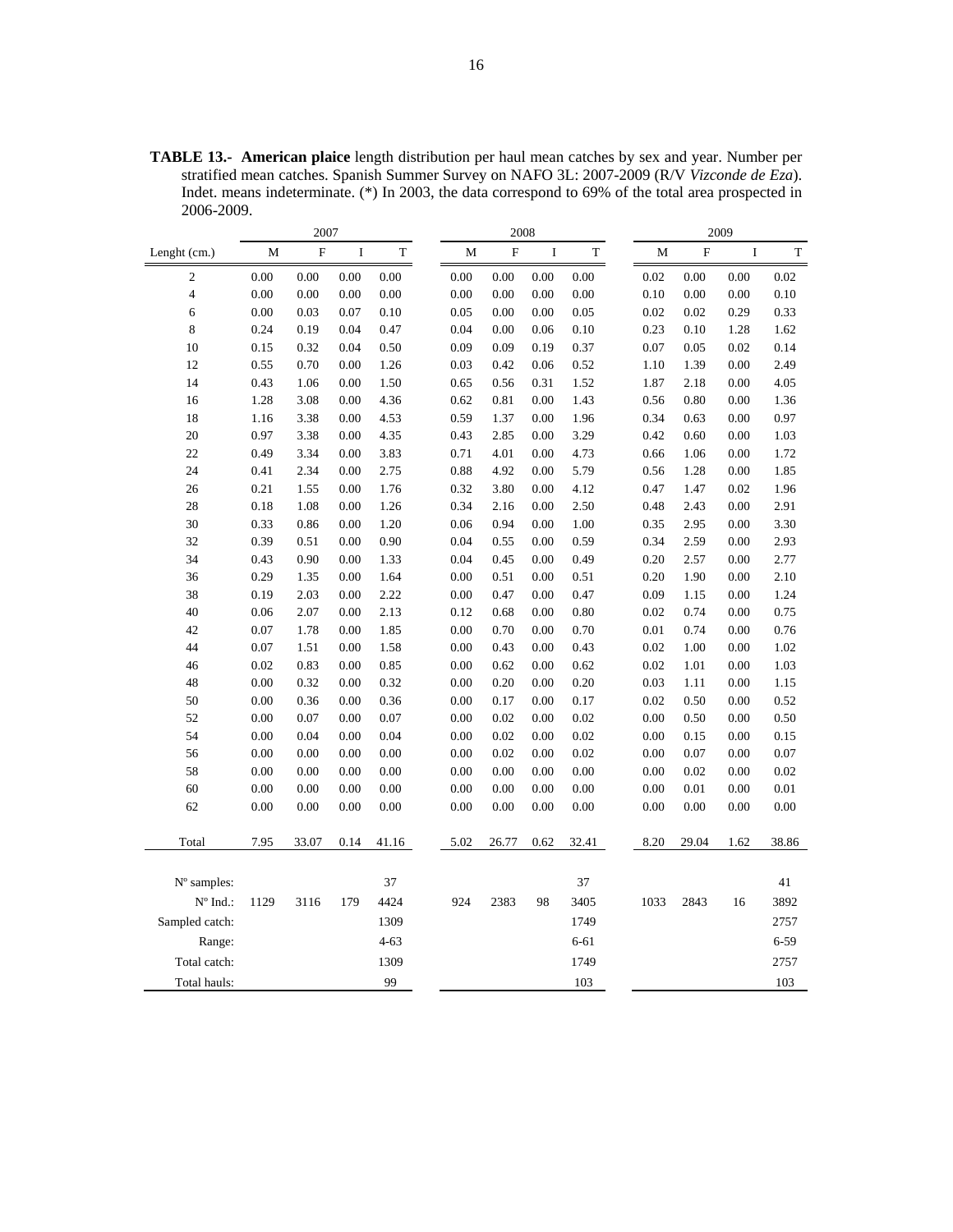| TABLE 14.- Swept area, number of hauls and Witch flounder mean catch (Kg) and SD (**) by stratum. Spanish Survey on NAFO Div. 3L in the period |                                                                                                                               |  |  |  |  |
|------------------------------------------------------------------------------------------------------------------------------------------------|-------------------------------------------------------------------------------------------------------------------------------|--|--|--|--|
|                                                                                                                                                | 2003-2009, on board R/V "Vizconde de Eza". (*) In 2003, the data correspond to 69% of the total area prospected in 2006-2009. |  |  |  |  |

| Stratum | Swept<br>area    | Tow<br>number  | Mean<br>catch    | ${\rm SD}$               | Swept<br>area | Tow<br>number            | Mean<br>catch | ${\rm SD}$               | Swept<br>area | Tow<br>number    | Mean<br>catch | ${\rm SD}$ |
|---------|------------------|----------------|------------------|--------------------------|---------------|--------------------------|---------------|--------------------------|---------------|------------------|---------------|------------|
|         |                  |                | $2003$ (*)       |                          |               |                          | 2004          |                          |               |                  | 2006          |            |
| 385     | 0.0225           | $\sqrt{2}$     | 0.000            | 0.000                    | 0.0229        | $\sqrt{2}$               | 0.000         | 0.000                    | 0.0229        | $\sqrt{2}$       | 0.240         | 0.339      |
| 387     | 0.0229           | $\sqrt{2}$     | 0.260            | 0.368                    | 0.0214        | $\mathfrak 2$            | 2.650         | 2.263                    | 0.0225        | $\sqrt{2}$       | 3.434         | 2.996      |
| 388     | 0.0334           | 3              | 0.159            | 0.122                    | 0.0105        | $\mathbf{1}$             | 4.327         | $\overline{\phantom{a}}$ | 0.0566        | $\sqrt{5}$       | 0.876         | 0.480      |
| 389     | 0.0454           | 4              | 0.013            | 0.019                    | 0.0225        | $\overline{c}$           | 0.093         | 0.131                    | 0.0795        | 7                | 0.284         | 0.372      |
| 390     | 0.0563           | 5              | 0.000            | 0.000                    | 0.0345        | 3                        | 0.000         | 0.000                    | 0.1249        | 11               | 0.079         | 0.185      |
| 391     | 0.0338           | 3              | 0.000            | 0.000                    | 0.0218        | $\overline{c}$           | 0.000         | 0.000                    | 0.0450        | $\overline{4}$   | 0.388         | 0.775      |
| 392     | 0.0116           | 1              | 0.008            | $\equiv$                 | 0.0214        | $\overline{c}$           | 0.004         | 0.006                    | 0.0229        | $\boldsymbol{2}$ | 0.195         | 0.276      |
| 729     | 0.0210           | $\mathfrak{2}$ | 0.785            | 1.110                    | 0.0221        | $\overline{c}$           | 2.310         | 0.820                    | 0.0338        | 3                | 1.450         | 1.422      |
| 730     | 0.0221           | $\overline{2}$ | 5.105            | 4.052                    | 0.0221        | $\sqrt{2}$               | 1.885         | 2.666                    | 0.0326        | 3                | 0.460         | 0.797      |
| 731     | 0.0229           | $\mathfrak 2$  | 1.815            | 0.969                    | 0.0233        | $\overline{c}$           | 3.765         | 3.373                    | 0.0341        | 3                | 3.395         | 2.651      |
| 732     | 0.0113           | 1              | 7.150            | ÷,                       | 0.0210        | $\boldsymbol{2}$         | 2.150         | 1.131                    | 0.0334        | $\mathfrak{Z}$   | 1.367         | 1.623      |
| 733     | n.s.             | n.s.           | n.s.             | n.s.                     | 0.0330        | $\mathfrak{Z}$           | 2.489         | 2.543                    | 0.0454        | $\overline{4}$   | 6.706         | 9.359      |
| 734     | n.s.             | n.s.           | n.s.             | n.s.                     | 0.0304        | $\mathfrak{Z}$           | 0.000         | 0.000                    | 0.0225        | $\mathfrak 2$    | 0.190         | 0.269      |
| 741     | 0.0113           | 1              | $\boldsymbol{0}$ | $\overline{\phantom{0}}$ | 0.0323        | 3                        | 0.003         | 0.003                    | 0.0218        | $\sqrt{2}$       | 0.000         | 0.000      |
| 742     | 0.0116           | 1              | $\boldsymbol{0}$ | ÷.                       | 0.0120        | $\mathbf{1}$             | 0.000         | $\equiv$                 | 0.0229        | $\sqrt{2}$       | 0.000         | 0.000      |
| 743     | n.s.             | n.s.           | n.s.             | n.s.                     | 0.0188        | $\overline{c}$           | 0.000         | 0.000                    | 0.0225        | $\sqrt{2}$       | 0.000         | 0.000      |
| 744     | n.s.             | n.s.           | n.s.             | n.s.                     | 0.0101        | $\mathbf{1}$             | 0.000         | $\blacksquare$           | 0.0229        | $\overline{c}$   | 0.000         | 0.000      |
| 745     | 0.0341           | 3              | 0.377            | 0.635                    | 0.0319        | 3                        | 0.000         | 0.000                    | 0.0686        | $\sqrt{6}$       | 0.000         | 0.000      |
| 746     | 0.0446           | $\overline{4}$ | 0.000            | 0.000                    | 0.0338        | 3                        | 0.000         | 0.000                    | 0.0675        | 6                | 0.000         | 0.000      |
| 747     | n.s.             | n.s.           | n.s.             | n.s.                     | 0.0308        | $\mathfrak{Z}$           | 0.007         | 0.012                    | 0.1230        | 11               | 0.000         | 0.000      |
| 748     | 0.0109           | 1              | 0.000            | $\overline{\phantom{a}}$ | 0.0199        | $\overline{2}$           | 0.002         | 0.003                    | 0.0326        | 3                | 0.021         | 0.036      |
| 749     | 0.0221           | $\sqrt{2}$     | 0.000            | 0.000                    | 0.0221        | $\boldsymbol{2}$         | 0.000         | 0.000                    | 0.0229        | $\sqrt{2}$       | 0.000         | 0.000      |
| 750     | n.s.             | n.s.           | n.s.             | n.s.                     | 0.0180        | $\mathfrak{2}$           | 0.000         | 0.000                    | 0.1005        | 9                | 0.000         | 0.000      |
| 751     | n.s.             | n.s.           | n.s.             | n.s.                     | n.s.          | n.s.                     | n.s.          | n.s.                     | 0.0454        | $\overline{4}$   | 0.000         | 0.000      |
|         |                  |                | 2007             |                          |               |                          | 2008          |                          |               |                  | 2009          |            |
| 385     | 0.0225           | $\sqrt{2}$     | 0.000            | 0.000                    | 0.0229        | $\sqrt{2}$               | 0.000         | 0.000                    | 0.0225        | $\sqrt{2}$       | 0.000         | 0.000      |
| 387     | 0.0225           | $\sqrt{2}$     | 1.300            | 1.399                    | 0.0435        | $\overline{4}$           | 3.040         | 1.153                    | 0.0439        | $\overline{4}$   | 0.177         | 0.190      |
| 388     | 0.0563           | $\sqrt{5}$     | 1.492            | 1.300                    | 0.0559        | 5                        | 1.830         | 2.034                    | 0.0555        | $\sqrt{5}$       | 1.327         | 1.272      |
| 389     | 0.0900           | $\,8\,$        | 0.001            | 0.002                    | 0.0780        | 7                        | 0.184         | 0.262                    | 0.0803        | $\boldsymbol{7}$ | 0.005         | 0.013      |
| 390     | 0.1350           | 12             | 0.000            | 0.000                    | 0.1395        | 12                       | 0.105         | 0.246                    | 0.1373        | 12               | 0.000         | 0.000      |
| 391     | 0.0450           | $\overline{4}$ | 0.102            | 0.204                    | 0.0454        | $\overline{\mathcal{A}}$ | 1.003         | 1.551                    | 0.0458        | $\overline{4}$   | 0.103         | 0.198      |
| 392     | 0.0225           | $\overline{2}$ | 1.175            | 1.300                    | 0.0221        | $\overline{c}$           | 1.694         | 2.336                    | 0.0229        | $\mathbf{2}$     | 1.241         | 1.040      |
| 729     | 0.0338           | 3              | 4.823            | 3.341                    | 0.0338        | 3                        | 2.770         | 3.289                    | 0.0341        | 3                | 3.187         | 1.846      |
| 730     | 0.0225           | $\overline{2}$ | 0.000            | 0.000                    | 0.0323        | 3                        | 0.743         | 1.287                    | 0.0338        | 3                | 0.000         | 0.000      |
| 731     | 0.0338           | 3              | 3.854            | 4.324                    | 0.0330        | 3                        | 3.445         | 1.075                    | 0.0341        | 3                | 5.992         | 2.310      |
| 732     | 0.0338           | $\mathfrak{Z}$ | 0.317            | 0.548                    | 0.0446        | $\overline{\mathbf{4}}$  | 2.056         | 1.827                    | 0.0450        | $\overline{4}$   | 3.131         | 2.003      |
| 733     | 0.0338           | 3              | 2.052            | 2.218                    | 0.0431        | 4                        | 5.530         | 4.719                    | 0.0450        | 4                | 7.234         | 5.816      |
| 734     | 0.0225           | 2              | 0.066            | 0.093                    | 0.0221        | 2                        | 0.200         | 0.283                    | 0.0218        | $\overline{c}$   | 0.000         | 0.000      |
| 741     | 0.0225           | $\overline{c}$ | 0.000            | 0.000                    | 0.0210        | $\overline{c}$           | 0.000         | 0.000                    | 0.0221        | 2                | 0.000         | 0.000      |
| 742     | 0.0225           | $\overline{c}$ | 0.000            | 0.000                    | 0.0210        | $\overline{c}$           | 0.000         | 0.000                    | 0.0214        | $\mathbf{2}$     | 0.000         | 0.000      |
| 743     | 0.0225           | $\overline{c}$ | 0.000            | 0.000                    | 0.0203        | $\overline{c}$           | 0.000         | 0.000                    | 0.0203        | $\boldsymbol{2}$ | 0.092         | 0.130      |
| 744     | 0.0218           | $\overline{c}$ | 0.000            | 0.000                    | 0.0221        | $\overline{c}$           | 0.000         | 0.000                    | 0.0210        | $\overline{c}$   | 0.000         | 0.000      |
| 745     | 0.0675           | 6              | 0.002            | 0.004                    | 0.0555        | 5                        | 0.000         | 0.000                    | 0.0559        | 5                | 0.010         | 0.022      |
| 746     | 0.0664           | 6              | 0.000            | 0.000                    | 0.0638        | 6                        | 0.000         | 0.000                    | 0.0668        | 6                | 0.000         | 0.000      |
| 747     | 0.1238           | 11             | 0.000            | 0.000                    | 0.1069        | 10                       | 0.000         | 0.000                    | 0.1118        | 10               | 0.000         | 0.000      |
| 748     | 0.0338           | 3              | 0.000            | 0.000                    | 0.0218        | 2                        | 0.000         | 0.000                    | 0.0229        | 2                | 0.000         | 0.000      |
| 749     | 0.0113           | $\mathbf{1}$   | 0.000            | $\blacksquare$           | 0.0214        | $\overline{c}$           | 0.000         | 0.000                    | 0.0225        | 2                | 0.000         | 0.000      |
|         |                  |                |                  |                          |               |                          |               |                          |               |                  |               |            |
| 750     | 0.0679<br>0.0225 | 6              | 0.000<br>0.000   | 0.000                    | 0.0844        | 8                        | 0.000         | 0.000                    | 0.0791        | 7                | 0.000         | 0.000      |

 $(**)$  *SD* =  $\frac{\sum (x_i - \overline{x})}{n-1}$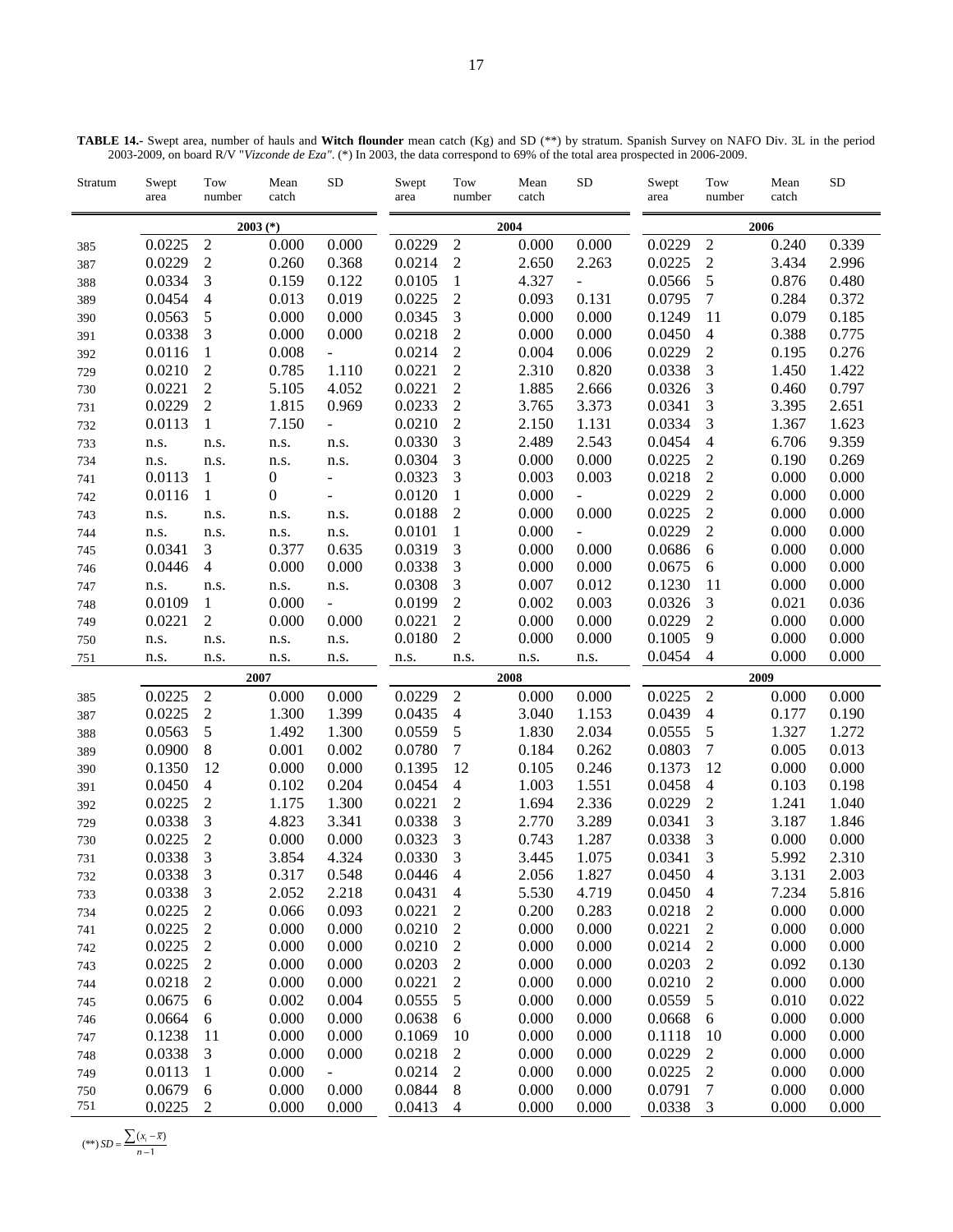| Survey       |         |         |                          |         |         |         |         |  |  |  |  |
|--------------|---------|---------|--------------------------|---------|---------|---------|---------|--|--|--|--|
| Stratum      | 2003    | 2004    | 2005                     | 2006    | 2007    | 2008    | 2009    |  |  |  |  |
| 385          | 0.00    | 0.00    | $\frac{1}{2}$            | 28.32   | 0.00    | 0.00    | 0.00    |  |  |  |  |
| 387          | 66.56   | 678.40  | $\overline{a}$           | 878.98  | 332.67  | 778.18  | 45.38   |  |  |  |  |
| 388          | 56.88   | 1544.74 | $\overline{\phantom{a}}$ | 312.80  | 532.50  | 653.38  | 473.74  |  |  |  |  |
| 389          | 6.36    | 47.08   | $\overline{a}$           | 144.34  | 0.38    | 93.58   | 2.47    |  |  |  |  |
| 390          | 0.00    | 0.00    | $\overline{\phantom{a}}$ | 64.46   | 0.00    | 85.58   | 0.00    |  |  |  |  |
| 391          | 0.00    | 0.00    | $\overline{a}$           | 109.28  | 28.69   | 282.71  | 28.98   |  |  |  |  |
| 392          | 1.16    | 0.58    | $\overline{\phantom{0}}$ | 28.28   | 170.30  | 245.56  | 179.87  |  |  |  |  |
| 729          | 146.01  | 429.66  | ÷,                       | 269.70  | 897.14  | 515.22  | 592.78  |  |  |  |  |
| 730          | 867.85  | 320.45  | ÷,                       | 78.20   | 0.00    | 126.37  | 0.00    |  |  |  |  |
| 731          | 392.04  | 813.24  | $\overline{\phantom{a}}$ | 733.32  | 832.46  | 744.12  | 1294.34 |  |  |  |  |
| 732          | 1651.65 | 496.65  | $\overline{a}$           | 315.70  | 73.15   | 474.94  | 723.32  |  |  |  |  |
| 733          | n.s     | 582.50  | $\overline{\phantom{a}}$ | 1569.26 | 480.17  | 1293.90 | 1692.76 |  |  |  |  |
| 734          | n.s     | 0.00    | $\overline{a}$           | 29.07   | 10.02   | 30.60   | 0.00    |  |  |  |  |
| 741          | 0.00    | 0.27    | $\overline{\phantom{a}}$ | 0.00    | 0.00    | 0.00    | 0.00    |  |  |  |  |
| 742          | 0.00    | 0.00    | $\overline{\phantom{a}}$ | 0.00    | 0.00    | 0.00    | 0.00    |  |  |  |  |
| 743          | n.s     | 0.00    | $\overline{\phantom{0}}$ | 0.00    | 0.00    | 0.00    | 4.69    |  |  |  |  |
| 744          | n.s     | 0.00    | ÷,                       | 0.00    | 0.00    | 0.00    | 0.00    |  |  |  |  |
| 745          | 131.08  | 0.00    | -                        | 0.00    | 0.58    | 0.00    | 3.48    |  |  |  |  |
| 746          | 0.00    | 0.00    | $\overline{\phantom{m}}$ | 0.00    | 0.00    | 0.00    | 0.00    |  |  |  |  |
| 747          | n.s     | 4.83    | $\overline{\phantom{0}}$ | 0.00    | 0.00    | 0.00    | 0.00    |  |  |  |  |
| 748          | 0.00    | 0.32    | $\overline{\phantom{a}}$ | 3.34    | 0.00    | 0.00    | 0.00    |  |  |  |  |
| 749          | 0.00    | 0.00    | $\overline{\phantom{a}}$ | 0.00    | 0.00    | 0.00    | 0.00    |  |  |  |  |
| 750          | n.s     | 0.00    | ۰                        | 0.00    | 0.00    | 0.00    | 0.00    |  |  |  |  |
| 751          | n.s     | n.s     | ÷,                       | 0.00    | 0.00    | 0.00    | 0.00    |  |  |  |  |
| <b>TOTAL</b> | 3319.59 | 4918.72 |                          | 4565.04 | 3358.07 | 5324.12 | 5041.81 |  |  |  |  |
|              | 0.74    | 0.79    |                          | 0.70    | 0.52    | 0.82    | 0.78    |  |  |  |  |
| <b>SD</b>    | 0.12    | 0.13    |                          | 0.20    | 0.12    | 0.13    | 0.13    |  |  |  |  |

**TABLE 15.-** Stratified mean catches (Kg) and SD of **Witch flounder** by stratum and year (2003-2009). Research Vessel *Vizconde de Eza*. n.s. means stratum not surveyed. In 2003: the data correspond to 69% of the total area prospected in 2006-2009.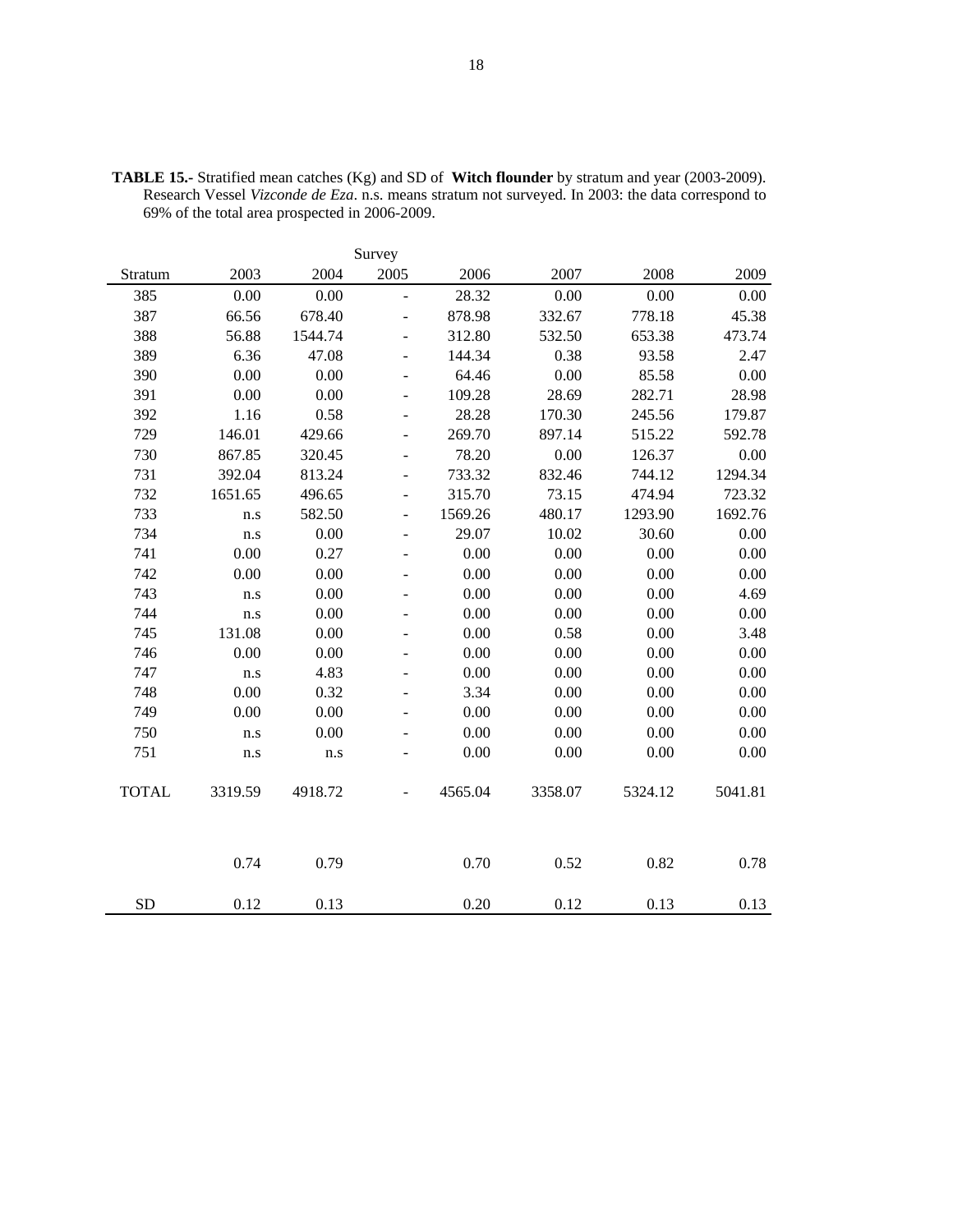|              | Survey                  |                         |      |                  |                  |                  |                  |  |  |  |  |  |  |
|--------------|-------------------------|-------------------------|------|------------------|------------------|------------------|------------------|--|--|--|--|--|--|
| Stratum      | 2003                    | 2004                    | 2005 | 2006             | 2007             | 2008             | 2009             |  |  |  |  |  |  |
| 385          | $\boldsymbol{0}$        | $\boldsymbol{0}$        | ۳    | $\overline{2}$   | $\boldsymbol{0}$ | $\boldsymbol{0}$ | $\boldsymbol{0}$ |  |  |  |  |  |  |
| 387          | 6                       | 63                      |      | 78               | $30\,$           | $72\,$           | $\overline{4}$   |  |  |  |  |  |  |
| 388          | 5                       | 147                     |      | 28               | 47               | 58               | 43               |  |  |  |  |  |  |
| 389          |                         | 4                       |      | 13               | $\boldsymbol{0}$ | $\bf 8$          | $\boldsymbol{0}$ |  |  |  |  |  |  |
| 390          | $\boldsymbol{0}$        | $\boldsymbol{0}$        |      | 6                | $\boldsymbol{0}$ | $\tau$           | $\boldsymbol{0}$ |  |  |  |  |  |  |
| 391          | $\overline{0}$          | $\mathbf{0}$            |      | $10\,$           | 3                | 25               | $\mathfrak{Z}$   |  |  |  |  |  |  |
| 392          | $\boldsymbol{0}$        | $\boldsymbol{0}$        |      | $\overline{2}$   | 15               | 22               | 16               |  |  |  |  |  |  |
| 729          | 14                      | 39                      |      | 24               | $80\,$           | $46\,$           | 52               |  |  |  |  |  |  |
| 730          | $78\,$                  | 29                      |      | $\boldsymbol{7}$ | $\boldsymbol{0}$ | $12\,$           | $\boldsymbol{0}$ |  |  |  |  |  |  |
| 731          | 34                      | 70                      |      | 64               | 74               | 68               | 114              |  |  |  |  |  |  |
| 732          | 147                     | 47                      |      | 28               | $\boldsymbol{7}$ | 43               | 64               |  |  |  |  |  |  |
| 733          | n.s                     | 53                      |      | 138              | 43               | 120              | 150              |  |  |  |  |  |  |
| 734          | $\mathbf{n}.\mathbf{s}$ | $\boldsymbol{0}$        |      | $\mathfrak 3$    | 1                | $\mathfrak{Z}$   | $\boldsymbol{0}$ |  |  |  |  |  |  |
| 741          | $\boldsymbol{0}$        | $\boldsymbol{0}$        |      | $\boldsymbol{0}$ | $\boldsymbol{0}$ | $\boldsymbol{0}$ | $\boldsymbol{0}$ |  |  |  |  |  |  |
| 742          | $\boldsymbol{0}$        | $\theta$                |      | $\boldsymbol{0}$ | $\boldsymbol{0}$ | $\boldsymbol{0}$ | $\boldsymbol{0}$ |  |  |  |  |  |  |
| 743          | $\mathbf{n}.\mathbf{s}$ | $\theta$                |      | $\boldsymbol{0}$ | $\boldsymbol{0}$ | $\boldsymbol{0}$ | $\boldsymbol{0}$ |  |  |  |  |  |  |
| 744          | $\mathbf{n}.\mathbf{s}$ | $\boldsymbol{0}$        |      | $\boldsymbol{0}$ | $\boldsymbol{0}$ | $\boldsymbol{0}$ | $\boldsymbol{0}$ |  |  |  |  |  |  |
| 745          | $12\,$                  | $\boldsymbol{0}$        |      | $\boldsymbol{0}$ | $\boldsymbol{0}$ | $\boldsymbol{0}$ | $\boldsymbol{0}$ |  |  |  |  |  |  |
| 746          | $\boldsymbol{0}$        | $\theta$                |      | $\boldsymbol{0}$ | $\boldsymbol{0}$ | $\boldsymbol{0}$ | $\boldsymbol{0}$ |  |  |  |  |  |  |
| 747          | n.s                     | $\theta$                |      | $\boldsymbol{0}$ | $\boldsymbol{0}$ | $\boldsymbol{0}$ | $\boldsymbol{0}$ |  |  |  |  |  |  |
| 748          | $\boldsymbol{0}$        | $\theta$                |      | $\boldsymbol{0}$ | $\boldsymbol{0}$ | $\boldsymbol{0}$ | $\boldsymbol{0}$ |  |  |  |  |  |  |
| 749          | $\boldsymbol{0}$        | $\boldsymbol{0}$        |      | $\boldsymbol{0}$ | $\boldsymbol{0}$ | $\boldsymbol{0}$ | $\boldsymbol{0}$ |  |  |  |  |  |  |
| 750          | $\rm n.s$               | $\boldsymbol{0}$        |      | $\boldsymbol{0}$ | $\boldsymbol{0}$ | $\boldsymbol{0}$ | $\boldsymbol{0}$ |  |  |  |  |  |  |
| 751          | $\mathbf{n}.\mathbf{s}$ | $\mathbf{n}.\mathbf{s}$ |      | $\boldsymbol{0}$ | $\boldsymbol{0}$ | $\boldsymbol{0}$ | $\boldsymbol{0}$ |  |  |  |  |  |  |
| <b>TOTAL</b> | 297                     | 453                     |      | 404              | 298              | 483              | 447              |  |  |  |  |  |  |
| ${\rm SD}$   | 51                      | $75\,$                  |      | 116              | 71               | $80\,$           | 74               |  |  |  |  |  |  |

**TABLE 16.-** Survey estimates (by the swept area method) of **Witch flounder** biomass (t.) and SD by stratum and year on NAFO Div. 3L (R/V *Vizconde de Eza*). n.s. means stratum not surveyed. In 2003, the data correspond to 69% of the total area prospected in 2006-2009.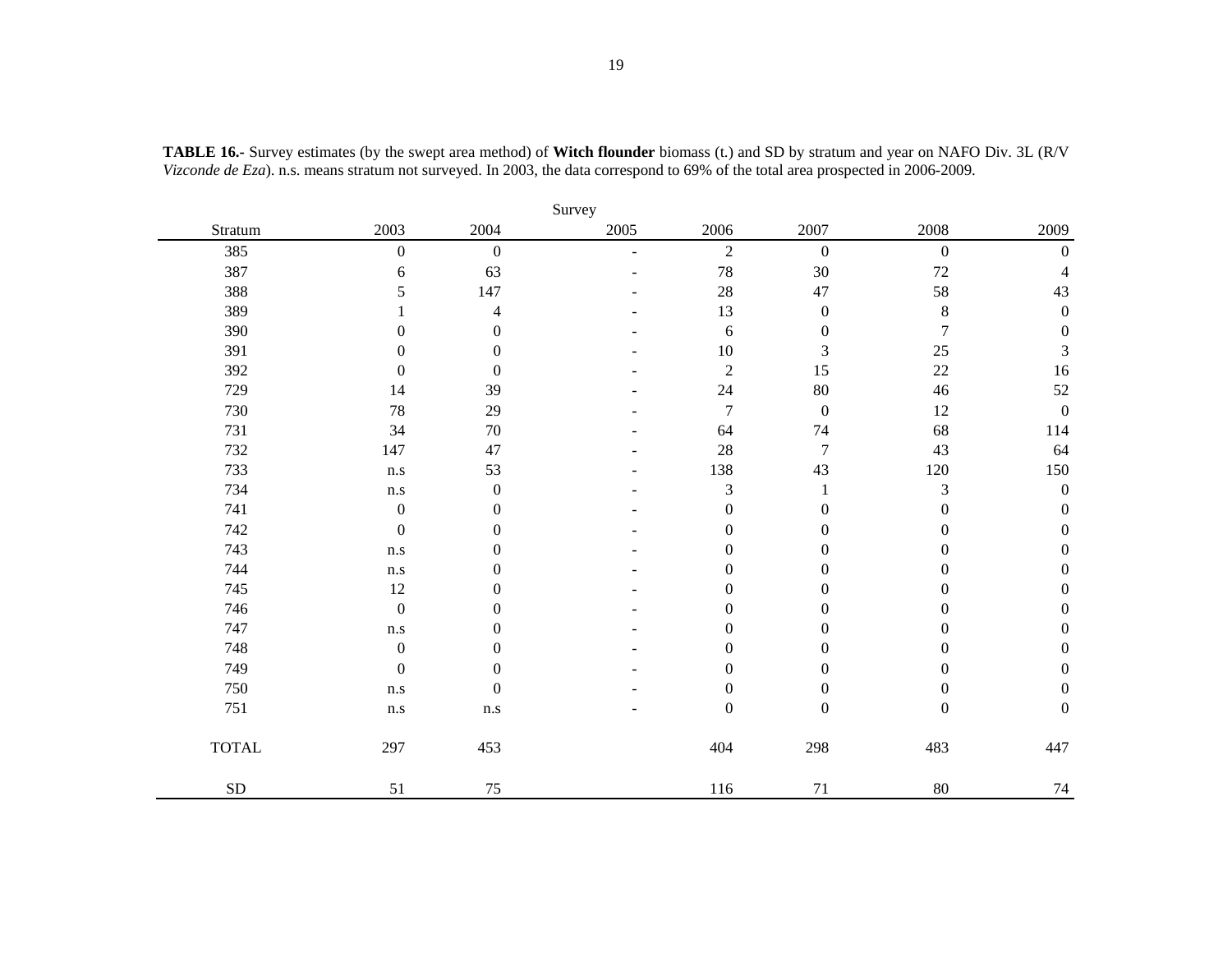**TABLE 17.- Witch flounder** length distribution per haul mean catches by sex and year. Number per stratified mean catches. Spanish Summer Survey on NAFO 3L: 2003-2006 (R/V *Vizconde de Eza*). Indet. means indeterminate. (\*) In 2003, the data correspond to 69% of the total area prospected in 2006-2009.

|                   |          | 2003 $(*)$ |                |             | 2004 |          |                           |         | 2006        |          |          |          |          |
|-------------------|----------|------------|----------------|-------------|------|----------|---------------------------|---------|-------------|----------|----------|----------|----------|
| Lenght (cm.)      | M        | ${\bf F}$  | $\bf I$        | $\mathbf T$ |      | М        | $\boldsymbol{\mathrm{F}}$ | $\bf I$ | $\mathbf T$ | М        | $\rm F$  | $\rm I$  | $\rm T$  |
| 6                 | 0.00     | 0.00       | 0.03           | 0.03        |      | 0.00     | 0.00                      | 0.06    | $0.06\,$    | $0.00\,$ | 0.00     | 0.00     | 0.00     |
| $\,$ 8 $\,$       | $0.00\,$ | 0.00       | 0.03           | 0.03        |      | $0.00\,$ | 0.00                      | 0.31    | 0.31        | 0.02     | 0.00     | 0.06     | 0.09     |
| 10                | 0.03     | 0.03       | 0.00           | 0.05        |      | 0.04     | 0.00                      | 0.10    | 0.14        | 0.03     | 0.02     | 0.01     | 0.07     |
| 12                | 0.13     | 0.22       | 0.00           | 0.35        |      | 0.00     | 0.00                      | 0.01    | $0.01\,$    | $0.00\,$ | 0.00     | 0.00     | 0.00     |
| 14                | 0.38     | 0.70       | 0.00           | 1.08        |      | $0.01\,$ | 0.00                      | 0.07    | 0.09        | 0.04     | $0.01\,$ | $0.01\,$ | 0.06     |
| 16                | 0.03     | 0.03       | 0.00           | 0.06        |      | 0.14     | 0.17                      | 0.06    | 0.37        | 0.15     | 0.18     | 0.00     | 0.34     |
| 18                | 0.05     | 0.03       | 0.00           | 0.08        |      | 0.11     | 0.18                      | 0.06    | 0.35        | 0.11     | 0.15     | 0.00     | 0.26     |
| 20                | 0.15     | 0.12       | 0.00           | 0.27        |      | 0.11     | 0.32                      | 0.00    | 0.43        | 0.06     | 0.07     | 0.00     | 0.14     |
| 22                | 0.04     | 0.07       | 0.00           | 0.12        |      | 0.20     | 0.37                      | 0.00    | 0.57        | 0.10     | 0.32     | 0.00     | 0.42     |
| 24                | 0.07     | 0.00       | 0.00           | 0.07        |      | 0.17     | 0.08                      | 0.00    | 0.25        | 0.22     | 0.31     | 0.00     | 0.52     |
| 26                | 0.04     | 0.05       | 0.00           | 0.09        |      | 0.09     | 0.18                      | 0.00    | 0.28        | 0.02     | 0.11     | 0.00     | 0.13     |
| 28                | 0.00     | 0.07       | 0.00           | 0.07        |      | 0.21     | 0.18                      | 0.00    | 0.39        | 0.07     | 0.09     | 0.00     | 0.16     |
| 30                | 0.18     | 0.23       | 0.00           | 0.41        |      | 0.14     | 0.05                      | 0.00    | 0.19        | 0.10     | 0.22     | 0.00     | 0.33     |
| 32                | 0.02     | 0.00       | 0.00           | 0.02        |      | 0.04     | 0.14                      | 0.00    | 0.18        | 0.21     | 0.24     | 0.00     | 0.46     |
| 34                | 0.09     | 0.09       | 0.00           | 0.18        |      | $0.01\,$ | 0.23                      | 0.00    | 0.25        | 0.13     | 0.12     | 0.00     | 0.25     |
| 36                | 0.09     | 0.08       | 0.00           | 0.17        |      | $0.01\,$ | 0.02                      | 0.00    | 0.03        | 0.02     | 0.05     | 0.00     | 0.07     |
| 38                | 0.08     | 0.04       | 0.00           | 0.12        |      | 0.07     | 0.03                      | 0.00    | 0.10        | 0.02     | 0.13     | 0.00     | 0.15     |
| 40                | 0.09     | 0.00       | 0.00           | 0.09        |      | 0.03     | 0.09                      | 0.00    | 0.12        | 0.03     | 0.09     | 0.00     | 0.12     |
| 42                | 0.02     | 0.10       | 0.00           | 0.13        |      | $0.00\,$ | 0.18                      | 0.00    | 0.18        | $0.00\,$ | 0.07     | 0.00     | 0.07     |
| 44                | 0.00     | 0.00       | 0.00           | 0.00        |      | 0.00     | 0.12                      | 0.00    | 0.12        | 0.00     | 0.07     | 0.00     | 0.07     |
| 46                | 0.00     | 0.03       | 0.00           | 0.03        |      | 0.00     | 0.00                      | 0.00    | 0.00        | 0.00     | 0.01     | 0.00     | 0.01     |
| 48                | 0.00     | 0.05       | 0.00           | 0.05        |      | $0.00\,$ | 0.00                      | 0.00    | $0.00\,$    | $0.00\,$ | 0.02     | 0.00     | 0.02     |
| 50                | 0.02     | 0.00       | 0.00           | 0.02        |      | 0.00     | 0.03                      | 0.00    | 0.03        | 0.00     | 0.01     | 0.00     | $0.01\,$ |
| 52                | 0.00     | 0.05       | 0.00           | 0.05        |      | 0.00     | 0.09                      | 0.00    | 0.09        | 0.00     | 0.00     | 0.00     | 0.00     |
| 54                | 0.00     | 0.05       | 0.00           | 0.05        |      | 0.00     | 0.00                      | 0.00    | 0.00        | 0.00     | 0.00     | 0.00     | 0.00     |
| 56                | 0.00     | 0.00       | 0.00           | 0.00        |      | $0.00\,$ | 0.00                      | 0.00    | $0.00\,$    | 0.00     | 0.00     | 0.00     | $0.00\,$ |
| 58                | 0.00     | 0.00       | 0.00           | 0.00        |      | 0.00     | 0.00                      | 0.00    | 0.00        | 0.00     | 0.02     | 0.00     | 0.02     |
| 60                | 0.00     | 0.05       | 0.00           | 0.05        |      | 0.00     | 0.00                      | 0.00    | 0.00        | 0.00     | 0.01     | 0.00     | 0.01     |
| Total             | 1.52     | 2.08       | 0.05           | 3.66        |      | 1.39     | 2.47                      | 0.68    | 4.54        | 1.36     | 2.31     | 0.09     | 3.76     |
|                   |          |            |                |             |      |          |                           |         |             |          |          |          |          |
| N° samples:       |          |            |                | 15          |      |          |                           |         | 17          |          |          |          | 32       |
| $N^{\circ}$ Ind.: | 57       | 70         | $\overline{c}$ | 129         |      | 70       | 101                       | 20      | 191         | 113      | 198      | 8        | 319      |
| Sampled catch:    |          |            |                | 25          |      |          |                           |         | 38          |          |          |          | 64       |
| Range:            |          |            |                | $7 - 61$    |      |          |                           |         | $7 - 53$    |          |          |          | $8 - 60$ |
| Total catch:      |          |            |                | 25          |      |          |                           |         | 38          |          |          |          | 64       |
| Total hauls:      |          |            |                | 40          |      |          |                           |         | 58          |          |          |          | 101      |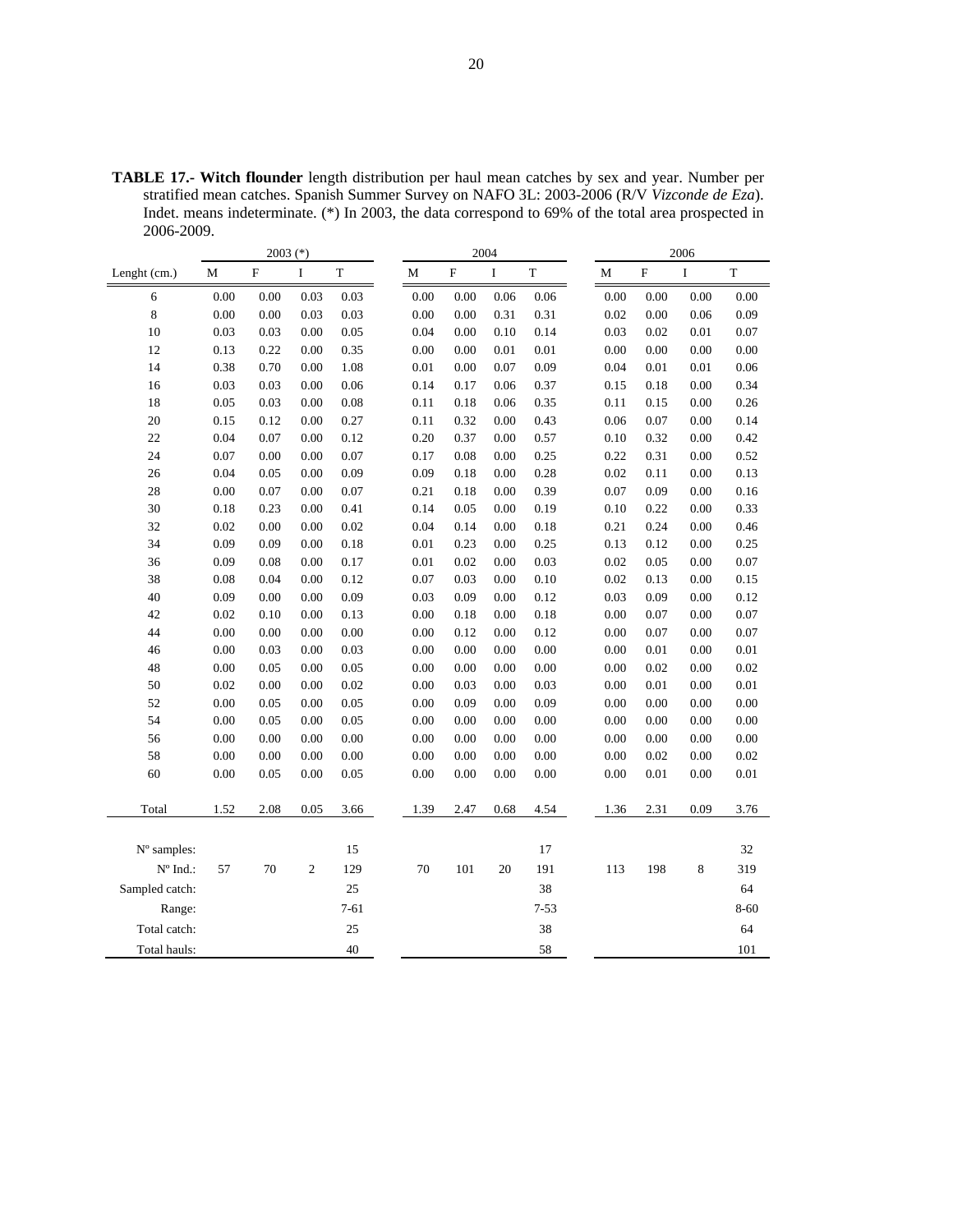**TABLE 18.- Witch flounder** length distribution per haul mean catches by sex and year. Number per stratified mean catches. Spanish Summer Survey on NAFO 3L: 2007-2009 (R/V *Vizconde de Eza*). Indet. means indeterminate. (\*) In 2003, the data correspond to 69% of the total area prospected in 2006-2009.

|                | 2007        |           |          | 2008        |          |             |         |          | 2009 |          |           |          |             |
|----------------|-------------|-----------|----------|-------------|----------|-------------|---------|----------|------|----------|-----------|----------|-------------|
| Lenght (cm.)   | $\mathbf M$ | ${\bf F}$ | $\bf I$  | $\mathbf T$ | M        | $\mathbf F$ | $\bf I$ | T        |      | М        | ${\bf F}$ | $\bf I$  | $\mathbf T$ |
| 6              | 0.00        | 0.00      | 0.00     | 0.00        | 0.00     | 0.00        | 0.02    | 0.02     |      | 0.00     | 0.00      | 0.07     | 0.07        |
| $\,$ 8 $\,$    | 0.00        | 0.01      | 0.02     | 0.03        | 0.00     | 0.01        | 0.22    | 0.23     |      | $0.00\,$ | 0.00      | 0.06     | 0.06        |
| 10             | 0.02        | $0.01\,$  | 0.05     | 0.09        | 0.03     | $0.01\,$    | 0.08    | 0.12     |      | 0.00     | 0.00      | $0.01\,$ | $0.01\,$    |
| 12             | 0.00        | 0.01      | 0.00     | 0.01        | 0.01     | 0.00        | 0.00    | 0.01     |      | 0.01     | 0.01      | 0.00     | 0.02        |
| 14             | 0.01        | 0.07      | 0.03     | 0.11        | 0.07     | 0.12        | 0.04    | 0.23     |      | 0.03     | 0.05      | 0.00     | 0.08        |
| 16             | 0.03        | 0.02      | $0.01\,$ | 0.07        | 0.11     | 0.10        | 0.02    | 0.23     |      | 0.03     | 0.03      | $0.00\,$ | 0.07        |
| 18             | 0.02        | 0.01      | $0.01\,$ | 0.04        | 0.17     | 0.20        | 0.00    | 0.37     |      | 0.04     | 0.05      | 0.00     | 0.09        |
| 20             | 0.04        | 0.13      | 0.00     | 0.17        | 0.05     | 0.08        | 0.00    | 0.13     |      | $0.01\,$ | 0.07      | $0.00\,$ | 0.08        |
| 22             | 0.12        | 0.26      | 0.00     | 0.38        | 0.15     | 0.10        | 0.00    | 0.25     |      | 0.11     | 0.10      | 0.00     | 0.21        |
| 24             | 0.22        | 0.15      | 0.00     | 0.37        | 0.11     | 0.11        | 0.00    | 0.23     |      | 0.07     | 0.15      | 0.00     | 0.21        |
| 26             | 0.14        | 0.10      | $0.01\,$ | 0.25        | 0.13     | 0.08        | 0.00    | 0.21     |      | 0.07     | 0.09      | 0.00     | 0.16        |
| 28             | 0.32        | 0.34      | 0.00     | 0.66        | 0.29     | 0.32        | 0.00    | 0.61     |      | 0.07     | 0.15      | 0.00     | 0.22        |
| 30             | 0.12        | 0.11      | 0.00     | 0.23        | 0.09     | 0.15        | 0.00    | 0.24     |      | 0.15     | 0.14      | 0.00     | 0.29        |
| 32             | 0.03        | 0.03      | 0.00     | 0.07        | 0.14     | 0.14        | 0.00    | 0.29     |      | 0.22     | 0.16      | 0.00     | 0.38        |
| 34             | 0.03        | 0.07      | 0.00     | 0.10        | 0.06     | 0.09        | 0.00    | 0.15     |      | 0.10     | 0.15      | 0.00     | 0.25        |
| 36             | 0.03        | 0.04      | 0.00     | 0.08        | 0.09     | 0.08        | 0.00    | 0.16     |      | 0.05     | 0.14      | $0.00\,$ | 0.19        |
| 38             | 0.02        | 0.08      | 0.00     | 0.10        | 0.04     | 0.17        | 0.00    | 0.21     |      | 0.08     | 0.11      | 0.00     | 0.19        |
| 40             | 0.02        | 0.03      | 0.00     | 0.05        | 0.04     | 0.11        | 0.00    | 0.15     |      | 0.02     | 0.13      | $0.00\,$ | 0.14        |
| 42             | 0.02        | 0.01      | 0.00     | 0.03        | $0.01\,$ | 0.11        | 0.00    | 0.12     |      | $0.01\,$ | 0.13      | $0.00\,$ | 0.14        |
| 44             | $0.00\,$    | 0.04      | 0.00     | 0.04        | 0.00     | 0.06        | 0.00    | 0.06     |      | 0.01     | 0.04      | 0.00     | 0.05        |
| 46             | $0.00\,$    | 0.06      | 0.00     | 0.06        | $0.00\,$ | 0.12        | 0.00    | 0.12     |      | 0.00     | 0.10      | $0.00\,$ | 0.10        |
| 48             | 0.00        | 0.00      | 0.00     | 0.00        | 0.00     | 0.03        | 0.00    | 0.03     |      | 0.00     | 0.04      | 0.00     | 0.04        |
| 50             | 0.00        | 0.01      | 0.00     | 0.01        | 0.00     | 0.00        | 0.00    | 0.00     |      | 0.00     | 0.01      | 0.00     | $0.01\,$    |
| 52             | $0.00\,$    | 0.00      | 0.00     | 0.00        | 0.00     | 0.00        | 0.00    | 0.00     |      | 0.00     | 0.00      | $0.00\,$ | 0.00        |
| 54             | 0.00        | 0.01      | 0.00     | 0.01        | 0.00     | 0.01        | 0.00    | 0.01     |      | 0.00     | 0.00      | 0.00     | 0.00        |
| 56             | $0.00\,$    | 0.00      | 0.00     | $0.00\,$    | 0.00     | 0.00        | 0.00    | 0.00     |      | 0.00     | $0.00\,$  | $0.00\,$ | 0.00        |
| 58             | 0.00        | 0.00      | 0.00     | 0.00        | 0.00     | 0.00        | 0.00    | 0.00     |      | 0.00     | 0.00      | 0.00     | 0.00        |
| 60             | $0.00\,$    | 0.00      | 0.00     | 0.00        | 0.00     | 0.00        | 0.00    | 0.00     |      | 0.00     | 0.00      | 0.00     | 0.00        |
| Total          | 1.21        | 1.62      | 0.14     | 2.97        | 1.59     | 2.19        | 0.38    | 4.16     |      | 1.071    | 1.858     | 0.140    | 3.069       |
|                |             |           |          |             |          |             |         |          |      |          |           |          |             |
| N° samples:    |             |           |          | 22          |          |             |         | 36       |      |          |           |          | 28          |
| N° Ind.:       | 106         | 139       | 13       | 258         | 159      | 223         | 37      | 419      |      | 110      | 193       | 13       | 316         |
| Sampled catch: |             |           |          | 46          |          |             |         | 83       |      |          |           |          | 80          |
| Range:         |             |           |          | 9-54        |          |             |         | $7 - 54$ |      |          |           |          | $6 - 50$    |
| Total catch:   |             |           |          | 46          |          |             |         | 83       |      |          |           |          | 80          |
| Total hauls:   |             |           |          | 99          |          |             |         | 103      |      |          |           |          | 103         |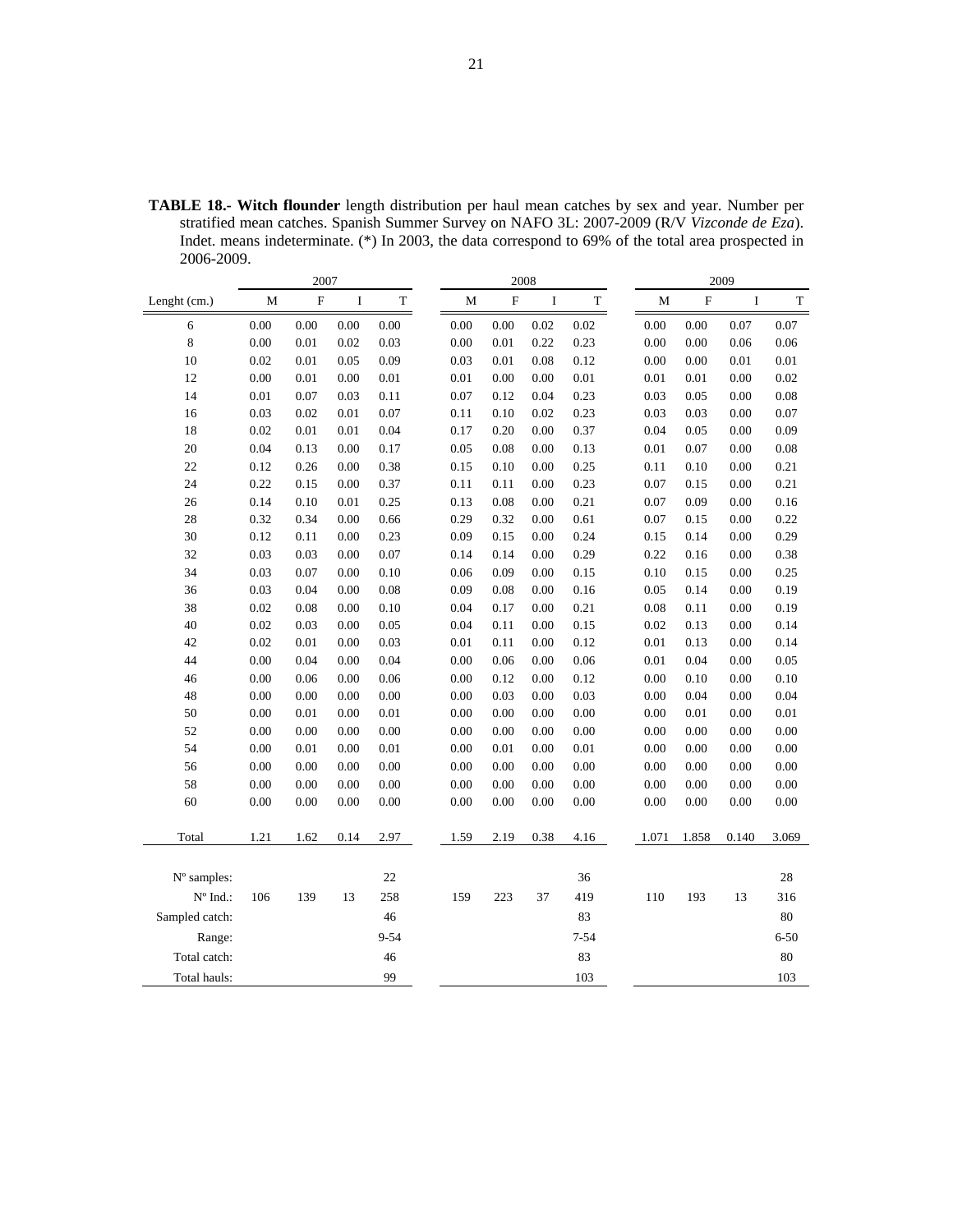

**FIGURE 1.-** Haul positions of the Spanish surveys in NAFO Division 3L in the period 2003 - 2009 (R/V *"Vizconde de Eza"*).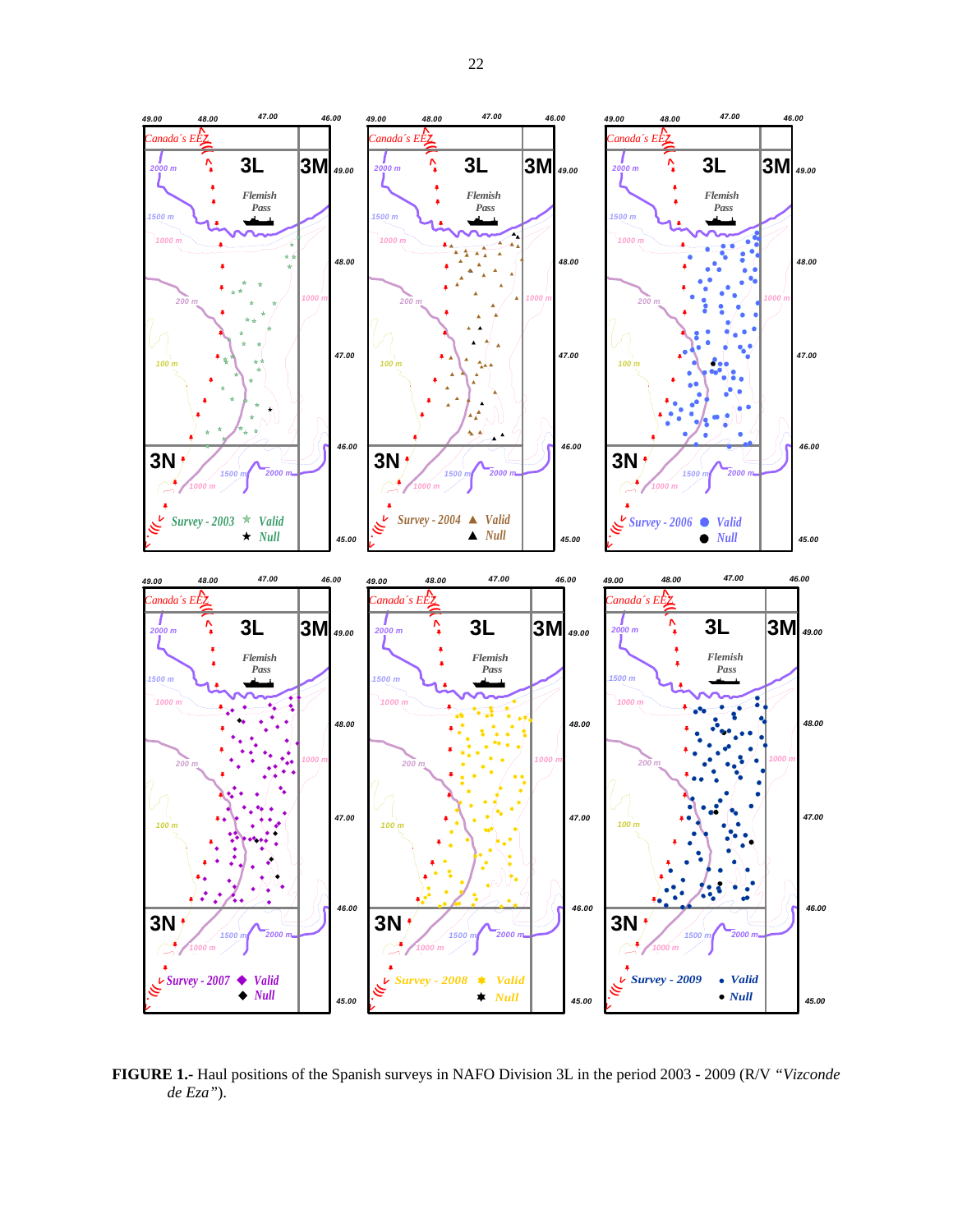

**FIGURE 2.- Greenland halibut** stratified mean catches in Kg and ±SD by year. Spanish surveys in NAFO Division 3L: 2003 - 2009 (R/V *"Vizconde de Eza"*). In 2003, the data correspond to 69% of the total area prospected in 2006-2009.



**FIGURE 3.- Greenland halibut** abundance (´000), biomass in tonnes and ±SD by year. Spanish surveys in NAFO Division 3L: 2003 - 2009 (R/V *"Vizconde de Eza"*). In 2003, the data correspond to 69% of the total area prospected in 2006-2009.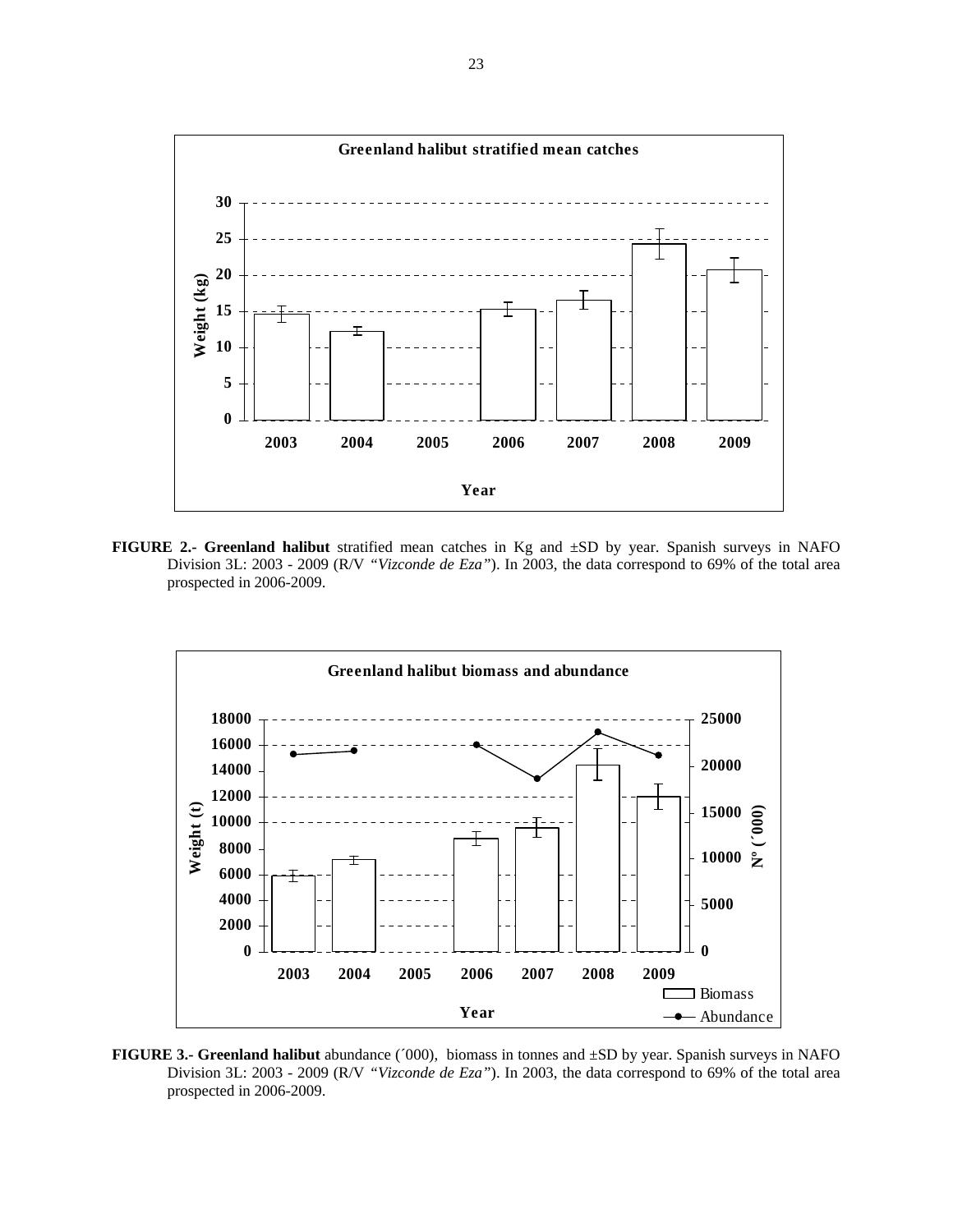

**FIGURE 4.- Greenland halibut** length distribution (cm) in NAFO 3L: 2003-2009. Number per stratified mean catches. In 2003, the data correspond to 69% of the total area prospected in 2006-2009.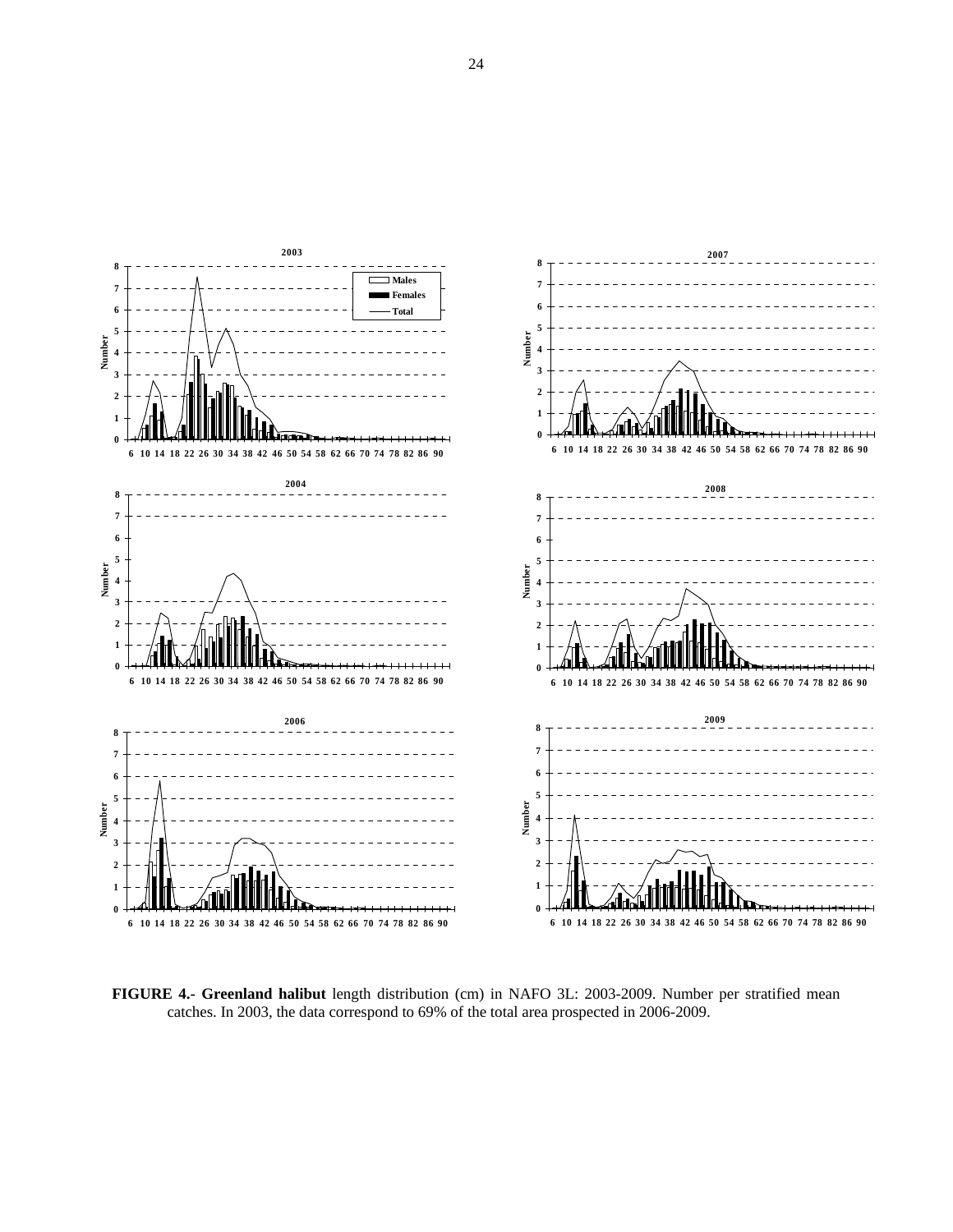





**FIGURE 5.- Greenland halibut, American plaice** and **witch flounder** length distribution (cm) in NAFO 3L: 2003-2009.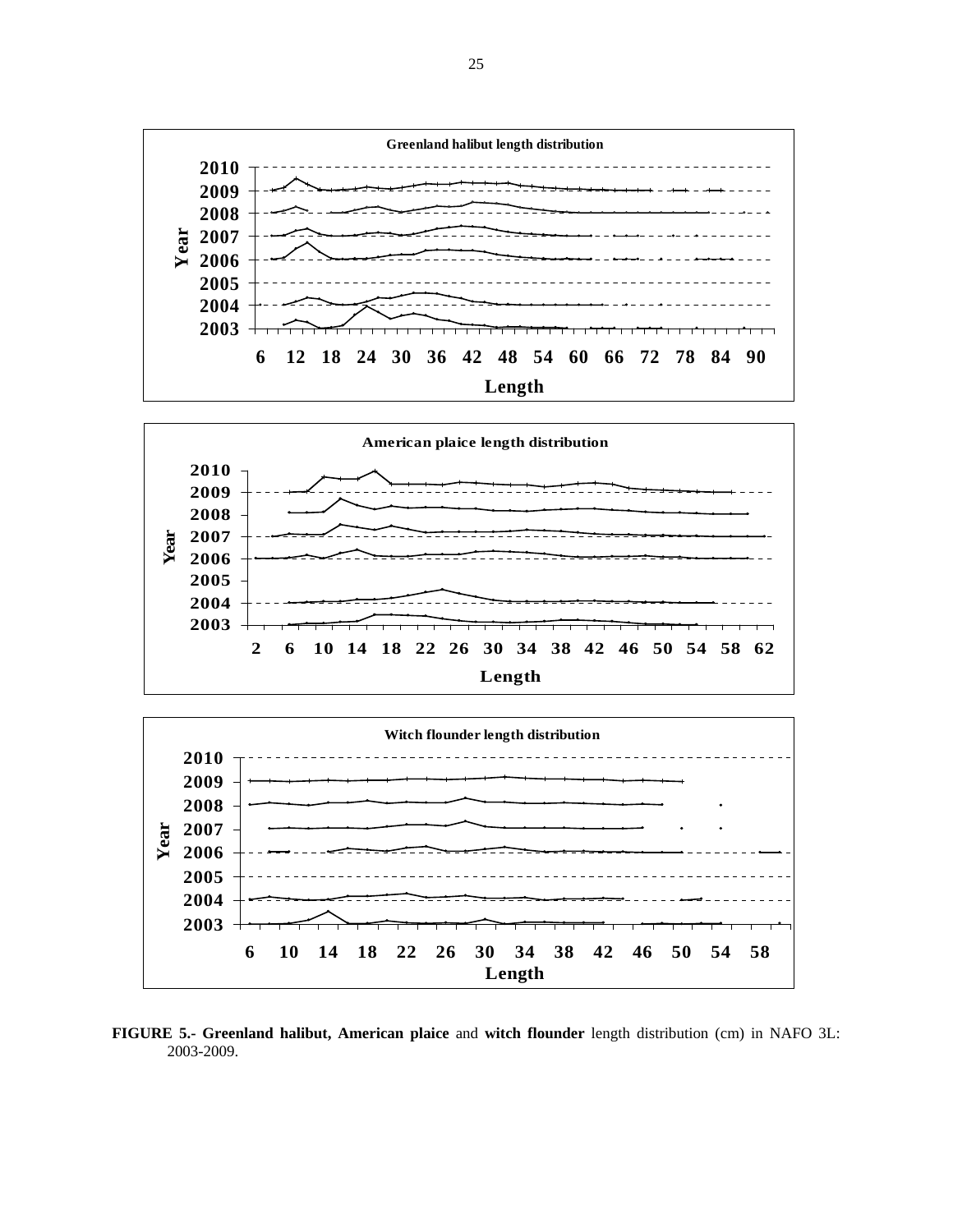

**FIGURE 6.- American plaice** stratified mean catches in Kg and ±SD by year. Spanish surveys in NAFO Division 3L: 2003 - 2009 (R/V *"Vizconde de Eza"*). In 2003, the data correspond to 69% of the total area prospected in 2006-2009.

.



**FIGURE 7.- American plaice** abundance (´000), biomass in tonnes and ±SD by year. Spanish surveys in NAFO Division 3L: 2003 - 2009 (R/V *"Vizconde de Eza"*). In 2003, the data correspond to 69% of the total area prospected in 2006-2009.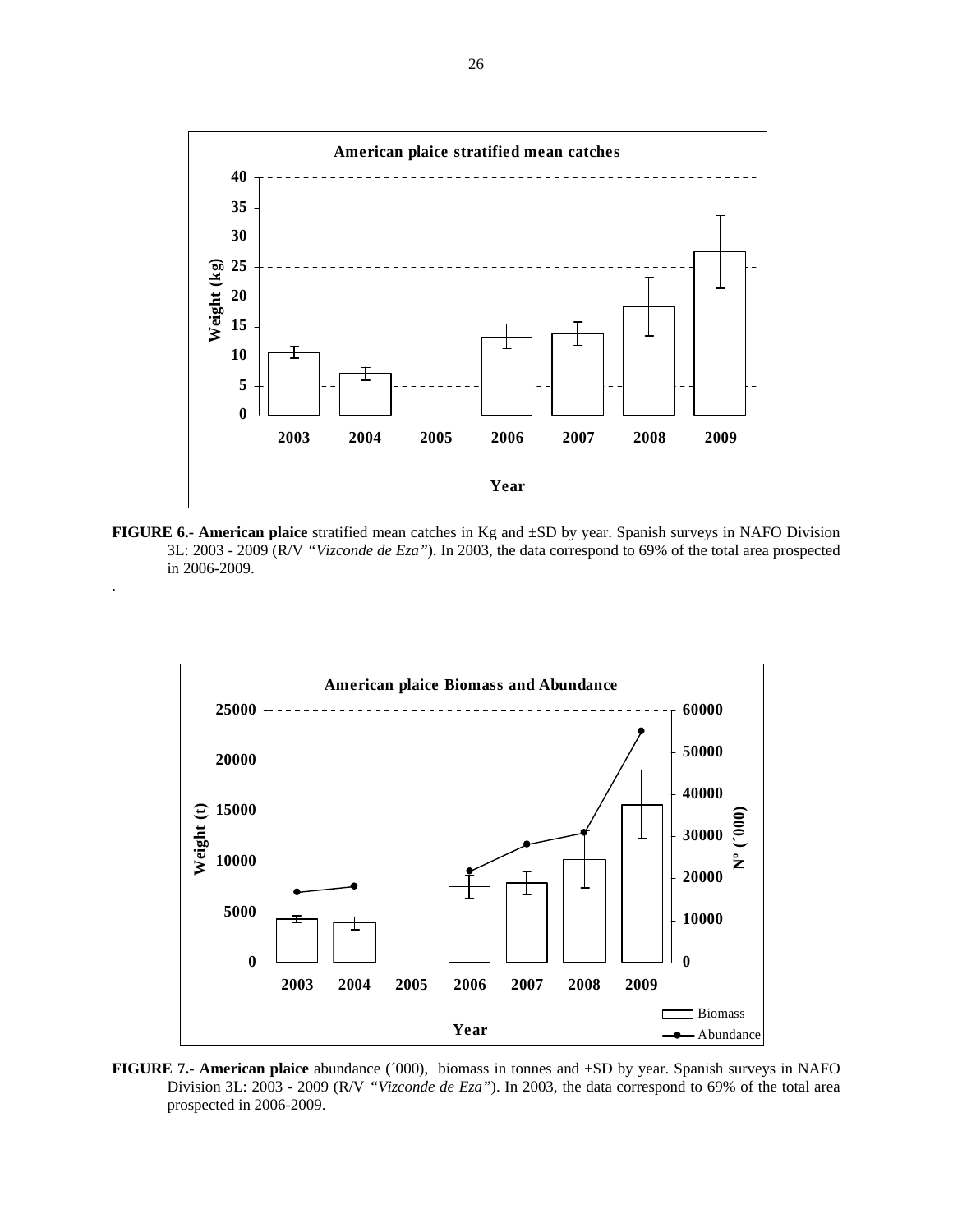

**FIGURE 8.- American plaice** length distribution (cm) in NAFO 3L: 2003-2009. Number per stratified mean catches. In 2003, the data correspond to 69% of the total area prospected in 2006-2009.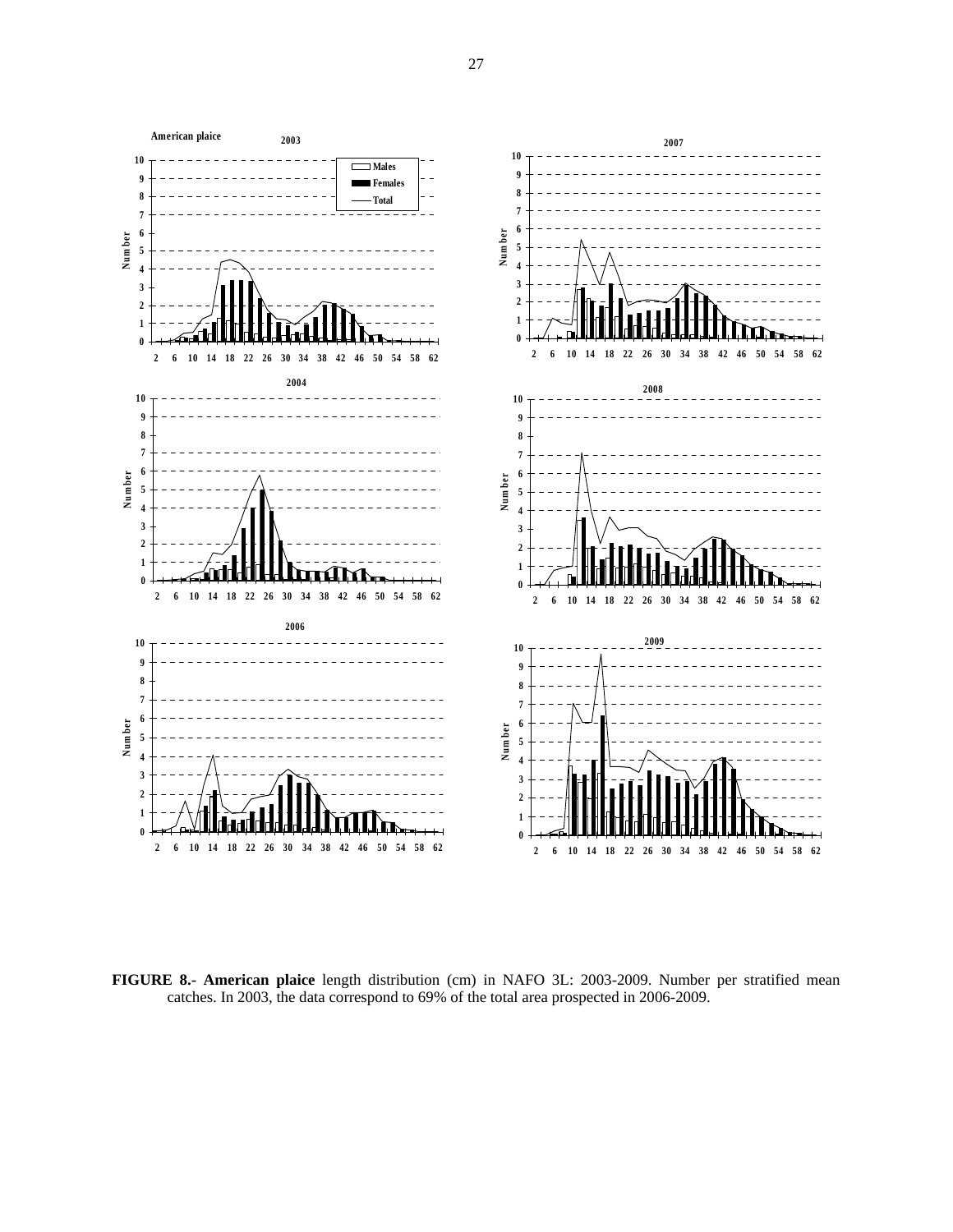

**FIGURE 9.- Witch flounder** length distribution (cm) in NAFO 3L: 2003-2009. Number per stratified mean catches. In 2003, the data correspond to 69% of the total area prospected in 2006-2009.